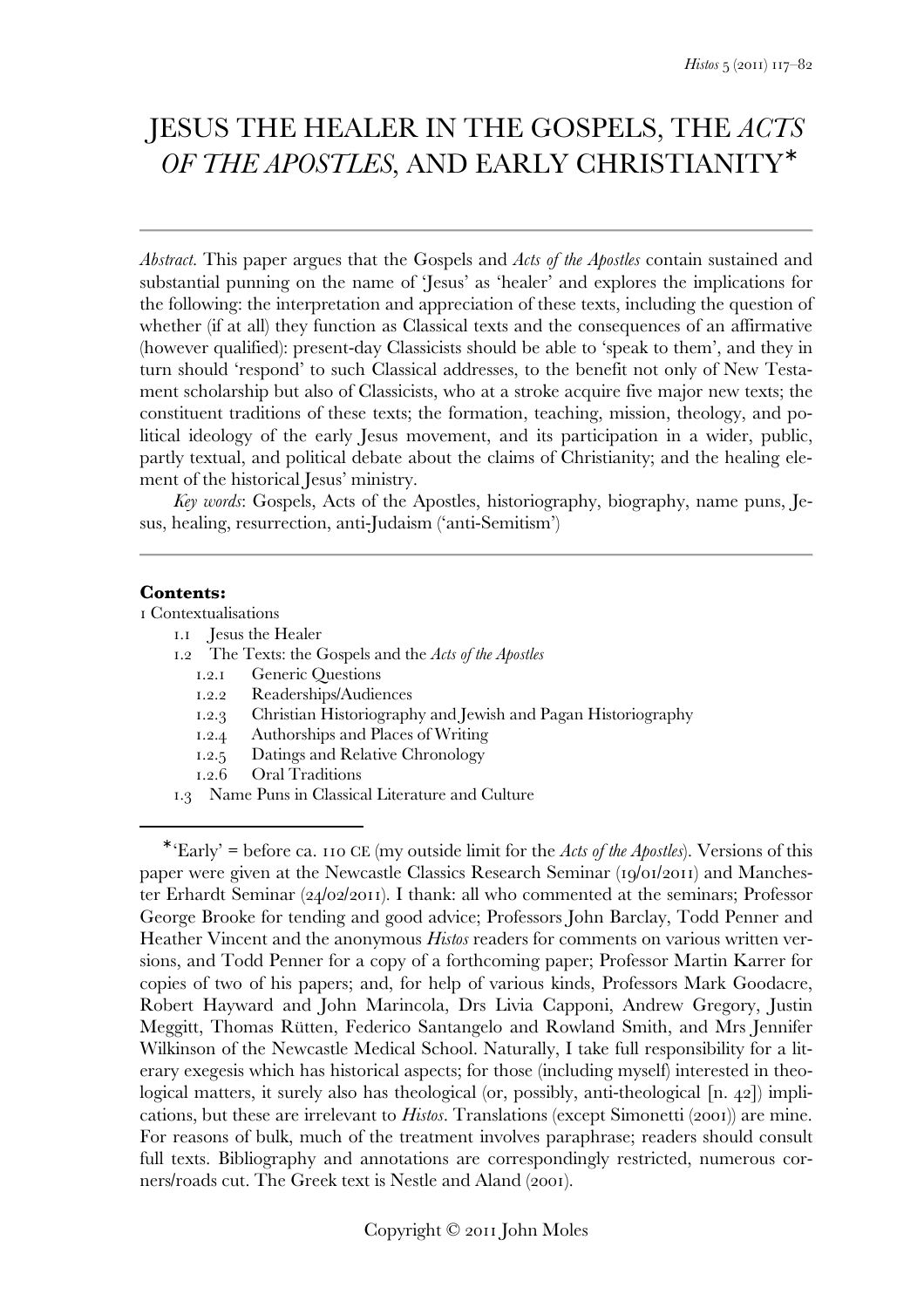- . Names and Name Puns in the Jewish World
- $1.5$  The Name of Jesus; factors favouring the pun on 'Jesus' ~ 'Healer'

Textual Analyses

- . *Mark*
- . *Matthew*
- . *John*
- . *Luke*
- . *Acts*

Conclusions

 $\overline{a}$ 

Appendix : 'Jesus' elsewhere in the New Testament Appendix 2: Julian on 'Jesus'.

#### **Contextualisations**

These are partly for readers new to the field, partly to delineate positions on basics. While the main analysis stands or falls on its own merits, these questions inevitably affect more detailed reconstructions. Informed readers (and doubtless others) may avert their gaze until p. 125.

### **. Jesus the Healer**

Within the writings of NT scholars, of 'historical Jesus' scholars and of Christian theologians, 'healing' is seen as one of the central components of Jesus' ministry, and, often, as its defining characteristic (Jesus' 'healing ministry' is a summary formula, in English, as in other languages). On the basic facts, few scholars doubt that Jesus had a big contemporary *reputation* as a healer, and recent scholarship emphasises that much of his healing falls within the capacities of traditional healers, especially very gifted ones, as Jesus certainly was. Physical healings are of course implicated in much larger religious perspectives, most of which appear in this paper.

 'Healing' powers are also attributed to Jesus' disciples, to Paul in the next generation, and to Christian saints down the ages. Jesus' healings were competitively imitated by pagans—seemingly as early as by Vespasian in 69/70,<sup>2</sup> certainly (I would say—many would not) by the time of Philostratus'

 $^{\circ}$  Cf. e.g. Vermes (1973) 58–82; Sanders (1993) 132–68; Theissen and Merz (1998) 296– 315; Dunn (2003) 667–96; Casey (2010) 237–79; Eve (2008); (2009); Cotter (2010); Perrin  $(2010)$  149–82; Theissen (2010); Penner (2011).

<sup>&</sup>lt;sup>2</sup> Mark 8.22–26; Tac. *Hist.* 4.81; Suet. *Vesp.* 7.2; Dio 65.8; Eve (2008) and (2009)  $44-46$ argues the reverse: Mark attributed spitting to Jesus to contrast Jesus' true messianic powers with Vespasian's false ones. That contrast is available anyway, but since Jesus' spit seems authentic (see e.g. Dunn (2003)  $683$  n. 323; Casey (2010) 270), the influence should go from Jesus to Vespasian and his propagandists, especially given their physical location and exposure to Jewish messianic thinking (begun in Neronian Rome—p. 123);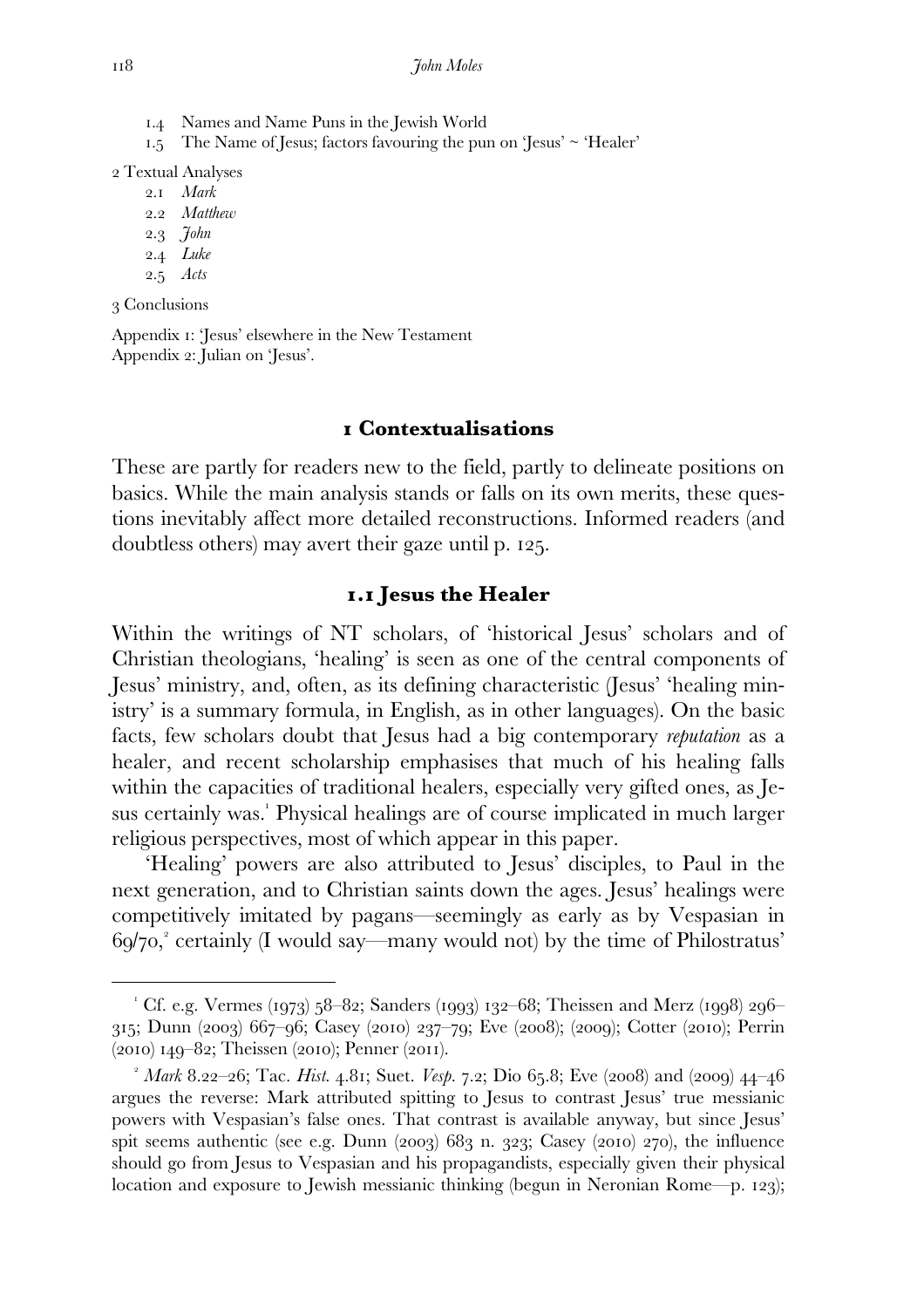third-century representation of the first-century pagan holy man, Apollonius of Tyana. By a peculiar historical irony, the first great Roman persecutor of Christians, the emperor Nero, enjoyed several *Nachleben*, as Jesus' healing resurrection spawned (it seems) a series of *Nerones redivivi*.<sup>3</sup> The sudden firstcentury emphasis, within the Hippocratic tradition of medicine, on ethical healing might owe something to the impact of Christian healing.<sup>4</sup> Once Rome became Christian, Jesus' healing acquired a status parallel to that of the Hippocratics. He also became celebrated as a 'physician of the soul', therein surpassing pagan philosophers. Conversely, Julian the Apostate maintained the overwhelming superiority of the pagan healing god Asclepius. Jesus-like healing powers have been attributed to—or claimed by charismatic Christians down to the present day. Thus, for better or for worse, Jesus' 'healing' is fundamental to Christianity.

## **. The Texts: the Gospels and the** *Acts of the Apostles*

The earliest *extant* written sources for Jesus' 'healing ministry' are the canonical Gospels (a term I discuss below), *Matthew*, *Mark*, *Luke* and *John*, and the *Acts of the Apostles*,<sup>6</sup> the sequel to *Luke* which relates the growth of the Jesus movement after the crucifixion of Jesus (c. CE 30)<sup>7</sup> until Paul's arrival and two-year stay in Rome (*Acts* 28.30), before his own martyrdom (somewhere in the period  $62-64$ <sup>2</sup>. There are possibilities of *lost* written sources (below).

## **.. Generic Questions**

Classicists might naturally read the Greek-language Gospels and *Acts* as falling into the categories of historiography or biography—or, certainly, historical writing of some sort (given the enormous elasticity of that Greek and Roman category). Within the specialist scholarship, however, there is much debate about their genre. Many hold that 'Gospels' are *sui generis* and that

 $\overline{a}$ 

 Detailed dating controversies about Jesus' biography do not affect this paper; recent discussion: Humphreys  $(2011)$  61–79; 93–94.

 $^8$  The ending of *Acts* is controversial; see p. 158 below.

that this entails at least some fabrication in the biography and historiography of Vespasian is a bonus, not a problem, for our understanding of Flavian tradition. Penner  $(201)$  takes the Vespasianic material straight.

 $^3$  Wright (2003) 68, 720.

 This possibility was raised by Thomas Rütten. I cannot assess it medically but do not think it *a priori* implausible (n. 21).

<sup>&</sup>lt;sup>5</sup> Appendix 2.

 $6$  The traditional title (abbreviated to *Acts*), whose authenticity is disputed. I use it for convenience (while believing it authentic).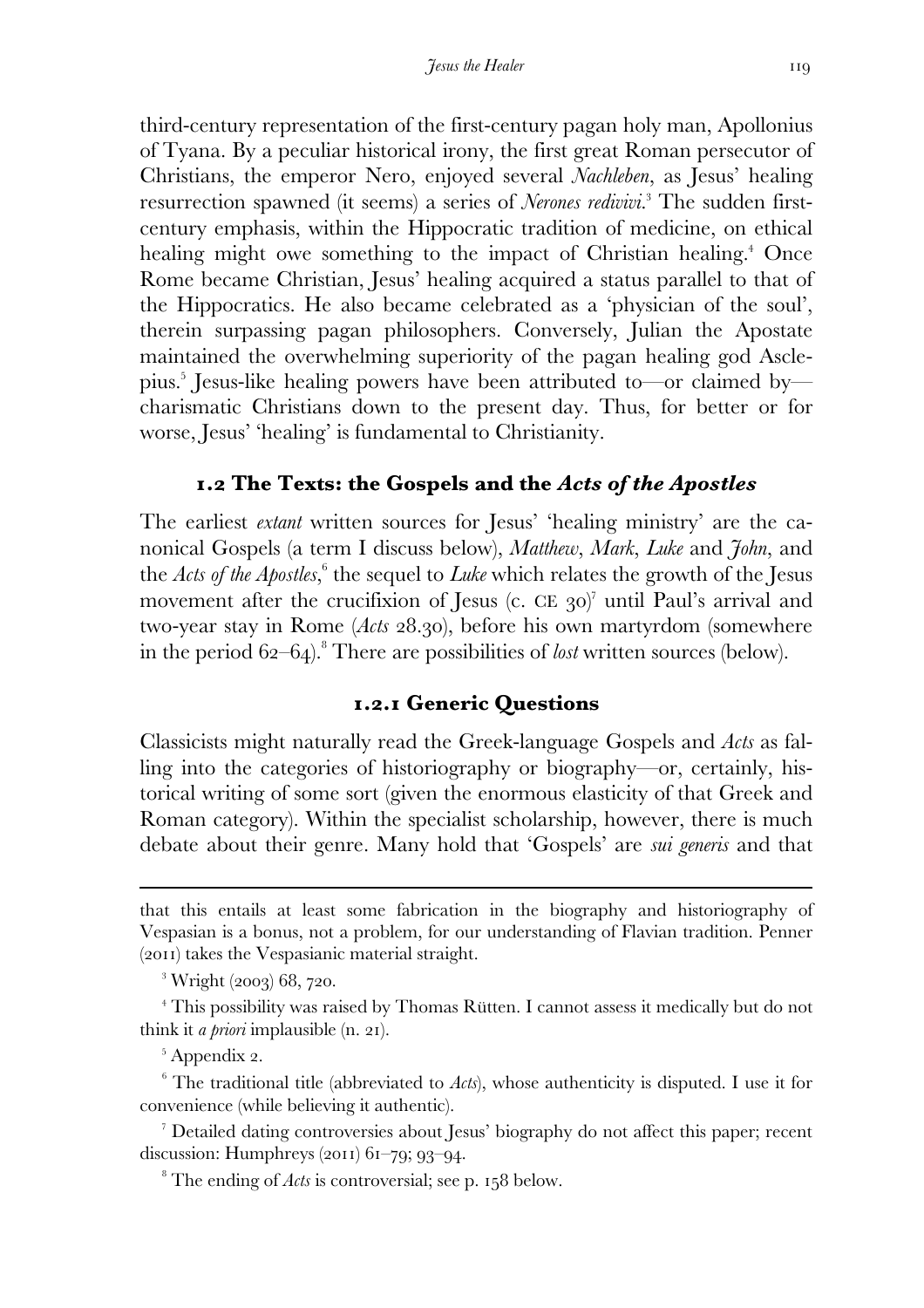Christians invented the form, as a Christian counter to imperial 'good news', in order to propagate the 'gospel/good news [εὐαγγέλιον] of Jesus Christ' ('of' meaning both 'about' and 'announced by'). But strong cases can be made: that the Gospels generally are (primarily) to be classified as Classical biographies,<sup>10</sup> especially given the non-existence of Jewish rabbinic biography," though the nature of their subject matter puts them in competition with their pagan equivalents; that *Luke* and *Acts*, by the same author (*Acts I.I*), form a unity (a 'double-work');<sup>12</sup> and that *Luke-Acts* is a work of historiography that incorporates biography and individual-orientated historiography (and, indeed, other genres such as various types of philosophical work).

 None of this confines any of these texts to generic strait-jackets, a point that needs emphasis, since, in this area, as in others, NT scholarship—in contrast to comparable recent Classical scholarship<sup>14</sup>—characteristically operates with excessively tight generic models. The hypothesised 'natural assumption' of Classicists—that all these texts fall into the broad category of Classical historiography—finds support in the Preface to *Luke*, which not only aligns that text with (Classical) Greek historiography but also impresses other Gospels  $(x\hat{i})$  into the same genre.<sup>15</sup> For the separate classification of 'Gospels' is indeed viable (cf. *Mark 1.1*), provided it is taken to mean '*also* Gospels'.

<sup>13</sup> Keener (2009)  $85-94$ ; Moles (2012). For a 'non-Classical' classification of the Gospels see now Troiani (2011) 115.

<sup>14</sup> Kraus (1999); McGing and Mossman (2006); Marincola (2007); Miller and Woodman (2010).

 $^9$  E.g. Barton (2006); Edwards (2006).

 $\degree$  Burridge (1992); Frickenschmidt (1997); Keener (2009) 73–84.

<sup>&</sup>lt;sup>11</sup> Alexander (1984); Philo's Life of Moses, however, is an important and neglected Judaeo-Greek forerunner: McGing (2006).

<sup>&</sup>lt;sup>12</sup> Acts **1.1**; Talbert (1974); Keener (2009) 85-94; separatists remain: Parsons and Pervo (1993); Gregory and Rowe (2010); Dupertuis and Penner (2012); Moles (2011), (2012) and the present paper assume, but also, I think, support, unity. For those who reject it, the papers may at least show, I hope, that the writer of *Acts* was a very good reader of *Luke*  (though in my view because he wrote it)*.* 

<sup>&</sup>lt;sup>15</sup> *Luke* **1.1–4** 'Since indeed many have set their hand to draw up a narrative guide about the things done which have been brought to fulfilment among us,  $(2)$  just as those who became eyewitnesses from the beginning and servants of the word handed them along to us,  $(3)$  it seemed good to me also, having followed all of them closely from the up, to write them down for you in order, most powerful Theophilos,  $(4)$  so that you may additionally know/experience/recognise the truth/security/safety/un-slipperiness about the words in which you have been orally instructed'; of endless discussion of this (dense, complicated and extremely Classical) preface see e.g. Cadbury  $(1922)$ ; Alexander  $(1993)$ ; Moles  $(2011); (2012)$ . I intend a general treatment.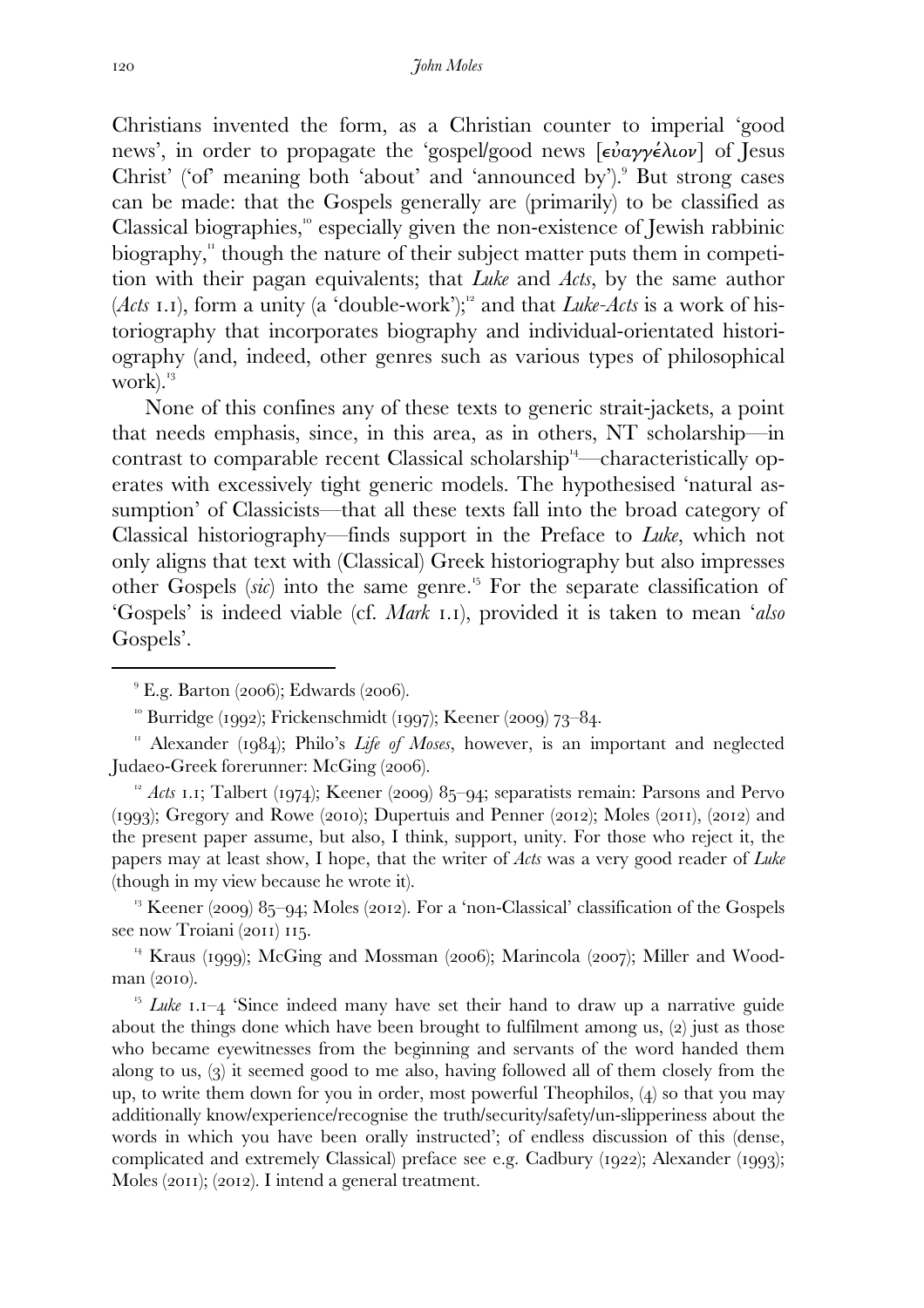#### **.. Readerships/Audiences**

There is much debate, too, about the projected readership(s) or audience(s) of these texts. For Classicists, an important question is: does the readership or audience include, at least in an ideal sense, non-Christians and non-Jews? The very recourse to written texts written in Greek and in at least serviceable Greek (or, sometimes, certainly in the case of *Luke-Acts*, far better), and to texts which envisage certainly some readers, $16$  and the choice of Classical generic 'packaging', seem to open up this possibility, especially as Christians early became committed to evangelisation that included Gentiles, and even, at least theoretically, that extended to the ends of the earth *(Matthew 28.19; Luke* 24.47; *Acts* 1.8).

 The weight given these various considerations is obviously affected by the degree to which one supposes Jews, both in the various parts of Palestine and in the various countries of the Diaspora, to have been Hellenised, a question which remains highly controversial, and by one's views on the speed and geographical distribution both of the general advance of Christianity<sup>"</sup> and of the so-called 'Parting(s) of the Ways' between Judaism and Christianity, both also highly controversial questions and far beyond the scope of this paper.

 Few scholars have positively argued the possibility of the texts' including non-Christians and non-Jews in their projected readership/audience, but already in the second century some educated pagans *were* reading some of these texts, which must mean something. 'Classical' elements beyond basic

<sup>&</sup>lt;sup>16</sup> Mark 13.14; *Luke* 1.3; *John* 21.24–25 'this is the disciple who is bearing witness about these things and who wrote these things, and we know that his witness is true.  $(25)$  But there are also many other things which Jesus did, which, if they were written one by one, I do not think that the world itself could contain the books that would be written'. 'Reading' is important because it maximises both audience and interpretative complexity; but 'reading' and 'orality'/'aurality' are compatible, since even ancient private readers mostly read aloud (apparently), and the Gospels and *Luke-Acts* are also Christian 'performance texts'.

 $\sigma$ <sup>17</sup> How far there is a unified phenomenon is massively controversial; brief remarks on p. 170; the term 'Christians' is also one-sided and anachronistic, since it was applied to Jesus' followers by others, including Romans (*Acts 11.26*; Tac. *Ann. 15.44.2; 1 Peter 4.16*), and not adopted by Christians before the second century. It is also misleading, in obscuring the complete Jewishness of the first generation and the still substantial Jewishness of the next generations. It remains fast and convenient.

 $18$  Crook (1993); (1994); (2000); (2010); König (2006); note also the widespread interest in resurrection (or similar phenomena) in pagan Imperial literature (Bowersock [1994] 99– 113).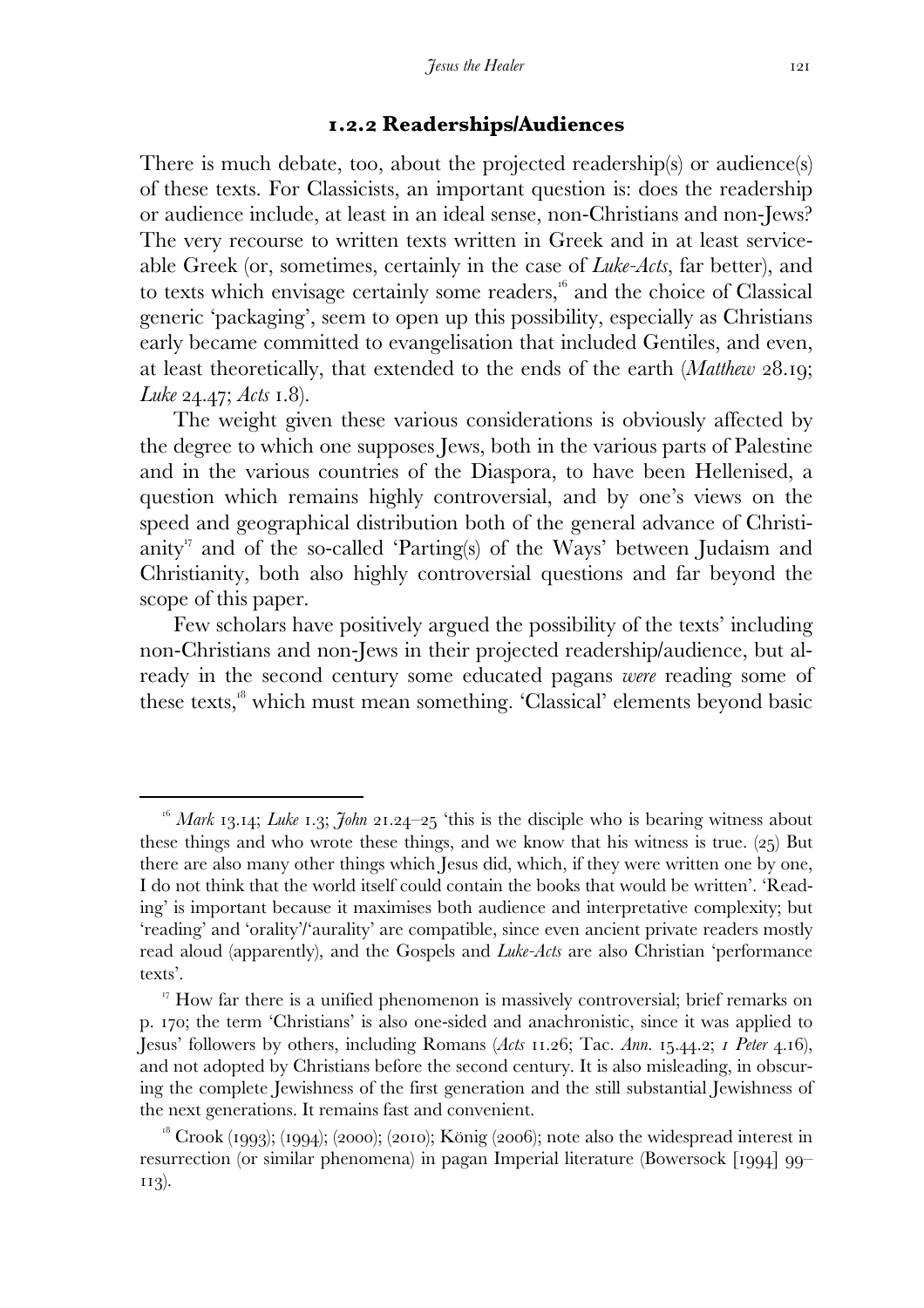genre have also been argued for all of them;<sup>19</sup> and I believe that *Luke-Acts* in particular contains enough 'Classical' material to suggest that it is partly designed to 'hook' educated pagans. Obviously, that claim cannot be substantiated here, though  $Acts$   $\overline{17}$  may stand as a test case.<sup>20</sup> Obviously, too, one could argue a less strong version of this case: these texts both commemorate and implicitly commend certain behaviours towards non-Christians and non-Jews. Thus, again, *Acts* **17** has often been read (rightly) as a 'how-to-talkto-Greek-philosophers' guide. On any view, therefore, these texts are partly about 'converting pagans' and attest Christians' desire to 'speak to' pagans.

## **.. Christian Historiography and Jewish and Pagan Historiography**

There is, then, a theoretical possibility that (some of) these texts were designed (partly) to function within a wider, public, and partly textual debate about the claims of Christianity. That possibility is strengthened, if one thinks that after Jesus' death (some) Romans were quick to inform themselves about the continuing Jesus, or Christ, movement,<sup>21</sup> reaching generally hostile conclusions (requiring rebuttal), and, if allowed, the possibility further increases the importance of our topic. And, given the texts' generic status as works of (to some degree) 'Classical' biography and historiography, that larger public, partly textual debate comes to include—at some point—the Jewish historian Josephus, the Roman historian Tacitus, the Roman biographer Suetonius, and the Greek satirist and biographer Lucian, all of whom reference Christianity.<sup>22</sup> Certainly, these writers mostly postdate the Christian texts under discussion, but this is perhaps not true in all cases,<sup>33</sup> and at least they show that Christianity, theme of Christian historiography and biography, quite rapidly gained some attention in their Jewish and pagan counter-

<sup>&</sup>lt;sup>19</sup> Cf. e.g. Pervo (1987); MacDonald (2000); (2003); Alexander (2006/7); Moles (2006b); Lang (2008); Moles (2011); (2012).

 $^{20}$  P. 153.

 $\gamma$ <sup>21</sup> '(Some) Romans' = both the Roman authorities (in various places) and ordinary Romans (in various places); recent survey: Crook (2010); also Moles (forthcoming).

<sup>&</sup>lt;sup>22</sup> Jos. *A.f.* 18.63–64; 20.9.1; Tac. *Ann.* 15.44.2–5; *fr.* 2; Suet. *Claud.* 25.4; *Nero* 16.2; Lucian, Peregrinus (with König (2006)). Probably a majority of scholars accept a Josephan core at  $\tilde{A}$   $\tilde{J}$  18.63–64, a Tacitean core at  $\tilde{f}$ . 2, and the relevance of Suet. *Claud.* 25.4, in all cases, I believe, rightly; discussion: Moles (forthcoming).

<sup>&</sup>lt;sup>23</sup> Following Mason (2005) 250–93, and with additional arguments, I think the author of *Luke-Acts* had read Josephus' *Jewish Antiquities* (CE 93). That *Acts* is a second-century text is quite a popular view (see e.g. Dupertuis–Penner  $(2012)$ ), usually involving a claim of the *disunity* of *Luke-Acts* (n. 12). My own view is that the unified *Luke-Acts* was written by 'Luke the beloved physician' (pp.  $123-4$ , n. 29; p. 163) in ca. 105 at the end of a long life.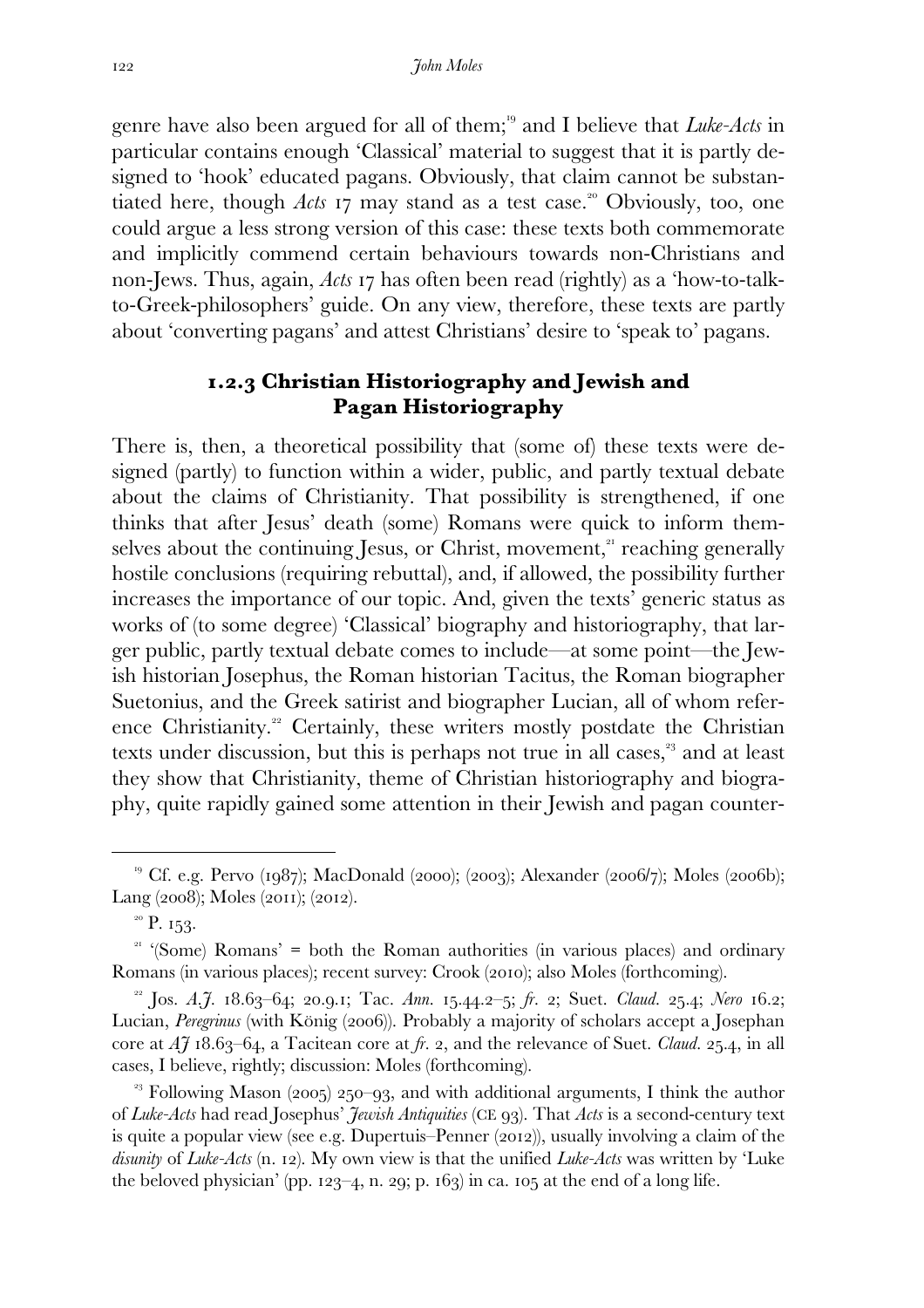parts. This must surely also apply to attested but lost earlier works of Classical historiography and biography which covered the same material as Josephus, Tacitus and Suetonius.

 There is also the possibility, little known among NT scholars, that a text of a different, but not entirely unrelated, Classical genre, Petronius' *Satyricon* (not later than CE  $65$ ), alludes not to the text of *Mark* (which I regard as chronologically impossible—see below) but to the *story* of Jesus' Passion. Such knowledge, at Nero's court, is utterly likely. Nero's wife, Poppaea, was a 'God-fearer' (Gentile follower of Judaism); before Paul's trial 'what has happened to me has eventuated to the advance of the gospel, so that my bonds are clearly known to the whole Praetorium and to all the rest as being for Christ' (*Philippians* 1.12–13 [written in Rome]);<sup>25</sup> and Paul defended himself before Nero.

## **.. Authorships and Places of Writing**

The much-disputed questions of authorships and places of writing do not concern us (subsequent references to 'Matthew' et al. can be taken as merely traditional and convenient), except for three factors. First, there is the question of whether these texts are (at least primarily) 'community texts' (the majority view), or whether they (also) envisage an 'international' Christian audience or readership.<sup>27</sup> Clearly, the latter possibility becomes even more plausible, if they are (also) targeting pagans. Clearly, too, even the rather limited degree of traffic between the texts allowed by the modern consensus on the source picture (below) supports this possibility. Second, Bauckham has recently re-emphasised, with (for me) compelling arguments, that the Gospels and *Acts* represent themselves as being the products of eyewitness testimony. Third, there is the question of whether Luke's emphasis (greater than that of any of the other Evangelists) on Jesus' 'healing' reflects his own identity: if, that is, he is Luke 'the beloved physician' of *Colossians* 4.14, as

<sup>&</sup>lt;sup>24</sup> Ramelli (1996), critiqued by Courtney (2001) 121 n.  $67$  (there is actually a large Italian bibliography on this and similar possibilities); the refinement of allusions to story, not text, protects the hypothesis; noteworthy also is the allusion to Jesus in the Syriac Letter of the Stoic Mara bar Sarapion to his son (19), of which the dramatic (and, if the letter is genuine, actual) date is 73: http://www.earlychristianwritings.com/text/mara.html.

 $25$  Cf. 4.22 'all the holy ones greet you, especially those from Caesar's household'.

 $^{26}$  *Acts 27.24, with Lane Fox (1986) 430-32.* 

 $27$  Bauckham (1998).

<sup>&</sup>lt;sup>28</sup> Bauckham (2006); multiple reviews in  $\tilde{f}SH\tilde{f}$  6.2 (2008);  $\tilde{N}V$  6.3 (2008); for Bauckham, they *are* the products of such testimony (hence, for Bauckham, reliable); for me, it is enough—and important—if they so *represent* themselves.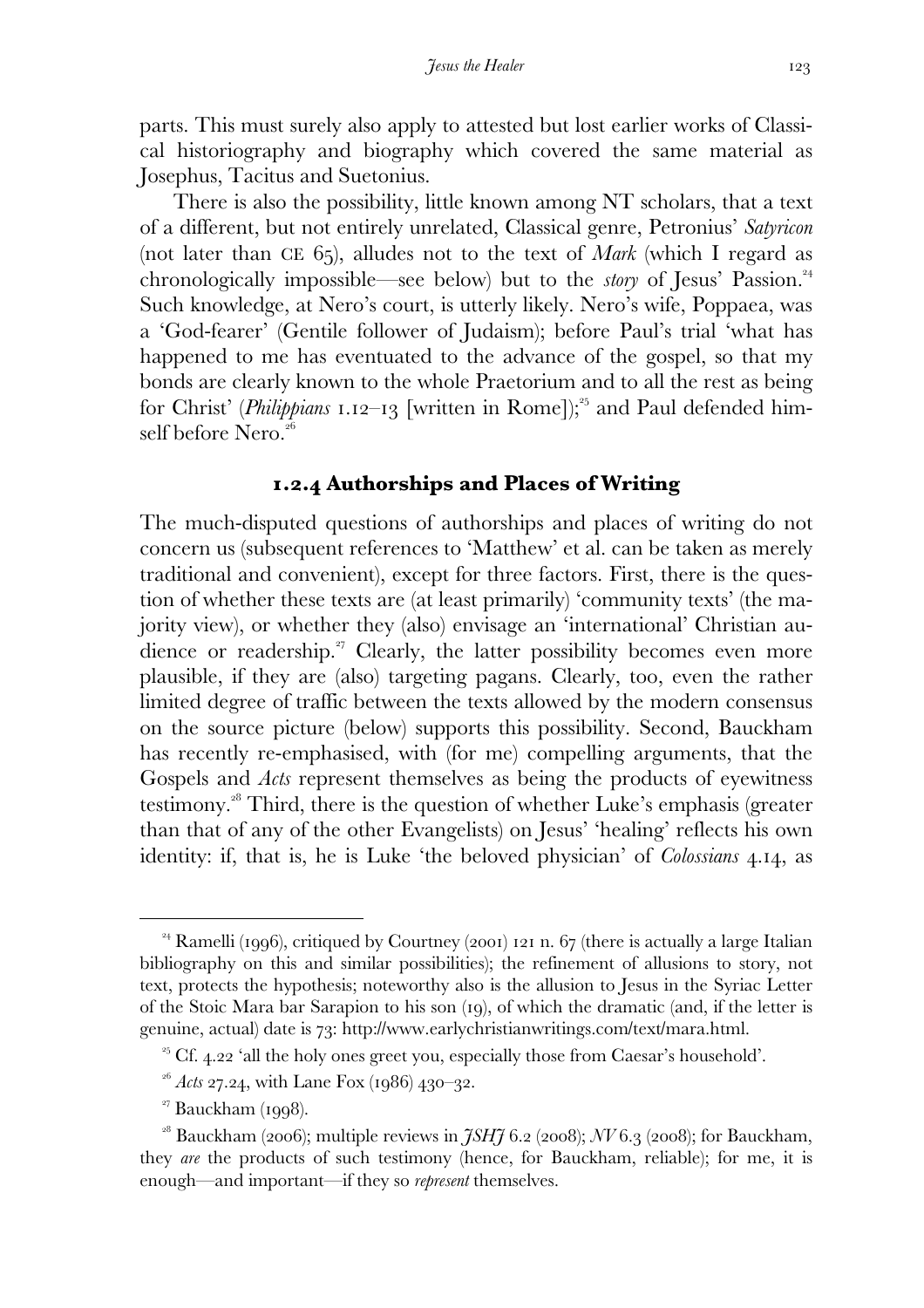Christian tradition has generally maintained since about the middle of the second century.<sup>29</sup>

## **.. Datings and Relative Chronology**

Most scholars rightly hold that *Matthew*, *Luke-Acts*, and *John* post-date, by some considerable time (fifteen years or more), the Romans' capture of Jerusalem and their destruction of the Temple in 70,<sup>30</sup> and that *Mark* falls within the period  $66-73$ , with particularly strong arguments for c.  $70$ .<sup>31</sup> Mark's priority is further supported by the 'Two-source Hypothesis' (which is widely, though not universally, accepted): namely, that *Matthew* and *Luke* follow (at least largely) *Mark* and a second, hypothetical, sayings and anecdotes source (or sources) of the 50s or 40s, dubbed 'Q' (German 'Quelle') by modern scholarship. Any Classicist who believes in *Quellenforschung* and 'runs the parallels' would (I believe) find this hypothesis convincing, although it admits variations, gradations and loose ends.<sup>32</sup> The subsidiary question of whether Q ever existed in Jesus' own language of Aramaic<sup>33</sup> need hardly concern us. That there were written *narratives* about Jesus before *Mark* remains a minority hypothesis, for which there are interesting arguments, $34$  but which little affects the present paper.

 Most scholars put *John* at, or near, the end of the sequence. Whether John has read all, or any, of the so-called Synoptics/'seeable-togethers' (*Matthew, Mark* and *Luke*) is disputed; I accept the arguments for his having read *Mark* and *Matthew*.<sup>36</sup> However, I hold the minority view that *Luke-Acts* comes at the end, hence that Luke has read *John*, as well as the others.<sup>37</sup> That positioning is not essential to the analysis, although *Luke-Acts* contains the richest exploitation of our theme, which might reflect not only Luke's own qualities as a writer and religious thinker but also his having read all the

 $33$  As e.g. Casey (2002).

 $\overline{a}$ 

 $34$  E.g. Allison (2010) 392–423.

<sup>35</sup> The term refers in the first instance to the fact that the parallels between these three Gospels can be 'seen together' in parallel columns.

 $3^6$  See e.g. Barrett (1978) 15–17, 42–46.

<sup>37</sup> *Luke* **1.1**-3 'since indeed *many* have set their hand to draw up a narrative guide ... it seemed good to me *also* ...'; Gregory (2006).

 $29$  Not the only argument: cf. n.  $168$ .

 $^{30}$  E.g. Davies and Allison (1988) 131–38; Brown (1999) 216–17; 273–74; Lampe (1984).

 $31$  Brown (1999) 163–64; Telford (1999) 12–13; Boring (2006) 14–15; Collins (2007) 11–14; I cannot accept the very low date (ca. 40) argued for by Casey (2010)  $71-74$ , following  $Crossley (2004).$ 

 $3^2$  See e.g. Davies and Allison (1988) 98–114; Keener (2009) 131–32.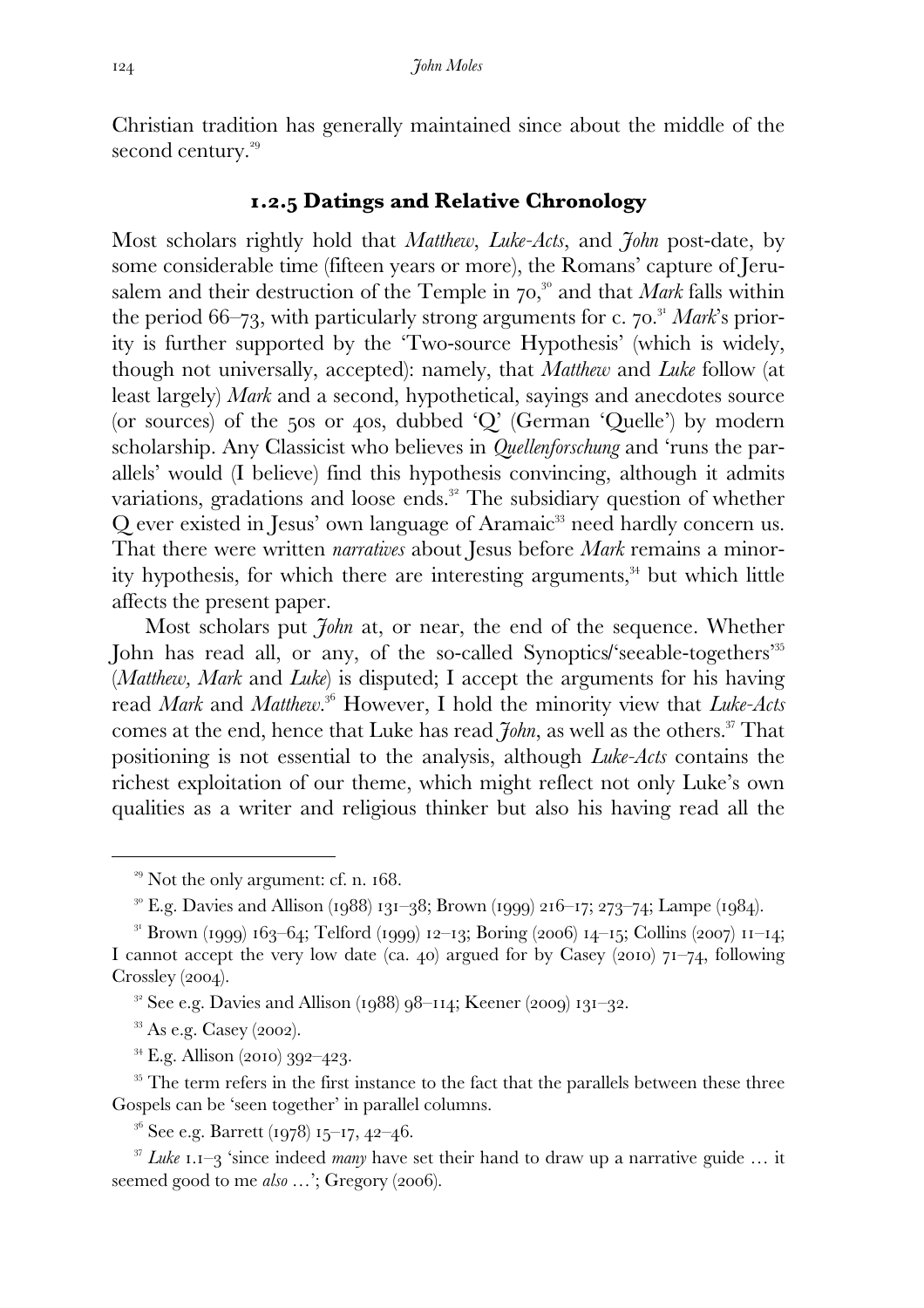others. Both for these reasons, and for reasons of balance and proportion, *Luke-Acts* is here treated last. Some details of the analysis seem (to me) to make better sense if it really is last.

 NT scholarship has little acknowledged the possibility of competitive intertextuality among these texts, but, unless one takes an implausibly reverential attitude to their writers or to Christianity itself, such a scenario is itself natural, largely consistent with the relative chronology and with the indications of who has read whom, and implicit alike in Matthew's expansions and corrections of earlier material and in editorial remarks made both by John and by Luke.

## **.. Oral Traditions**

Thus far, texts. Some prominent recent scholarship, however, has emphasised the role of continuing oral traditions about Jesus and their supposed influence upon the surviving written texts.<sup>39</sup> There must have been such traditions and some influence of this kind, but it seems insufficient to disturb the main patterns of written interaction, which leave little room for other material.<sup>40</sup> On the other hand, it is of course sometimes legitimate—even in a paper such as this—to raise the questions of what 'outside' knowledge (from whatever sources) readers (or, some readers) might be presumed (or reconstructed) to possess, and of how that knowledge might affect their reception of the texts, just as it is also legitimate to use the texts to reconstruct wider religious debates and perspectives, though at some point the latter process will exceed the *Histos* guidelines.<sup>41</sup> I have stretched these a little in this case, because the topic is so important and has so many different aspects.

### **. Name Puns in Classical Literature and Culture**

Much scholarship over the last four decades has demonstrated the importance of puns and name puns in Classical societies, cultures and literatures, including historiography and biography. If individual cases and limits may obviously be debated, the general phenomenon is indisputable. Of the many levels on which such punning works, I cite four relevant to this paper. First,

 $^{38}$  Sim (2011); *Luke* 1.1–3 (n. 15); *John* 21.24–5 (n. 16).

 $^{39}$  E.g. Dunn (2003); Bauckham (2006); Keener (2009) 138–61.

<sup>&</sup>lt;sup>40</sup> Sensible remarks in Eve (2009) 87–89. Classicists may compare the problematics and limited explanatory power—of orality in Homeric and Herodotean scholarship.

Viz: 'it is not our intention to publish material which is per se historical, unless it illuminates the qualities of ancient historians or biographers (this will be a matter of balance and judgment)'.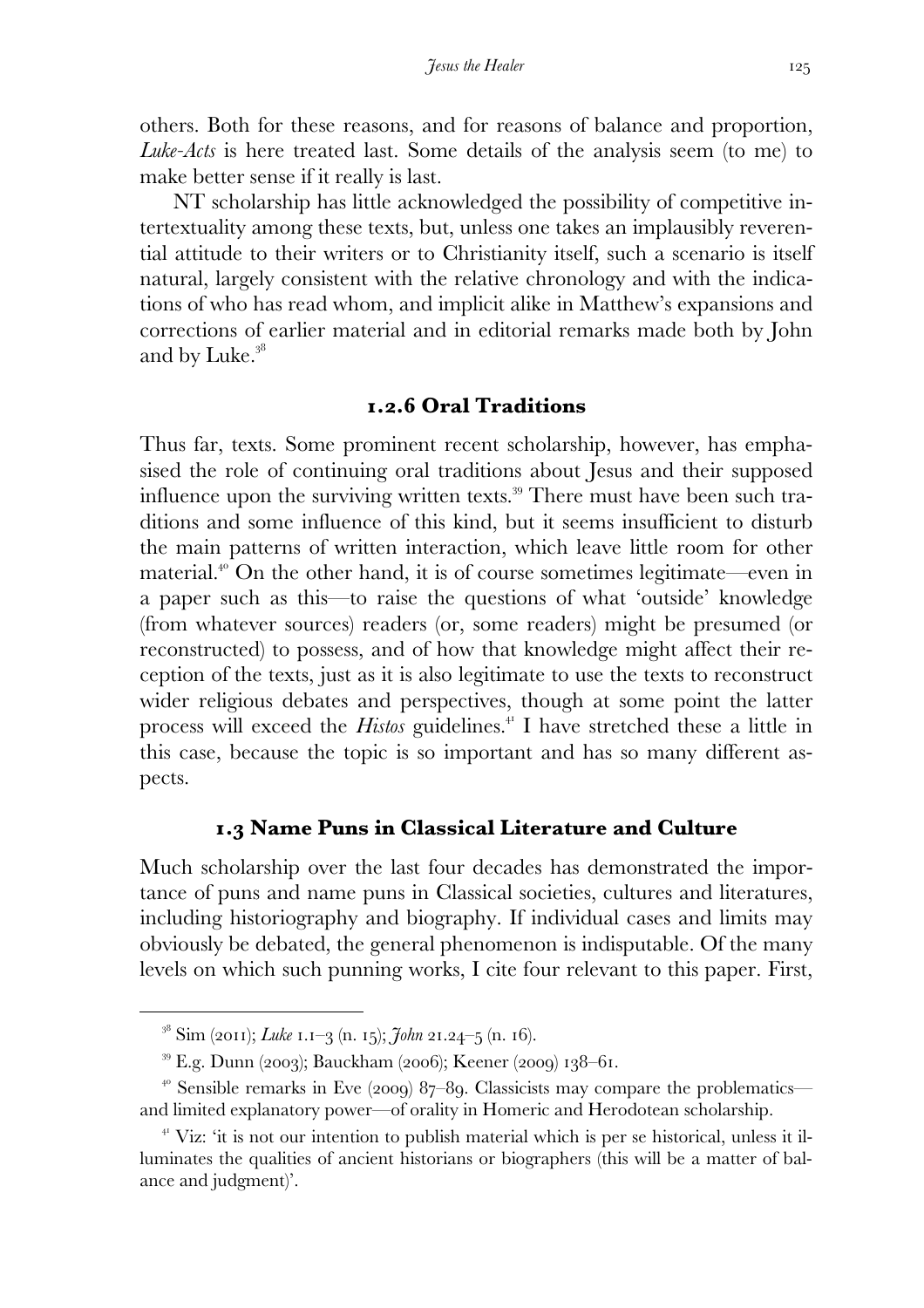bilingual punning is common. Second, it is not necessary for a word or name to interact with a cognate: a synonym or synonymous phrase suffices. I call this phenomenon 'punning by synonym'. Both these phenomena are illustrated by 'suis et ipsa Roma viribus ruit' (Horace, *Epodes* .), where 'Roma' glosses Greek  $\phi \omega \mu \eta$  = strength, and 'Roma'/ $\phi \omega \mu \eta$  interacts with 'viribus' = 'strength'. Third, divine names are enormously significant and can have (or be understood to have) more than one meaning. Fourth, punning can be assisted by assonance or alliteration, though it requires neither. Punning in Classical historiography (and biography) naturally works in similar ways to that in other genres, but it may be even more organic and sustained, and etymological name punning may be particularly linked to the construction of genealogies and of early history.

## **. Names and Puns in the Jewish World**

The above remarks about punning in the Classical world apply just as much to the Jewish world. Names are extensively punned on in the Hebrew Bible. 'As his name is, so is he' (*I Samuel* 25.24).<sup>43</sup> Names can obviously be very significant and punned on in the Gospels and *Acts* ('thou art Peter', etc.), which, as we have seen, are themselves also (to some extent) Classical texts.

 Furthermore, in studying personal names in the Gospels, Bauckham has recently claimed: 'Names are a valuable resource for ancient historians, but one of whichNew Testament scholars have made relatively little use.' And: 'Onomastics (the study of names) is a significant resource for assessing the origins of Gospel traditions.'

<sup>&</sup>lt;sup>42</sup> Huge bibliography, e.g. Woodhead (1928); Wiseman (1974); Cairns (1979) 90 ff.; Snyder (1980); Ahl (1985); Maltby (1991); (1993); (2003); O'Hara (1996); Woodman and Martin (1996) 491–92; Paschalis (1997); Harrison (1998) 37 and n. 144; 38 and nn. 146–47; Moles (1998) 106 n. 14; 117-119, 134, 143, 153-59, 166, 168 n. 111; (2002) 44-47; (2007b) 253, 256, 259, 260 n. 80, 262, 264, 267; (2010) 32, 34-35, 38; Michalopoulos (2001); Peraki-Kyriakidou (2002); Lateiner (2005); Booth and Maltby (2006); Hinds (2006); Henderson  $(2007)$ ; Irwin  $(2007)$ ; Elliott  $(2009)$ ; there is also a massive bibliography on punning and related sound effects in comic authors; on the general theory and a history of scholarship see also Attardo (1994). I thank Heather Vincent for expertise in this area. Some at Manchester registered unease at the term 'pun'. I use it as short, broad, and (unlike 'paronomasia') instantly comprehensible. There is no implication of triviality or of 'mere word play': quite the reverse (though grounds for Christian anxiety remain; possible alleviation on p. 171). Like Irwin  $(2007)$  46 and n. 13, I am unconcerned with terminological exactitude or analytical precision, and think this pragmatic laxity appropriate to the topic.

 $43$  Surveys: Metzger and Coogan (1993) 545-59; Ryken, Wilhoit and Longman (1998)  $582 - 86.$ 

 $44$  Bauckham (2006) 67, 84.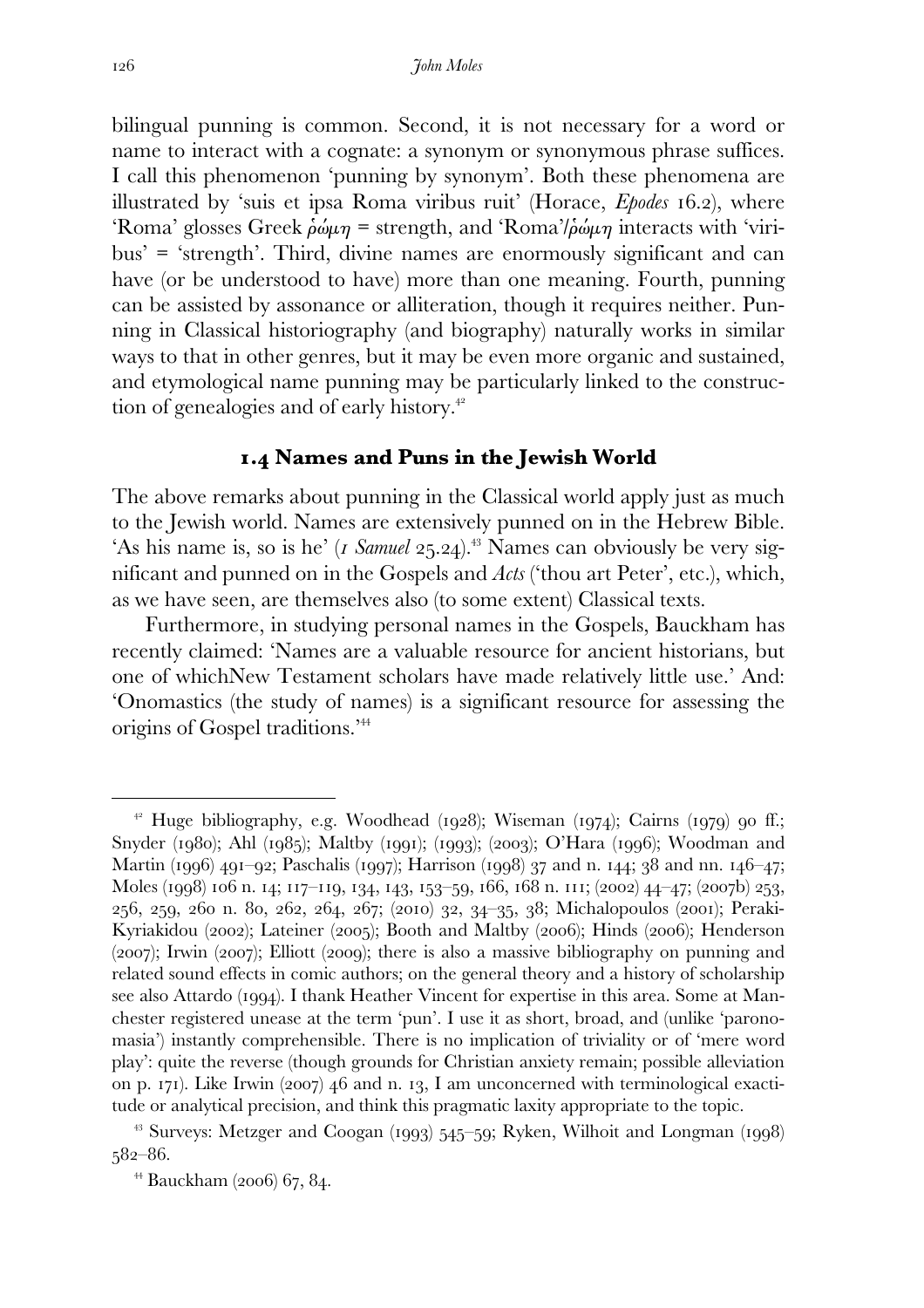These principles must be right (however controversial Bauckham's use of them). But what if their single most crucial application is to the central figure of the NT?

## **. The Name of Jesus; Factors Favouring the Pun on 'Jesus' ~ 'Healer'**

The Palestinian Jewish Jesus bore the very popular name  $\ddot{w}$ '' ('Joshua'), which means something like 'Yahweh [or 'Yah'—shortened form] saves'.<sup>45</sup> The Jewish-Greek *form* of the name, found in the NT, is Ἰησοῦς, whence our 'Jesus'. Bilingual and etymological puns on the meaning of ' $\delta$  'Joshua'/'I $\eta \sigma \tilde{\omega} s$ as 'Yahweh saves', alike in the Gospels and *Acts* (as we shall see), and in the letters of Paul and of others in the NT, are clear and acknowledged in some of the more linguistically alert scholarship.<sup> $46$ </sup> But there is a crucial additional factor: Jews who bore the name ַשׁוּעֵי and wanted a straight Greek equivalent chose Ἰάσων (Ionic form Ἰήσων, modern 'Jason'): an equivalence attested in official and governmental contexts.<sup> $47$ </sup> This Greek name actually means 'healer' ( $\sim$  *iάομαι*) and readily produces etymological puns.<sup>48</sup> Jews who adopted Greek names generally tried to adopt ones nearest in form and meaning to the original. So not only do  $\eta\sigma\tilde{\sigma}$ , the Greek-Jewish form of 'Joshua' and the name of a renowned Jewish 'healer', and Ἰάσων, the Greek form of Ἰησοῦς/'Joshua' and a name which actually means 'healer', look similar and mean similar things: from a Hellenistic Jewish perspective, they are actually the same name, as any Jew with a modicum of Greek would have known.<sup>49</sup> For us it is of course completely immaterial in this sort of context whether they are *actually* the same name.

There are also wider considerations. Not only was 'healing' by 'Iησοῦς a central part of his ministry, there was a much larger Jewish healing context in the period.<sup>50</sup> Solomon had a great first-century reputation as a healer (Jos.

<sup>&</sup>lt;sup>45</sup> Cf. e.g. Williams (1995) 87; Karrer (1998) 47; (2000) 255. The precise meaning is in fact unclear, but the availability of 'Yahweh saves' is validated alike by the Gospels and *Acts* themselves, as we shall see, and by glosses both in other early Christian writers (nn.  $46$  and  $86$ ) and in Jewish writers (Karrer (1998)  $47$  n. 76); on the commonest male names among Palestine Jews in the period  $330$  BCE–200 CE see Bauckham (2006) 85–88; Joshua/Jesus is sixth; Diasporan patterns are significantly different: Bauckham (2006) 73.

<sup>&</sup>lt;sup>46</sup> E.g. Karrer (1998) 46–48; it remains true that many very distinguished NT scholars often miss this pun even in clamant contexts.

<sup>&</sup>lt;sup>47</sup> See Cohen (1984)  $46-48$ ; Williams (1995) 87; Jews and Greek names generally: Williams (1995); (1998) 113; Bauckham (2006) 83.

<sup>&</sup>lt;sup>48</sup> E.g. Pindar, *Pyth.* 4.119, 270; Braswell (1988) 370–72; Mackie (2001).

 $^{49}$  As we shall see, this factor is crucial to the interpretation of *Acts* **17:** p. **153** below.

 $5^{\circ}$  Vermes (1973) 59–63; Casey (2010) 244–45.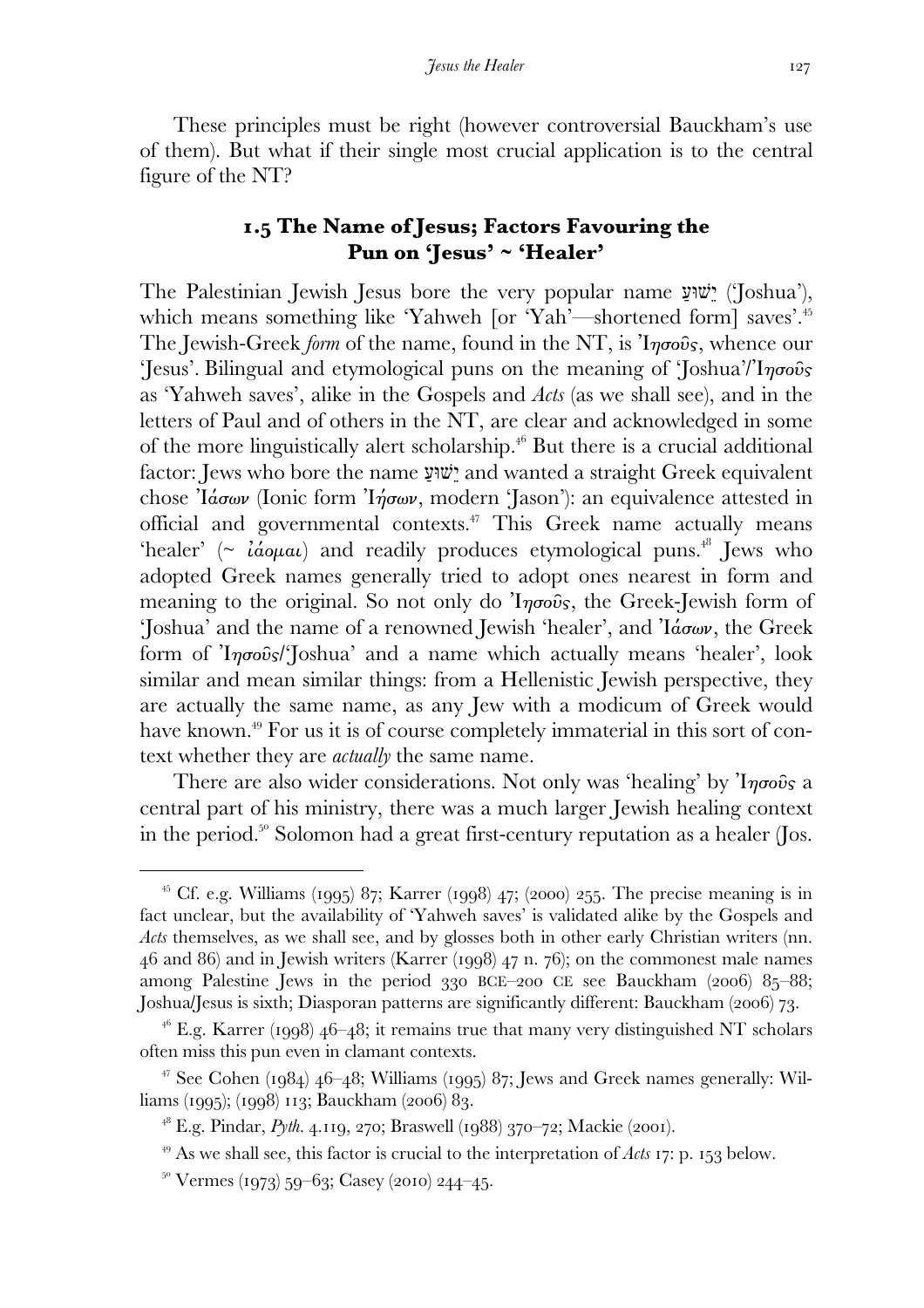*Ant.* 8.45). The Essenes—frequent comparators of Jesus in modern scholarship—were celebrated as healers (Jos. *B.J.* 2.136), which their very name may mean. While 'Therapeutae', the name of the Egyptian Jewish women philosophers, probably means 'attendants',<sup>52</sup> both the Jewish Philo (*Vit. contempl.* 2) and the Christian Eusebius  $(H.E. 2.16-17)$  readily connect it with 'healing' (which the Therapeutai certainly practised). A few years after Jesus, the Galilaean charismatic Hanina ben Dosa performed similar healings to Jesus'.<sup>53</sup> The Qumran community (pre-68 CE) expected an 'anointed one' who would 'restore sight to the blind, straighten the bent …, heal the wounded, and give life to the dead'  $(4Q_{521}, 2.1, 8, 12).$ <sup>54</sup> The 'healing' of  $\gamma_{\eta\sigma\sigma\sigma\sigma}$  is thus writ all the larger, because he was certainly the greatest Jewish 'healer' of the time, and because from the Christian point of view, from the very beginning, and ever afterwards, he was the greatest healer of any race or culture at any time.

 Obviously, the possibility of punning on the 'healing' aspect of Jesus' name is encouraged by the simple facts that the name of Jesus in its Jewish-Greek form was vitally important from the start to Christians who operated in Greek ('in the name of Jesus', etc.),  $55$  and that the NT is—through its very use of Greek—propounding a to some extent Hellenised Jesus. And where better to look for such punning than in Classical *biographies* of Jesus?

The further potentialities of the names also intrigue. The names  $\partial \alpha \delta \omega$ and  $\eta_{\sigma\sigma\sigma\sigma}$  have similar divine associations. Not only does  $\eta_{\sigma\sigma\sigma}$ , the Greek form of Ἰησοῦς, itself the Jewish-Greek form of 'Joshua', mean 'healer', but it derives from the pagan goddess of healing who is called  $\eta'$ ιάσω (Ίήσω in Ionic).<sup>56</sup> Thus on the Greek side  $I$ άσων is a human name derived from a god's: a theophoric name, just as on the Jewish side ַשׁוּעֵי is a human name derived from 'Yahweh'. Furthermore, for the early Christians, this  $\eta\sigma_0\hat{\sigma}_s$  is in some sense, and to some degree, himself a divine figure.<sup>57</sup> There is also a simple matter of sound. In  $\sigma$ οῦς, Ιάσων and Ιάσω not only look very similar:

 $\overline{a}$ 

- $54$  Dunn (2003) 669; Casey (2010) 272.
- $^{55}$  Heitmüller (1903); Hartman (1997); Dunn (2009) 188–9.
- $^{56}$  *LS* $\rm{7}$  s.v.; *RE* IX.<sub>I</sub> (1914)  $758-59$ .

 $\frac{57}{10}$  Jesus' exact divine status in our various texts (and in the rest of the NT) is a very vexed issue: recently,  $D$ unn (2010). I believe my material provides new arguments for a very 'high' Christology from very early on. See p. . Of course, the question cannot be dissociated from that of the historical Jesus' self-perception: also, of course, hugely controversial.

 $5^1$  Vermes (1973) 59–63.

 $5^{\circ}$  Taylor (2003) 55–73.

 $53$  Casey (2010) 245.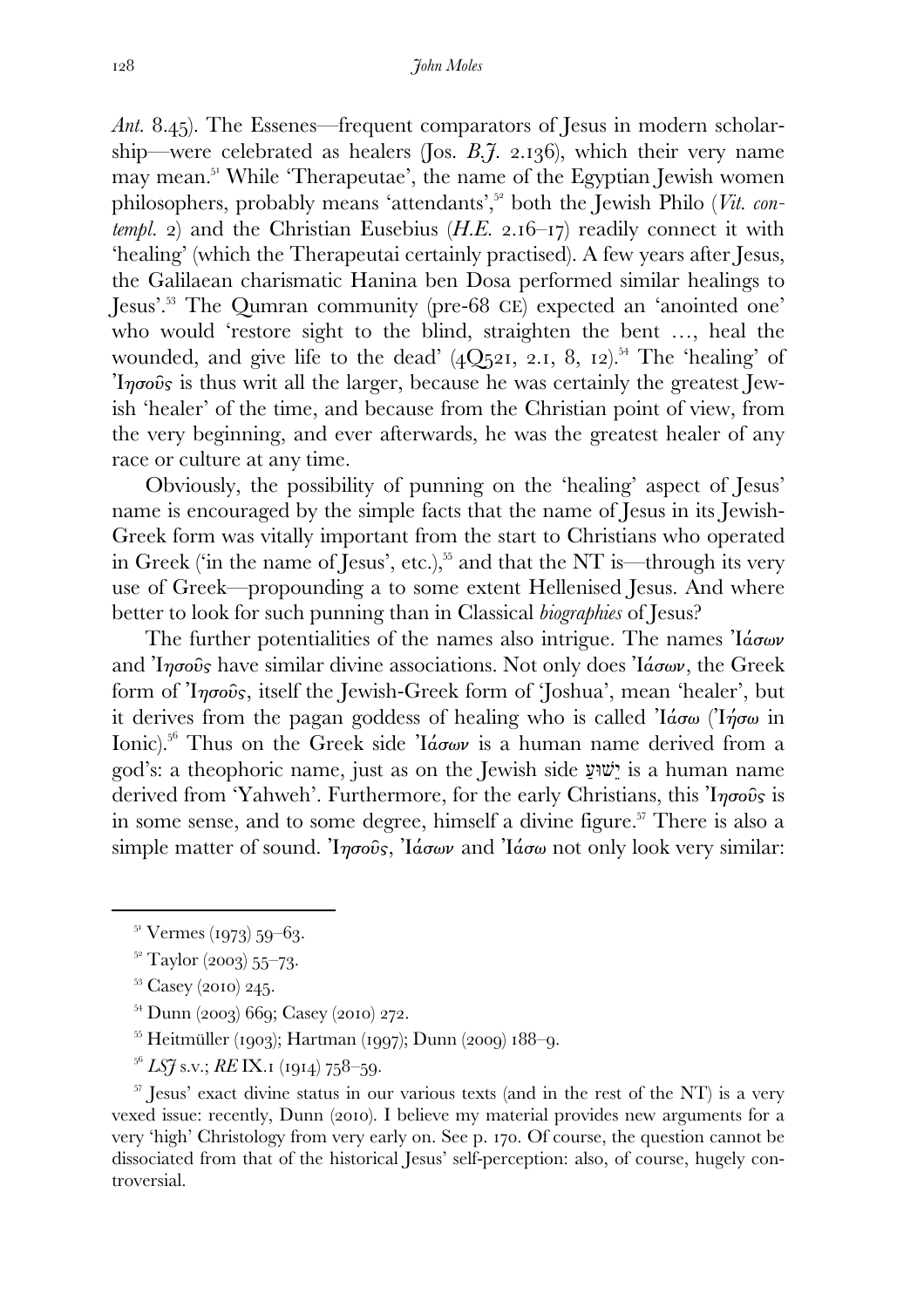they sound very similar. And the sound of names is very important.<sup>58</sup> There is also a matter of extended meaning. There can be important links between 'saving', the basic meaning of 'Joshua', undeniably punned on in the NT, and 'healing', both at the levels of the divine and the quasi-divine and alike in medical, religious/social and political contexts. Given these links and the sound factor, one even wonders whether the many Greek speakers who knew that the Jewish god was denoted by 'Yahweh' or 'Yah' could also 'hear' both  $I_{\eta}/\sigma$ οῦς and  $I_{\alpha}/\sigma_{\omega}$  as 'Yah saves' directly, because  $-\sigma$ οῦς and  $-\sigma$ σων could evoke σῴζω and σῶς, and whether bilingual speakers could even regard the Greek σώζω and the Hebrew verb<sup>59</sup> as cognates.

 Another important linguistic factor is that by our period the commonest Greek translation—even transliteration—of Yahweh is  $\alpha$  ('Iao'), which is instantly connectable by Greek-speakers to the verb ἰάοµαι. 'Healing' is indeed one of Yaweh's/Iao's key attributes.<sup>61</sup> An interesting example from the Hebrew Bible is *Exodus* 15.26: 'For I am Yahweh [thus the Hebrew] the one that heals you', where the latter phrase is rendered in the Septuagint by the participle  $\hat{i}\omega\mu\epsilon\nu\sigma s$ , and where there must be a bilingual etymological association (which must have been perceived by the translators) between Yahweh, Ἰάω and ἰάοµαι. In this fundamental capacity of divine 'healing', as in many other things, like Father, like Son. This connection between Jesus' 'healing' and Yahweh's was instantly available to the NT writers (who variously used the Septuagint version of the Hebrew Bible) and to Diaspora Jews (who used the Septuagint and who would certainly have known of the Greek form  $\mathcal{I}(\alpha\omega)$ .

 If these considerations seem rather theoretical (not my own view), there are also the simple (though little-known) facts that  $\eta \sigma \hat{\sigma}$  is directly glossed

 $\overline{a}$ 

 $6I$  Renn (2005) 472–4.

 $5^8$  Cf. pp. 154 and 161.

<sup>&</sup>lt;sup>59</sup> Root ישע) (Y-Sh-Ah, Strong's #3467); see further p. 134 below. As many have found, and many others have observed, investigation of name puns is a road whose ultimate destination is madness. In that spirit, one speculates (uninspired by the considerable and illdisciplined Internet material on the matter) on an etymological association between 'Iovis' ( $\sim$  'iuvare' [Maltby (1991) 319]) and the similar-sounding/looking 'Yahweh', who is also a 'helper' (Renn (2005) 486–87, hence also between 'Iovis' and  $\eta \sigma \tilde{\sigma} s$ , hence also whether a bilingual etymological *frisson* occurs whenever people ask  $\eta_{\sigma}$  to 'help' them, as they not infrequently do (e.g. *Matthew*  $_{15.25}$ ; *Mark*  $_{9.22}$ ; *Luke*  $_{9.38}$ ,  $_{18.38}$ ; cf. also p. 134 below). There seems to be no ancient attestation, or implication, of 'Iovis' as cognate with 'Yahweh', although I would be astonished if there were not ancient people who 'heard' that association, especially as 'Jupiter'/'Iovis' is one of the two main pagan equivalences of 'Yahweh' (the other being Dionysus). But I do not *argue* any of this.

 $\frac{60}{2006}$  Kooten (2006) 126–28; I thank John Barclay for suggesting Iao's relevance to this paper.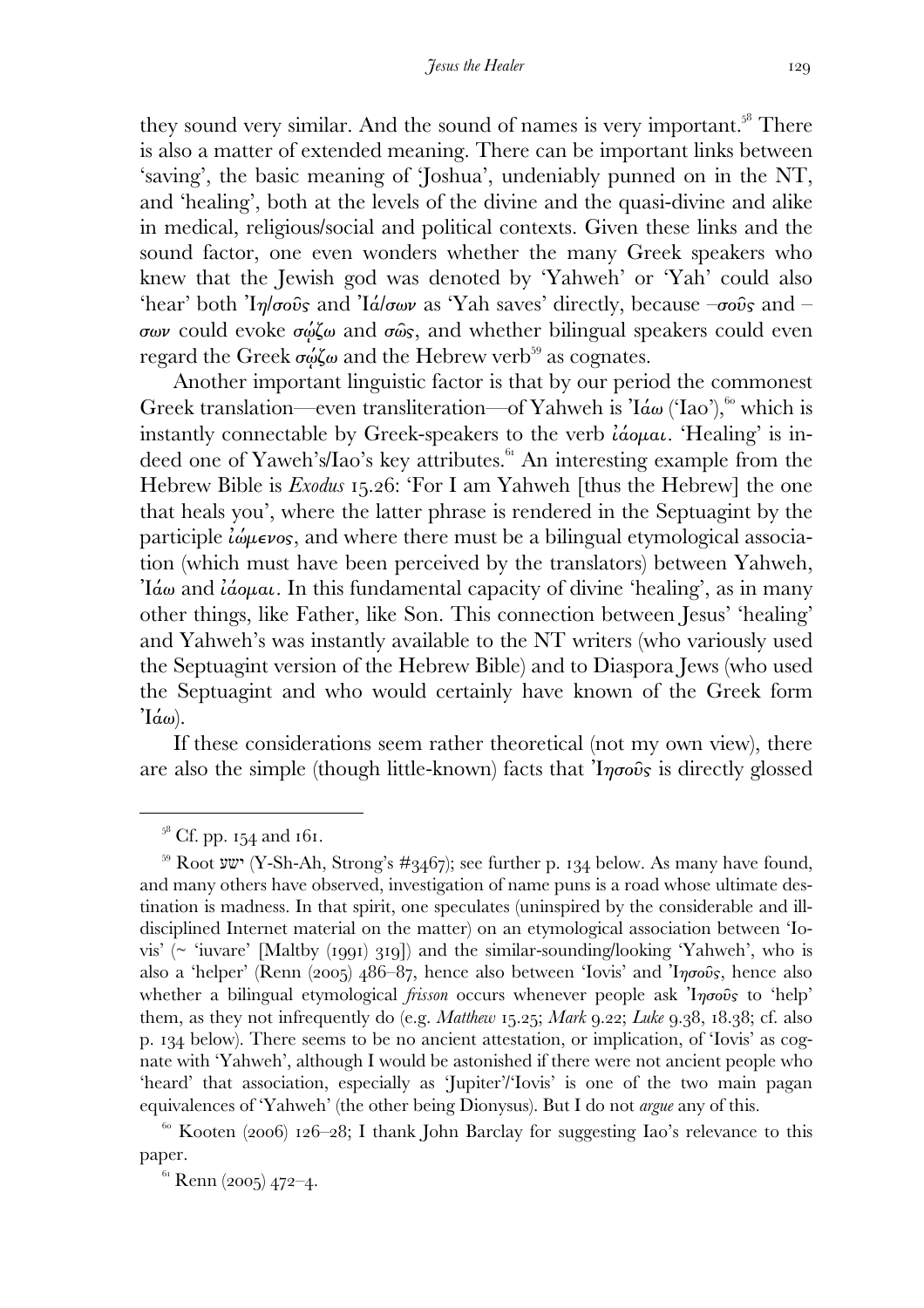as ἰώµενος by the fourth-century Greek bishop Cyril of Jerusalem (*Cat. Myst.* .) and that it is clearly sometimes so understood by other Greek Church Fathers from as early as Ignatius of Antioch (? early second century), that is, in the same period as the Gospels and  $Acts$ , or only slightly later.<sup> $62$ </sup> Church Fathers themselves also make the pun.  $63$  This etymology is also known to the Greek-speaking and Christian-raised Roman emperor Julian.<sup>64</sup> Thus a punning association between  $\eta_{\sigma\sigma\sigma\sigma}$  and  $\eta_{\sigma\sigma\sigma\sigma}$  and  $\eta_{\sigma\sigma\sigma}$  and actively exploited, by native Greek speakers and readers, both Christian and pagan, of the Gospels, and (?) from as early as the early second century. Some of these readers, needless to say, were extremely good readers (and I sometimes cite them),  $65$  and they certainly knew their texts. Food, surely, for thought.

Given all this, I would even claim that, within their cultural contexts), Christians would have missed an obvious trick, if they had not availed themselves of this available, extremely useful, and obviously rich pun, especially if they were also punning fruitfully on Jesus' 'other name', Χριστός (*Chreestos*), while with equal energy pagans were punning negatively on it,  $\frac{66}{3}$  and while competing and widely different authority figures—above all Roman emperors—were also claiming to be 'healers'.

There is, then, a mass of considerations commending a  $\eta \sigma \tilde{\omega} s - i \dot{\alpha} \rho \mu a \nu$ pun in our texts.

 Within existing NT scholarship, however, only a small minority of commentators on only one of our texts, *Acts*, sees a maximum of about four such puns.  $67$  Few, if any, commentators on the Gospels; few, if any, historical Jesus books; few, if any, books about, or discussions of, Jesus' healing, or of his attitude and conformity to the Jewish purity laws, or of NT representations of these things; few, if any, studies of the influence of *Isaiah* on the NT

<sup>&</sup>lt;sup>62</sup> Ignatius, *Ad Ephes.* 7.1-2 (contrasting deceitful Christian Cynics, who carry around 'the name', 'bite secretly' and are 'hard to tend', and the 'one healer … Jesus Christ, our Lord'); later, Eusebius, *Demonstr. Ev.* 4.10; Epiphanius, *Haer.* 29.4. Cf. also pp. 137 and 141. Note, however, that some scholars date the letters attributed to Ignatius to the late second century.

<sup>&</sup>lt;sup>63</sup> E.g. Justin, *Apol. 2* 6.6; Origen, *Contra Celsum* 1.25; *fr.* 54 in Jo.; Clement of Alexandria, Str. 3.17; Paed. 1.2.

 $64$  Appendix 2.

 $\frac{65}{5}$  Conversely, Church Fathers' apparent silences in contexts where I find puns are no discouragement: most of their comments come not from systematic exegeses but from homiletics, which have selective and rather simple concerns.

<sup>&</sup>lt;sup>66</sup> Moles (forthcoming).

 $\frac{67}{7}$  Thus, for example, Page (1918) 142; Bruce (1951) 210, 333; Barrett (2004) 481; the cases variously cited are  $4.30$ ;  $9.34$ ;  $10.38$ ;  $17.18$ ; cf. also Moles (2006b) 88 n.  $96$  (slightly supplementing the list);  $(2012)$  (on the end of *Acts*).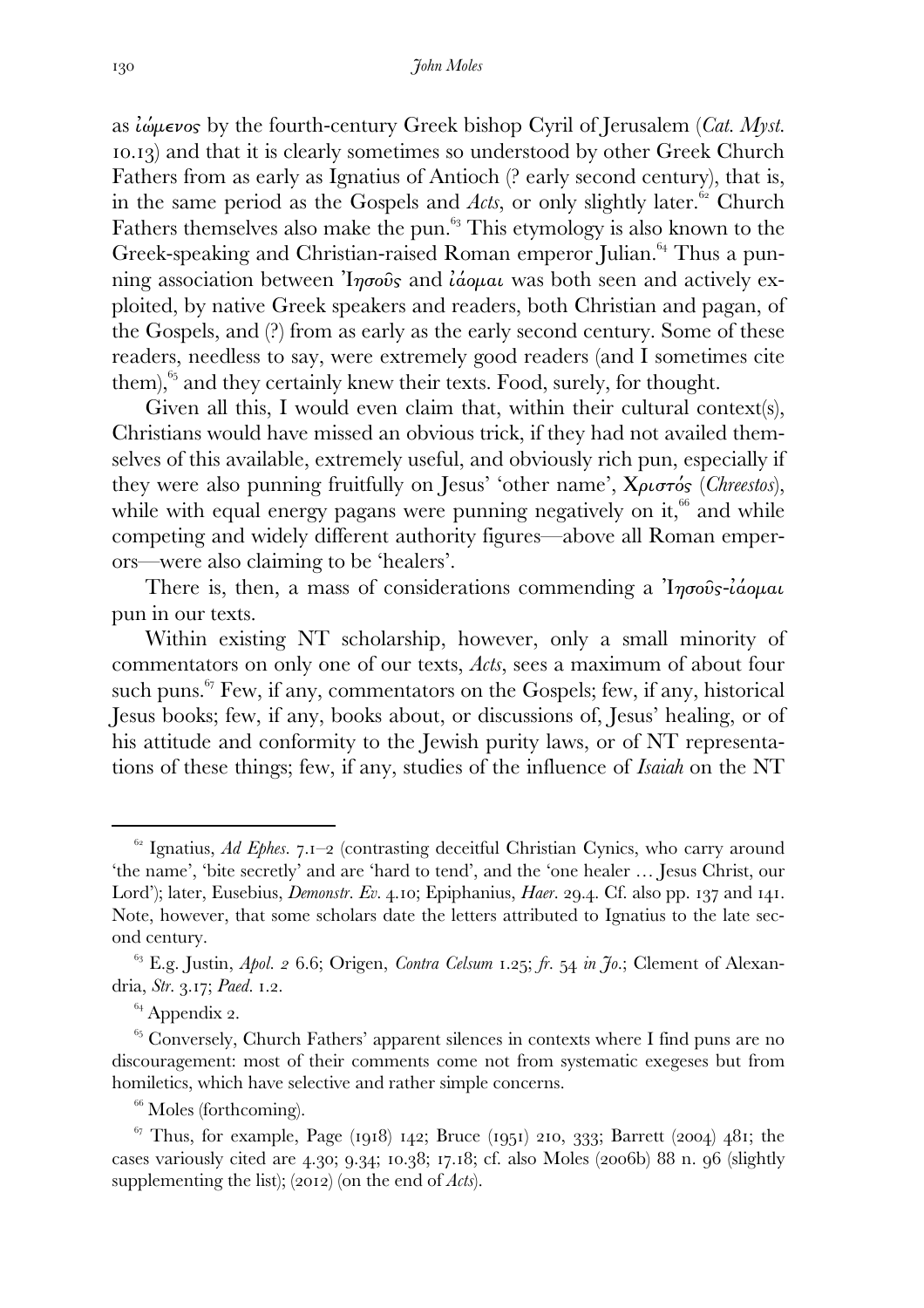or on Jesus and the early Christians; $\mathscr{S}$  and few, if any, histories of early Christianity even consider this possibility. That, certainly, is my impression of the admittedly endless bibliography, and it has been confirmed by several distinguished NT scholars whom I have consulted, as well as by a leading NT seminar. Indeed, one of the most linguistically accomplished and linguistically self-conscious of contemporary NT scholars, Maurice Casey, has recently written: 'healing was central to Jesus' ministry', and then asked: 'why is Jesus never called a healer...?'.<sup>69</sup> (On the other hand, it must be admitted that there is a fair amount of more or less ignorant speculation about the etymological connexion on the Internet [not my inspiration], as readers can check for themselves.)

 It will be a necessary implication of my analysis that failure to see or hear the pun is not only a literary but also a theological failure. For these texts are highly coercive, or 'imperialist', in their demands.<sup>70</sup> Of course, it is open to readers, particularly modern readers, to respond: 'No, thanks, we don't want to play that particular game'.' But they can only legitimately do so, if they first see what that particular game is.

But the proof of the pudding lies finally in the eating.

## **Textual Analyses**

I translate ἰάοµαι and cognates as 'heal' and cognates; καθαρίζω and cognates as 'cleanse' and cognates;  $\sigma \omega \zeta \omega$  as 'save'; and  $\theta \epsilon \rho \omega \pi \epsilon \omega \omega$  as 'tend'. I choose the latter in order to open the possibility that Jesus' 'tending' of the sick links to his role as 'servant' or '*attendant*', in the same way as outsiders could view the Therapeutai as both 'attendants' and 'healers'/'medical attendants'. I do not think this possibility *a priori* excluded by the fact that the main NT word for 'servant', 'attendant', 'slave' is δοῦλος, not θεράπων, which actually occurs only once (and the ambiguous  $\pi a\hat{\imath}_s$  is characteristically used of Jesus). The aim is to maintain consistency (as standard translations lamentably do not). From time to time, I leave  $\eta \sigma \tilde{\omega}$  in Greek, so as to re-emphasise linguistic points. I am not concerned with the much-studied questions of whether NT usage corresponds either to ordinary, or to specialised, medical usages. My first and overriding concern is to demonstrate that the pun is there. I explore the interpretative implications to some extent, but

<sup>&</sup>lt;sup>68</sup> The relevance of this category will become clear.

 $^{69}$  Casey (2010) 271, cf. 275.

 $\frac{70}{10}$  For similar irritating claims *(mutatis mutandis)* in pagan contexts see Moles (1998), 130–  $32, 159, 169 - 76$ ; (2007b) 267-68.

 $7$ <sup>1</sup> P. 128.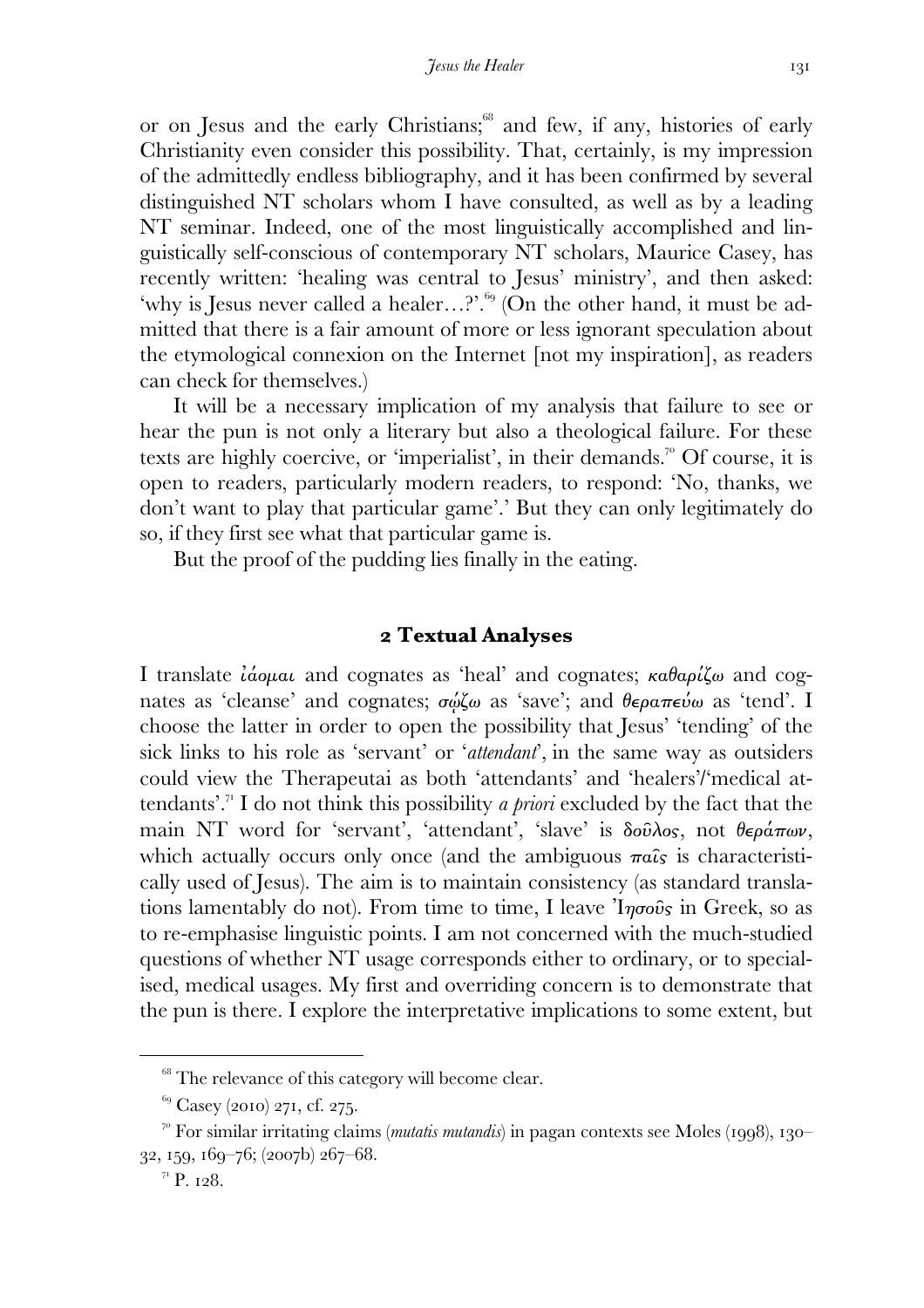I am well aware that many of the episodes discussed demand far more detailed and refined interpretation even on the basis of the pun—to say nothing of the many other bases that there often are. My method is 'sequential reading', and for comparative purposes it includes material where the pun does not occur. Thematic treatment might be more digestible and would certainly be less bulky, but it would be less rigorous, nor would it convey the distinctive rhythms, qualities and techniques of these texts, which are both like and unlike Classical texts and which also differ interestingly among themselves. I hope that the sheer mass of material will prove persuasive but at the same time that the result is not a shapeless mass.

### **. Mark**

In this first Gospel, Jesus' name is announced in the opening words (I.I): 'The beginning of the good news of Jesus Christ'. It then comes three times  $(9, 14, 17)$  before the healing of the man with 'an unclean spirit'  $(23)$ , who hails Jesus as 'Jesus the Nazarene'  $(24)$  (remarkably and significantly, no introduction is needed), and is rebuked by the named Jesus  $(25)$ . The 'unclean spirit'  $(26)$  departs and the people commend Jesus' new and authoritative teaching, including his authority over 'unclean spirits'  $(27)$ . Several healings follow, one group of which is described in terms of 'tending'  $(34)$ , while 'cleansing' is used of the man with a skin-disease  $(40, 41, 42, 44)$ . The sequence already illustrates how healing often involves other areas, notably those of purity and impurity. In the subsequent healing of the paralytic  $(2.1 \alpha$ ), Jesus is twice named (5, 8), though there is no (other) significant vocabulary.

 Many Classicists nowadays, I think, would already feel that Mark's dramatic and emphatic foregrounding of Jesus' 'healing ministry' is underpinned by the very name of Jesus, which seems to be deployed both strategically (1.1, 9, 14, 17) and locally (1.24–5; 2.5, 8) in a telling way.<sup>72</sup> The logic would be that the combination of Jesus' much-repeated name, which means 'healer', with the lexicon of 'tending' and 'cleanness' and 'uncleanness' effects 'punning by synonym', a process further helped by the intrinsic importance attached to names (both of exorcist and demon) in exorcisms, whether Jewish or pagan.<sup>73</sup> Certainly, in *Mark*, as in the others, use of Jesus' name increases—sometimes dramatically—in healing contexts. By comparison with Classical texts (with which, as we have seen, *Mark* has some affinities), such punning would be quite elementary, naive even, by comparison with a text

<sup>&</sup>lt;sup>72</sup> Note also that <sup>'</sup>Inoo<sub>0</sub>'s is quite well attested at 1.41, though not printed by Nestle and Aland.

 $^{73}$  Dunn (2003) 675–6.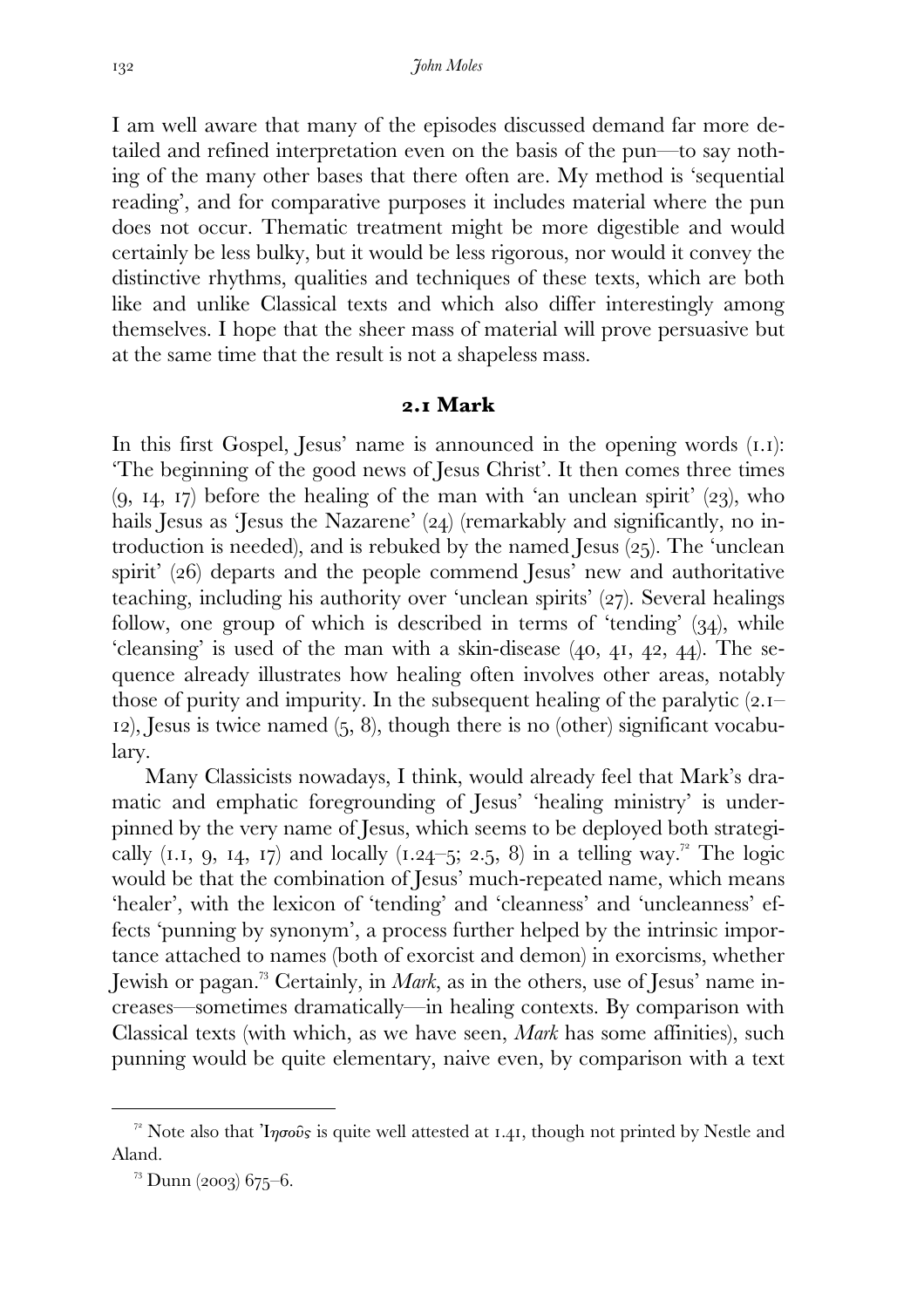such as Pindar's *Fourth Pythian,* which puns in subtle and allusive ways on 'Jason' as 'healer'.<sup>74</sup> Sceptics might object that, since 'Jesus' was this Palestinian Jewish person's name, since the name was very common, and since this person performed (allegedly) 'healings', 'collisions' between name and 'healings' are inevitable and signify nothing. Such facile scepticism, already strained (I believe) by the disposition and economy of the material, cannot survive the sequel.

 In the NT illness is characteristically linked to sin. So 'healing' can also apply to sin itself, as in the healing of the paralytic  $(2.5, 9)$ , and as when, to criticisms of his eating with undesirables, the named Jesus replies  $(2.17)$ : 'those who are strong have no need of a healer but those who are ill'  $\omega$ ' χρείαν ἔχουσιν οἱ ἰσχύοντες ἰατροῦ ἀλλ' οἱ κακῶς ἔχοντες). In this selfdefinitional context,  $\eta_{\sigma}$   $\sigma_{\sigma}$  characterises himself as an  $\alpha_{\sigma}$   $\sigma_{\sigma}$  and the whole apophthegmatic formulation employs strong assonance and alliteration, reinforcing the association between  $\eta_{\sigma\sigma\sigma\sigma}$  and  $\lambda_{\sigma\sigma\sigma\sigma\sigma}$ . The pun seems clear, and crystallises the implications of the preceding material, in accordance with the knowing 'solution-to-a-problem' technique common (I believe) in Classical texts.

The 'tending'  $(3.2, 10)$  of a man with a withered hand is inserted into a variety of material before healing returns as a major theme in chapter 5. Another man possessed by an unclean spirit  $(2, 8)$  hails the named Jesus  $(6)$ by name  $(7)$ ; the man's own name is 'Legion, for we are many'  $(q)$ . The unclean spirits enter the pigs and drown in the sea. The local people come to the named Jesus  $(I_5)$ . At the end of this long episode the demoniac proclaims in the Decapolis all that the named Jesus has done for him  $(20)$ . In this episode, there are at least climactic naming and a degree of ring structure (20  $\sim$ ) based on this naming.

 In the healings of Jairus' daughter and the woman with the flow of blood  $(5.22-43)$ , Jairus requests that his daughter 'be saved'  $(23)$ , the woman has 'suffered many things by many healers' (26), the verb  $\hat{i}$ ασ $\mu$ αι and the name Jesus are juxtaposed  $(29-30)$ , and there is emphasis on the woman's 'being saved' (28, 34) and being 'in sound health [ $\psi \psi \eta$ 's, 34] from her scourge'.<sup>75</sup> There is significant overlap between 'healing' and 'saving'. The juxtaposition of the verb *ίάομαι* and the name  $\eta \sigma \tilde{\sigma} s$ , proximity of cognate noun  $(i\alpha\tau\rho\hat{\omega}\nu)$ , and proximity of alternative etymology ('saved') are telling. The punning on Iησοῦς and ιάομαι is clear. The named  $(36)$  Jesus' then 'raises up'  $(4I-42)$  Jairus' apparently dead daughter. Since both these episodes involve questions about 'cleanness' and 'uncleanness', and since Ἰησοῦς here appears, etymologically, both as 'saviour' ~ 'healer' and as 'healer' *simplex*,

 $74$  See n. 48.

 $\frac{1}{2}$  I choose 'sound' (and cognate phrases) for 'consistency' reasons.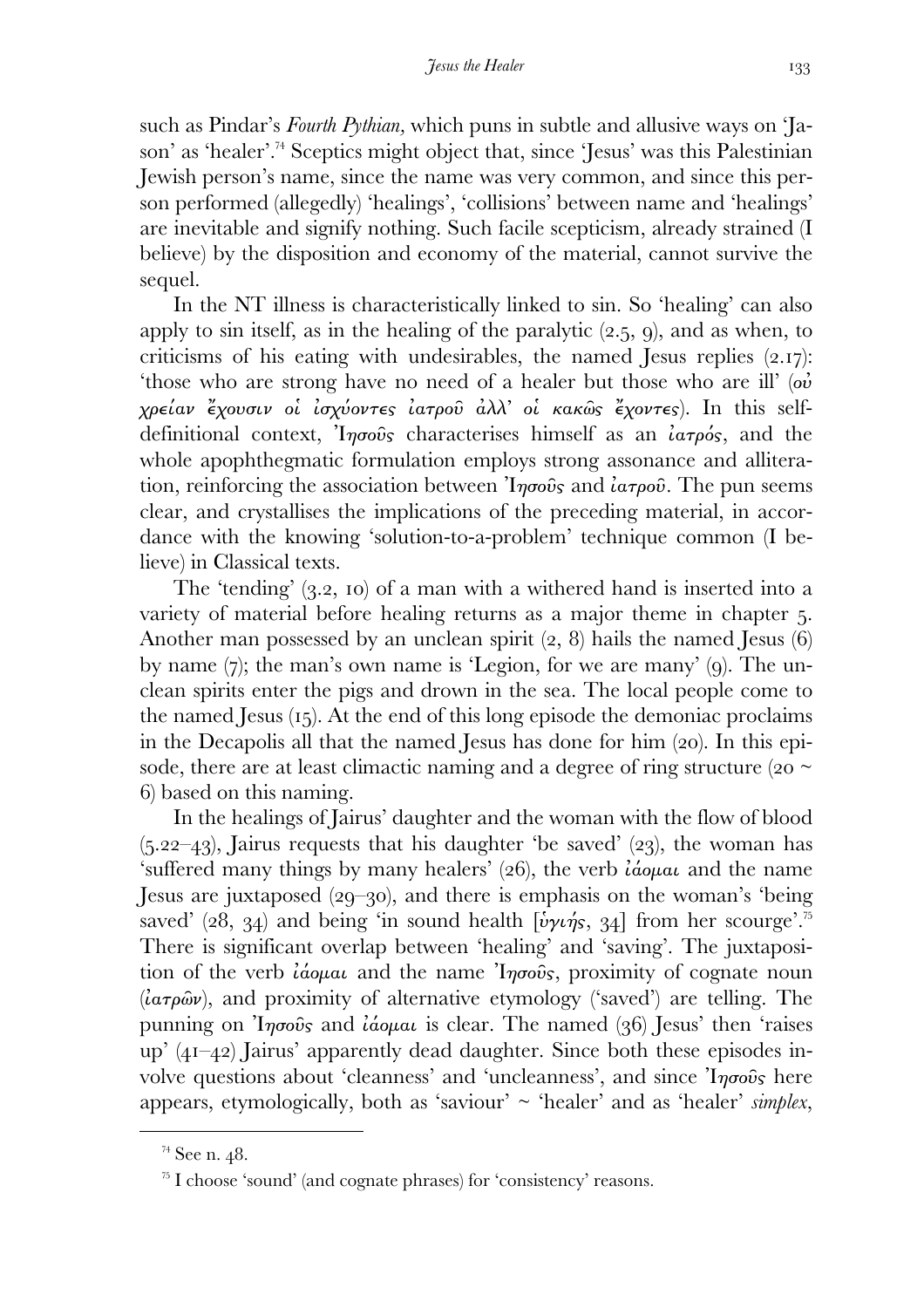there is some sense, at least just below the surface, that the 'healing' done by  $\text{Y}_{\text{two}}$  transcends, or sublates,<sup>76</sup> the complex problematics of the Jewish purity laws. This sense becomes explicit when, in chapter 7, Jesus (unnamed) is arrestingly described as 'making all foods clean'  $(7.19)$ .

Amidst his general failure of power at Nazareth  $(6.1-6)$ , the named Jesus  $(4)$  'tends' a few infirm people  $(5)$ . In the part of Jesus' commissioning of the Twelve Disciples  $(6.7-13)$  which deals with healing, there are allusions to 'unclean spirits'  $(7)$  and 'tending'  $(13)$ . In the healings at Gennesaret, the sick 'are saved'  $(6.56)$ . In the healings of the Syrophoenician woman's daughter  $(7.24-30)$  and the deaf and dumb man  $(7.31-37)$ , no significant vocabulary is used. In the healing of a blind man at Bethsaida  $(8.22-26)$ , there is again no significant vocabulary. In the healing of the boy with an unclean spirit  $(q.u-$ 29), Jesus is thrice named  $(23, 25, 27)$ . In the healing of the blind Bartimaeus (10.46–52), Jesus is directly addressed  $(47)$ , in the narrative Jesus' name is repeated five times  $(47, 49, 50, 51, 52)$ , and Bartimaeus' faith 'saves' him  $(52)$ . There is here at least punning on  $\eta \sigma \omega$ <sub>*s*</sub>  $\sim \sigma \omega \zeta \epsilon \nu$  in its medical application. This seemingly prepares for the next item (which, if so, illustrates Mark's unobtrusive literary skill).

 At the crucifixion, mockers exhort Jesus to 'save yourself'; similarly, the chief priests: 'he saved others, he cannot save himself'  $(15.30-31)$ .

As we have seen, Mark clearly puns on  $\eta \sigma \tilde{\nu} s \tilde{\mu} \tilde{\sigma} \tilde{\nu} \mu \tilde{\sigma} \mu$  (and synonyms). His representation of Jesus as 'saviour' also stresses his 'saving' in healing contexts; $\mathbb{Z}$ <sup>7</sup> Mark also knows and exploits the association between the name of Jesus and 'saving'. Here, since Jesus' 'healing' can include 'saving' from death  $(5.23; 5.28, 34)$ , the double mockery at the crucifixion *inter alia*, but primarily, rejects the claims of  $\eta\sigma\hat{o}$  as  $\hat{i}a\tau\rho\hat{o}$ , so that there is a broad ring structure between  $15.30 - 31$  and  $2.17$ .

 There is perhaps further ironic punning when the named Jesus 'cries for help' (15.34  $\epsilon \beta \omega \eta \sigma \epsilon \nu$ ).<sup>78</sup> At any rate, from a superficial, non-Christian view, in this, his seemingly most wretched situation, the gulf between 'Jesus' = 'The Healer' and 'Yahweh saves', the Son, and the Hebrew God, his Father, seems absolute, because 'Yahweh' does not 'save' him. Some readers might perhaps also 'hear' <sup>'</sup> $1\eta\sigma o\hat{v}$ s (34) as 'Yah saves' directly.<sup>79</sup> Then some of the

 $\frac{1}{10}$  'Sublate' is a useful theological term (less aggressive than 'cancel' or 'annul') implying 'absorb and transform'.

 $\pi$  Since this claim, especially in this context, aroused discussion at Manchester, I emphasise that I am not saying that Jesus' 'healing' and 'saving' are formally the same: only that there can be significant overlap, and that it is important to recognise this overlap where it occurs (as numerous commentators on this passage and on others do not, but Church Fathers sometimes do  $[pp. 137$  and  $141$ ].

 $7^8$  See n.  $59$  above.

 $79$  See p. 129 above.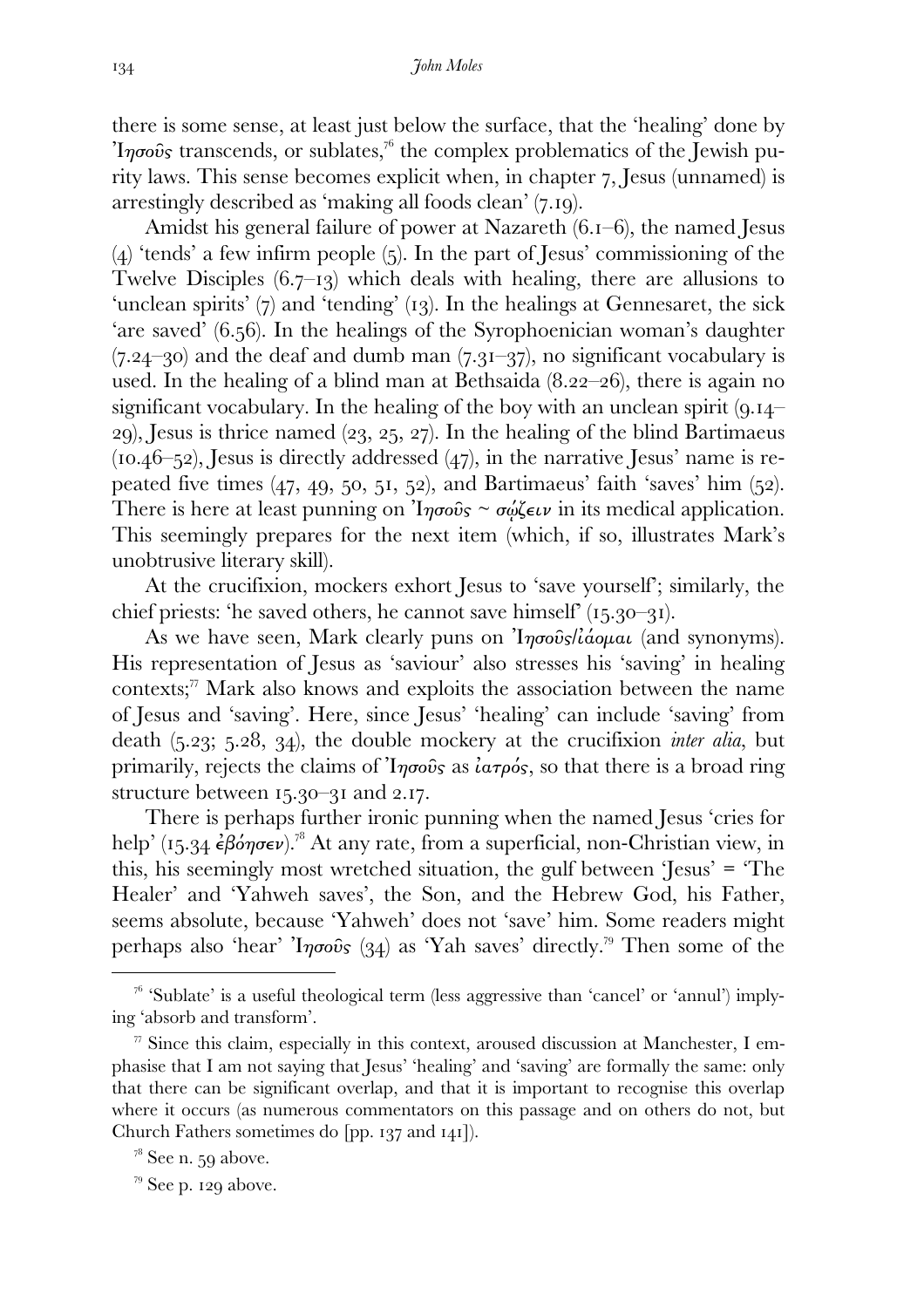bystanders hear Jesus' 'cry for help' as a cry to Elijah  $(35)$ , and one individual exhorts them to 'see if Elijah comes to take him down  $(36)$ . And/but [more the latter] Jesus [named] let out a great cry and breathed his last'  $(37)$ . The allusions to Elijah<sup>80</sup> are triply significant. First, Elijah, like Jesus, (allegedly) raised people (precisely, one person) from the dead (*I Kings 17.17–24; 2 Kings 4.34–35*). Second, in the earlier narrative Elijah functions as an anticipatory paradigm for Jesus himself (*Mark* 6.15; 8.28;  $9.4$ –13). Third, the name Elijah (Eli-Jah), which means 'Yahweh is God', is cognate with  $\eta_{\sigma}$  'I $\eta_{\sigma}$ There is another significant pun. Jesus' 'cry for help'  $(I_5, 34)$  takes the form of the question from *Psalm* 22.2 'My God, my God, why hast thou forsaken me?'. Jesus himself cries in the Aramaic version of the psalm, which Mark quotes and then translates into Greek. The Greek word for 'God' (θεός) interacts punningly with 'Jesus' ( $\sim$  'Yahweh'), but the punning interaction is even stronger in the Aramaic version, where the word for God (transliterated into Greek as  $\epsilon \lambda \omega \iota$ ) interacts also with 'Elijah' ('H $\lambda \iota \alpha s$ ), hence some of the bystanders even interpret Jesus 'cry for help' as 'calling Elijah'  $(35)$ .

 The effect of this intense and varied punning is to ratchet up the identity and theodicean problems of the crucifixion to the very highest pitch. Is 'Yahweh' 'God'? Does he 'help'? Does he 'save'? Can the crucified 'Jesus' bring/be the 'salvation' of 'Yahweh'?

 But of course all these problematics are resolved by the wider Christian narrative. Practising Christians who use *Mark* already know, and new readers who read *Mark* to the end learn, that the horrible mockery is refuted by the resurrection (16.1–7), when Jesus 'rose' (6  $\eta y \epsilon \theta \eta$ ), just as some of those he himself 'saved' in 'healing' 'rose' or 'were raised' by him  $(1, 31, 2.9, 11-12)$ ;  $5.41 - 42$ ;  $9.27$ , and in some cases from death or effective death. So Jesus' resurrection is the greatest 'healing' of all, the 'healing' of death itself. Mark's soteriology of the crucifixion is rammed home by a whole series of significant name plays.

 Mark's general treatment of Jesus' 'healing' acquires extra force from a special feature of his narrative technique: his very extensive use of present tenses,<sup>81</sup> which also occurs in healing contexts.<sup>82</sup> Jesus' healing in all its aspects remains 'present' to all readers and 'present' both in space and time. Thus Mark integrates the puns on the name of Jesus into the most essential Christology, or perhaps in this context one should rather say 'Jesusology'. That word exists but is usually pejorative. I use it descriptively and neutrally. In the present context, it seems unarguably the *mot juste.* 

<sup>&</sup>lt;sup>80</sup> I thank John Barclay for suggesting Elijah's significance to my theme.

 $81$  Boring (2006) 1, 24.

 $32$  1.21, 41, 44; 2.3, 4, 5, 8, 10; 3.3, 4, 5; 5.9, 15, 19, 22, 23, 36, 38, 39, 40, 41; 7.32; 8.22; 9.19; note their profusion in the chapter 5 material.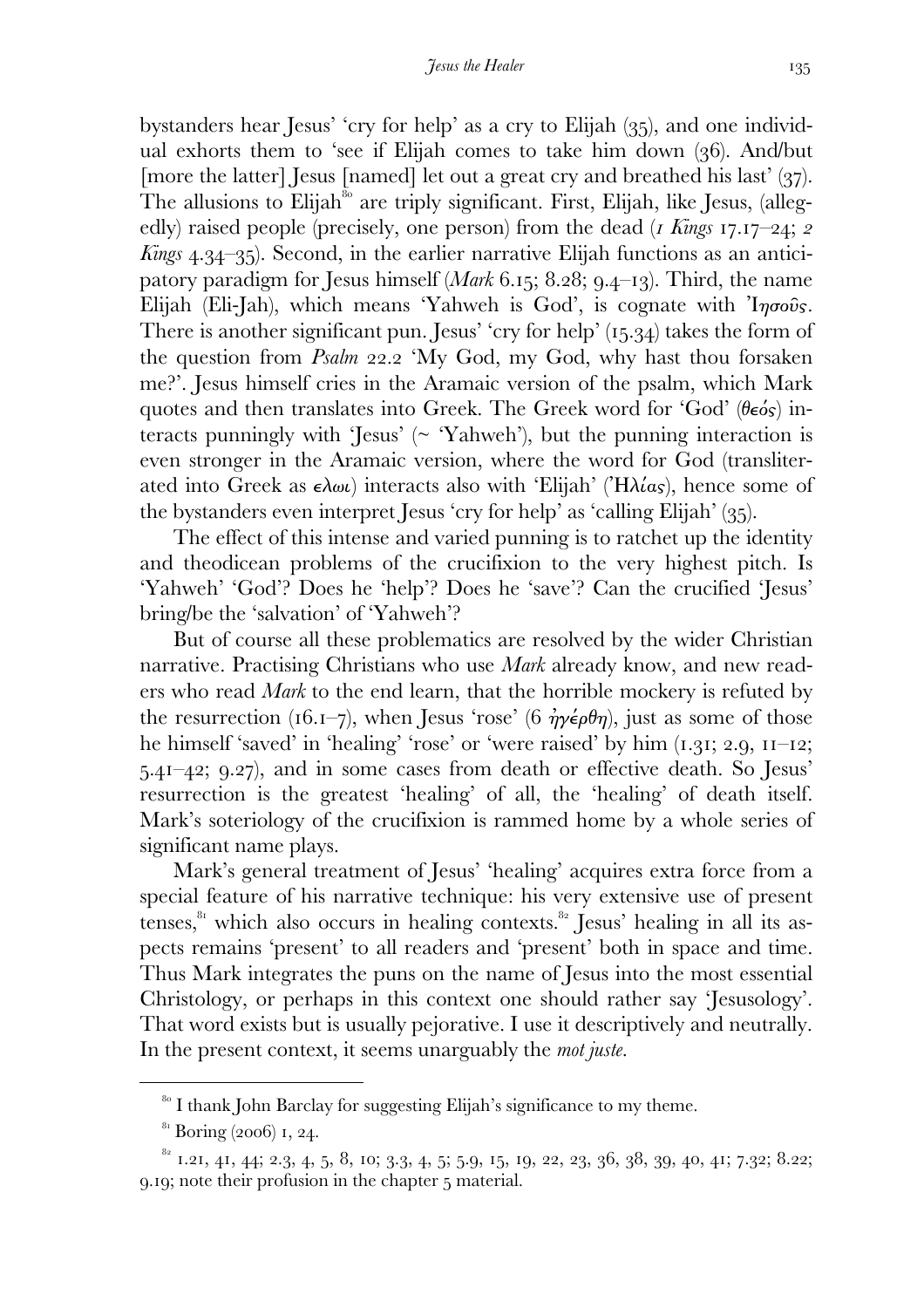Although the Greek of Mark, himself apparently bilingual in Greek and Aramaic and perhaps even also Latin-speaking, is certainly rough enough, and is apparently sometimes technically distorted by imperfect efforts to render Aramaic into  $Greek^{\delta_3}$  and by the sometimes inappropriate incursions of Latinisms,<sup>84</sup> its creativity *qua* Greek should also be recognised, and Mark's deployment and exploitation of the  $\eta \sigma \tilde{\nu}$ <sub>2</sub> *ιάρμαι* pun (and of related puns) is an excellent example of this. There are marked felicities (as noted) in this Gospel's literary handling and disposition of this material, too.

#### **. Matthew**

Like Mark (whom he has read), Matthew foregrounds Jesus' name (or names): I.I The book of the genealogy of Jesus Christ, the son of David, the son of Abraham'; 1.18: 'the birth of Jesus Christ was like this'; 1.21 'you [Joseph] shall call his name Jesus'; 1.23 'and his name shall be called Emmanuel';  $1.25$  'and he [Joseph] called his name Jesus'. There is already heavy emphasis on the process of naming and on the particular names, and chapter is ring-structured by Jesus' name. Two of these references are etymological: . 'you shall call his name Jesus, *for he will save his people himself from their sins*'; 1.23 'and his name shall be called Emmanuel, which is translated, "God with us"'. Such etymological punning on the name of the central figure of the particular narrative has many parallels both in Jewish and in Classical historiography (and biography), and it is particularly appropriate to histories of beginnings. There is a basic point here: the name of Jesus matters not just because of the person who bore it but also because of its meaning(s)—or, rather, the point is that in this case person and name are a complete and already complex unity.

 The first of the etymological references spells out what Mark had left implicit (albeit heavily implicit), that 'Jesus' means 'Yahweh saves', although Matthew does not directly relate this meaning to the Hebrew, as he explicitly does with 'Emmanuel'. The natural inference is that early Christians who operated (whether entirely or partly) in Greek knew this meaning of 'Jesus' without necessarily deriving it actively from the Hebrew, an inference that is consistent not only with Mark but also with Paul<sup>85</sup> and with later Christian, 'Hellenistic' allusions.<sup>86</sup> In so far as 'saving' can include 'healing' and the latter also can be described as 'saving', the way lies open for puns on  $\gamma$ <sup>'</sup> $\gamma$ <sub>σ</sub>σοῦς ~ *ἰάομαι*. In any case, the occurrence of two explicit etymologies pre-

 $^{83}$  Casey (2010) 63-5, 74-6, 112-14, 323-4, 418-19.

 $34$  Winn (2008) 81, 82, 235.

 $85$  N. 46 above.

 $86$  Davies and Allison (1988) 209.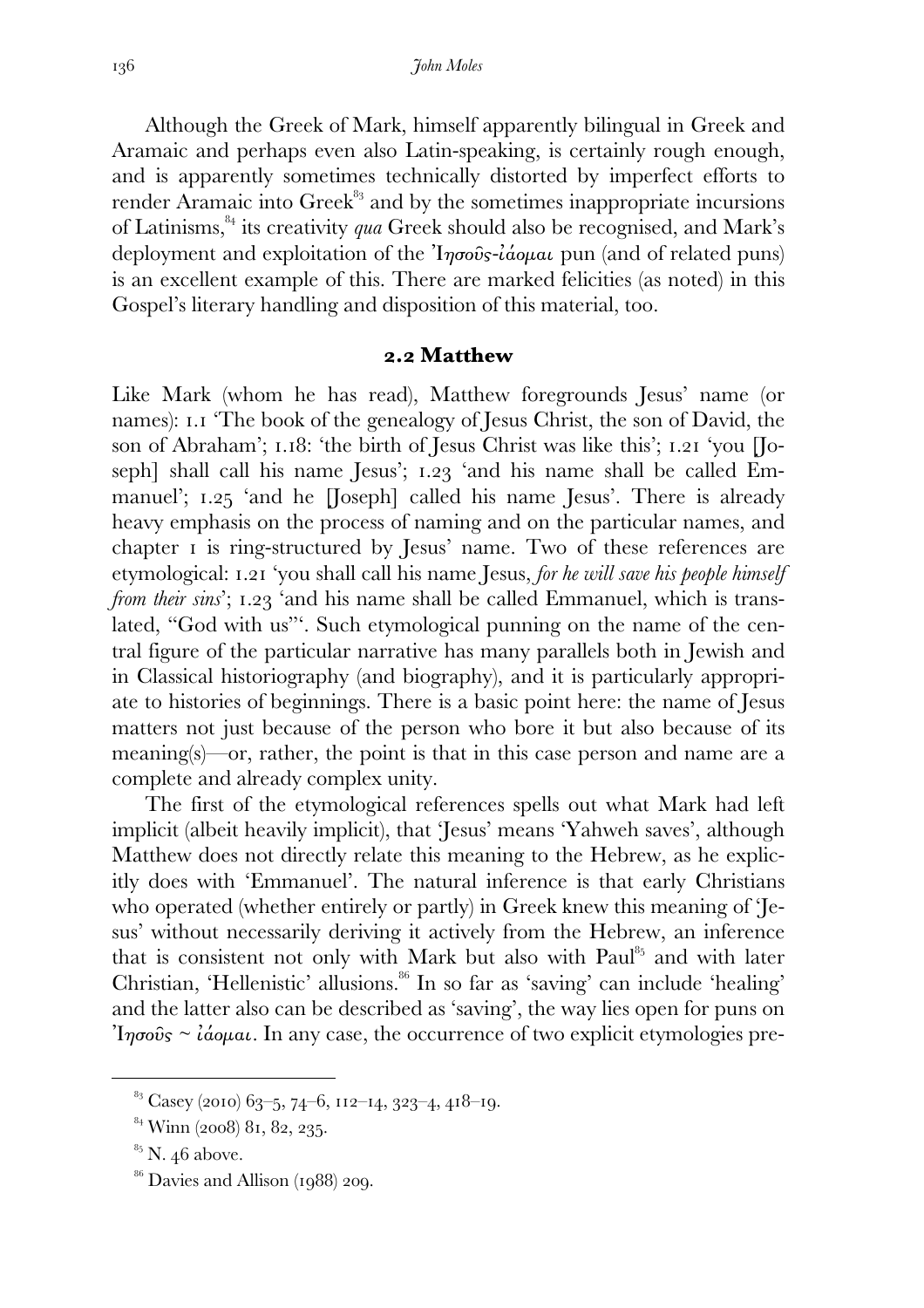sumably allows the possibility of more than two. That this is not lax 'modernist' literary thinking is proved by the comment of the anonymous Christian commentator, *Opus imperfectum in Matthaeum* 1:<sup>87</sup> 'The Evangelist here interprets the meaning of Jesus in the Hebrew language, saying, "He shall save his people from their sins." Therefore, while a *doctor*, who has no real power over human *health*, is unashamed to call himself a *doctor* simply because of his ability to prepare herbs, how much more worthy is the one who is *called Saviour*, through whom all the world is *saved*?'. Note how easily a qualified ancient reader 'slides' between the etymologies of 'saving' and 'healing'. Importantly, the etymology of 1.21, a quotation from *Isaiah* (7.14), foregrounds *Isaiah* as central 'proof text' of Matthean Jesusology. The emphasis of 'himself' (astonishingly untranslated in many versions) is also significant: here, as often,  $a\dot{v}\dot{\tau}\dot{\omega}$  implies 'by himself' or 'alone', and 'I $\eta\sigma\dot{\omega}$  the son looks very like his father Yahweh.

Jesus' healing ministry is first mentioned, in general terms, in chapter 4. where the term 'tend' is twice used  $(23, 24)$ . In 8.2–4, a leper is 'cleansed'  $(2, 1)$  $\alpha$ ) and Jesus is named (4). As in *Mark*, 'Jesus' sublates Jewish 'purity' laws.

In 8.5–13, the healing of the centurion's slave, Jesus is twice named (10, 13) and the verb  $\hat{i}$ ασμαι twice used  $(8, 13)$ , once in the same verse as the name of Jesus (13). As in *Mark*, these juxtapositions speak. There is also allusion to Jesus' 'tending'  $(7)$ . Here the punning combines direct etymological punning (Ἰησοῦς ~ ἰάομαι) with 'punning by synonym'. The combination serves to validate the earlier and subsequent 'punnings by synonym alone'. Characteristically, Matthew here 'plugs a gap' in *Mark*'s less developed techniques. Given the emphases on the centurion's 'slave'  $(6, 8, 9, 13)$ , on the centurion's authority and ability to give orders (q) and on his acknowledgement of Jesus' superior authority (8), one immediately wonders if a contrast is being suggested between worldly 'service' and Jesus' healing 'attendance', a form of 'serving' which actually *manifests* Jesus' superior 'authority'. Another important theme here is the extension of Jesus' ministry, including his healing ministry, to Gentiles (cf.  $10^{-12}$ ).

 The episode may also be fruitfully read as a Socratic-style exchange about Jesus' true identity, which the centurion perceives and challenges Jesus to admit but which Jesus only admits indirectly, through puns.<sup>89</sup> The centurion, who obviously already knows of Jesus' healing powers (that is, that 'Jesus' is 'the Healer'), addresses Jesus as  $K\acute{\nu}$ ριε (6), which, as in modern Greek, can mean simply 'sir', although even that, as coming from a Roman

 $^{87}$  Simonetti (2001)  $18 = PG$   $56.634$ .

 $^{88}$  Further, France (2007) 53.

 $89$  I follow (with modifications) a valuable suggestion of Heather Vincent's.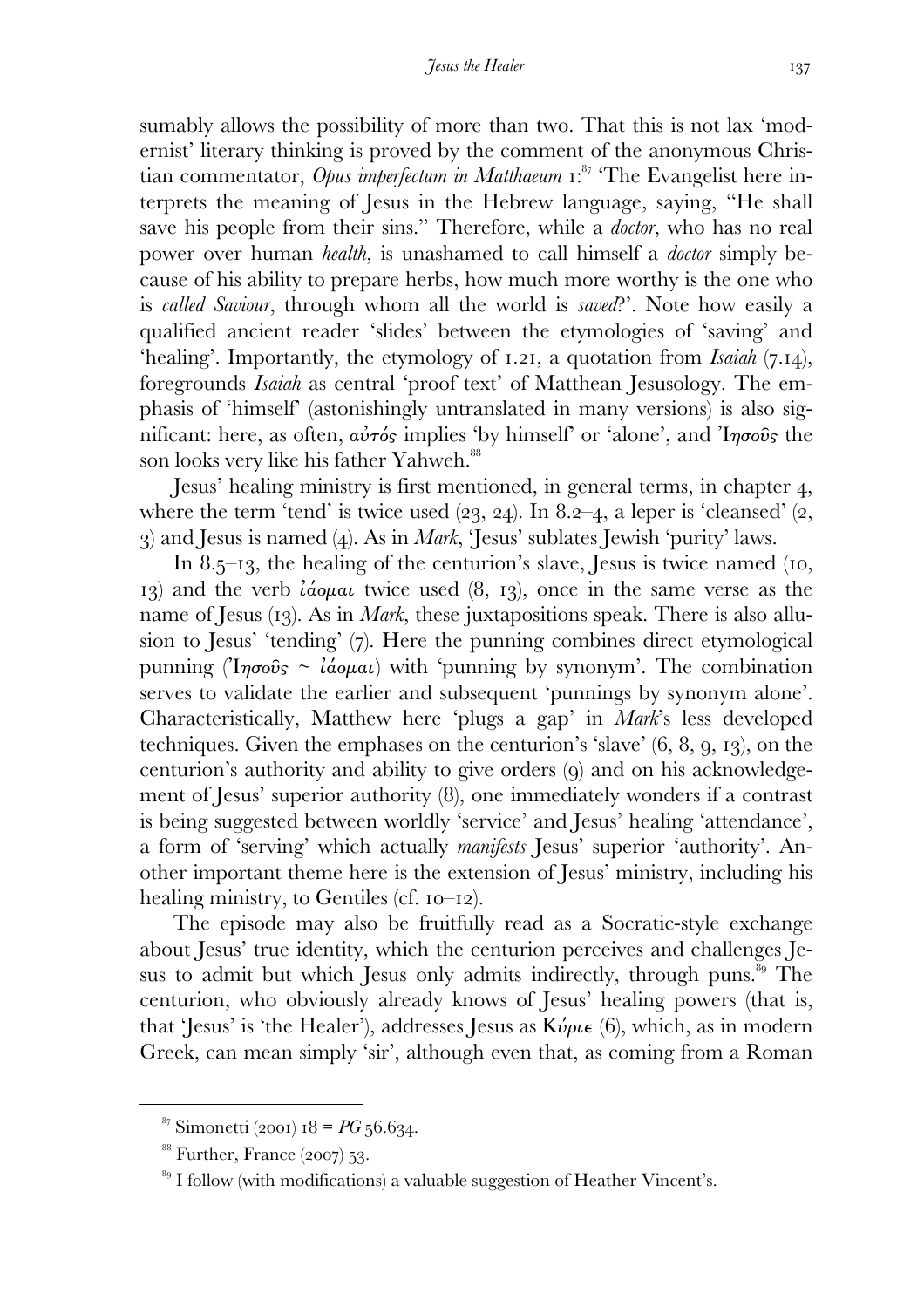centurion to a non-elite Jew, implies unexpected deference.<sup>90</sup> But it can also of course mean 'Lord' in a religious sense, being the regular Greek 'substitution' for 'Yahweh', and it is also the Greek equivalent of the Latin 'dominus', meaning 'master', and thus suits the centurion's explicit acknowledgement of Jesus' superior authority, as well as his implicit disavowal (in this context) of Roman 'domini' such as Roman emperors.  $\mathbb{S}^{1}$  Jesus, named (7), replies: 'I will come and tend him'.<sup>32</sup> 'Tend' (θεραπεύσω) glosses 'heal' without uttering that word. The expressed ' $I'$  ('E $\nu \omega$ ) is, however, highly emphatic, and 'I will come' is also challenging, since, as the centurion immediately points out, with a renewed address to Jesus as  $K\acute{\nu}\rho\epsilon$ , there can be no question of the Jewish Jesus' literally 'coming' under the Gentile centurion's roof. The punning phrase, in short, points to Jesus' divine credentials as 'the coming one'.<sup>93</sup> The centurion's renewed appeal 'caps' Jesus' oblique θεραπεύσω with an explicit  $i\alpha\theta\eta\sigma\epsilon\tau\alpha\iota$ , and uses an equally emphatic  $\epsilon\gamma\omega$  to assert both his own authority and its inferiority to Jesus'. The astonished Jesus proclaims that he has never found such 'belief'  $(\pi i \sigma \tau \nu)$  even in Israel and says to the centurion: 'as you have believed, so shall it be to you'. This commends the centurion's true belief without making explicit what that belief is and without explicitly using the word ἰάοµαι. Readers and listeners are left to infer that the 'true belief' is that 'Jesus' is 'Healer' is 'Lord'. A final point: if the incident has any claim to historicity,<sup>94</sup> the exchange must have taken place in Greek, not only because of the Roman interlocutor but also because the linguistic games would not otherwise work.

When Jesus then cures Peter's mother-in-law, he is again named  $(14)$ , so that his name comes in adjacent verses, further emphasising the punning relationship between Ἰησοῦς and ἰάοµαι. She then 'arises' and 'serves' (διηκόνει) him (8.14–15). The last detail seems to confirm that the healing of the centurion's slave is concerned with inversions of 'service' and 'authority'. Jesus' 'tending'  $(16)$  fulfils  $(17)$  the prophecy of the named Isaiah  $(53.4)$  that 'he himself took our infirmities and bore our diseases'. That prophecy is immediately succeeded by another episode, in which Jesus is both named

 $90$  Discussion: Davies and Allison (1991) 20.

<sup>&</sup>lt;sup>91</sup> A parallel: it is well understood that Thomas' unhistorical acclamation of the risen Jesus as 'my Lord and my God' in *John 20.28* subverts Domitian's claim to be 'dominus ac deus' (Suet. *Dom.* 13).

 $92$  Many commentators think Jesus' reply much better as a question. I think a statement (*qua* ironic) subtler, but the point hardly affects my analysis.

<sup>&</sup>lt;sup>93</sup> Discussion of this concept, arguably accepted by the historical Jesus as applying to himself, in (e.g.) Allison (2010) 274-78; the 'divine'  $\epsilon_{\rho\chi\rho\mu\alpha\iota}$  and 'venio' provide pagan parallels comprehensible to the centurion.

 $^{94}$  Affirmative: e.g. Dunn (2003) 212–16.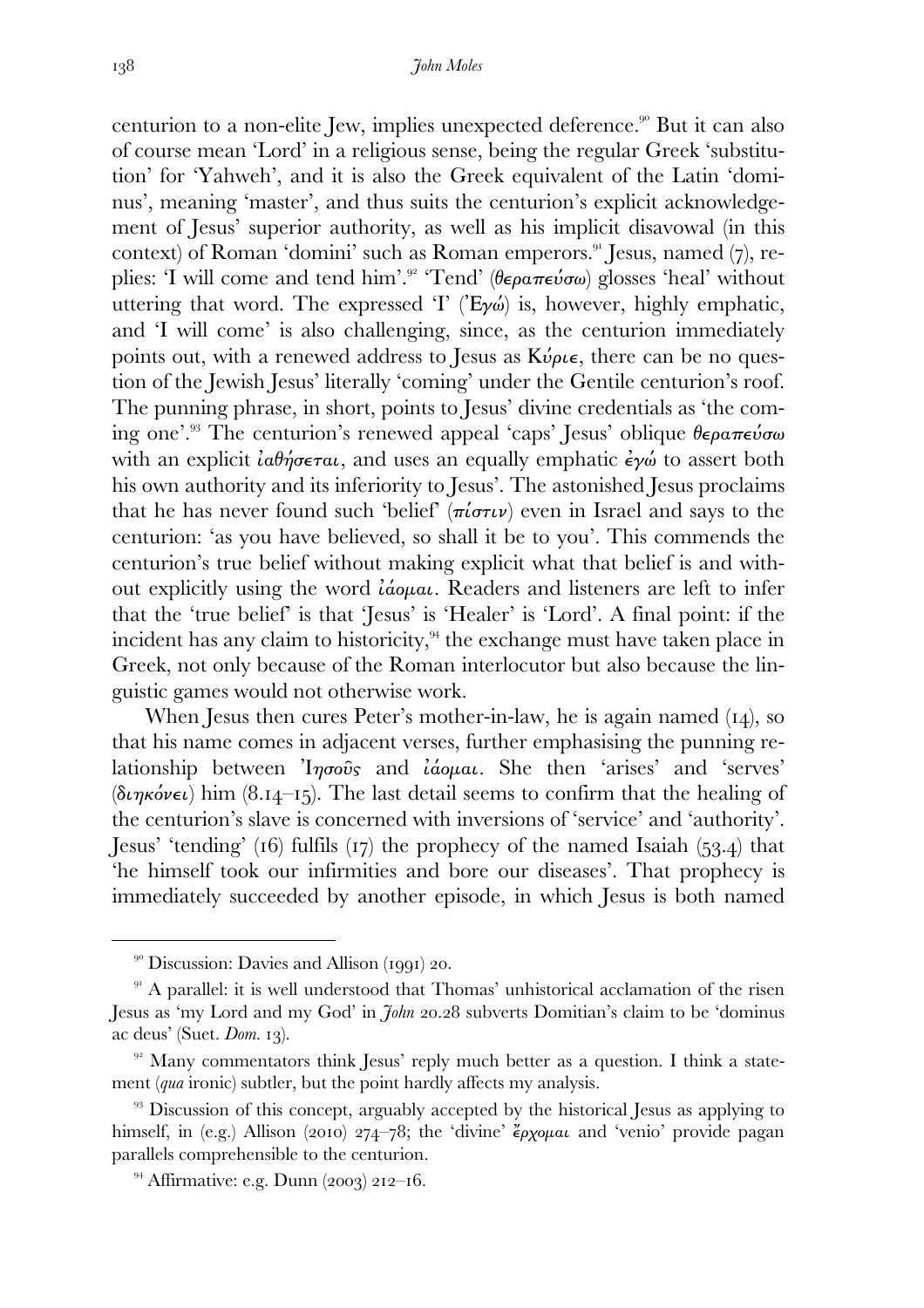and gives orders (18): details which maintain the themes of  $5$ -17. The perfectly placed Isaiah prophecy casts  $\eta_{\sigma\sigma\sigma\sigma}$  both as medical scapegoat (foreshadowing Jesus' 'healing' Passion) and (again) as 'attendant' or 'servant'. Thus both 8.7 and  $8.16$ –17 confirm that Jesus' 'healing' and 'tending' can be part of his role as 'the Suffering Servant'.<sup>55</sup> Some Christian readers would also certainly have known the sequel to Matthew's restricted quotation of Isaiah: 53.5 τῶ μώλωπι αὐτοῦ ἡμεῖς ἰάθημεν ('we were healed by his weal') and found there, already, a prophecy of Jesus' very name. We should also recall that the name Isaiah (Isa/iah), which means 'God is salvation', is closely cognate with the name of  $\eta\sigma\hat{\omega}s$ , and that the name of  $\eta\sigma\hat{\omega}s$  is the very opposite of 'disease'  $(17)$ : the clash here could not be more elemental.

 In the abbreviated story of the healing of the Gadarene demoniacs  $(8.28-34)$ , Jesus is climactically named  $(3.4)$ . In the healing of the paralytic, Jesus is twice named  $(9.2, 4)$ . In the healing of the ruler's daughter and the woman with the flow of blood  $(9.18-26)$  Jesus is thrice named  $(19, 22, 23)$ , and the woman's healing is thrice described as her 'being saved'  $(21, 22 \text{ [bis]}).$ There is at least climactic punning on  $\eta\sigma\hat{\omega}$  as 'Yahweh saves', and, again, the implication that 'Jesus' sublates the purity laws.

In the healing of the two blind men  $(9.27-31)$ , Jesus is thrice named  $(27, 1)$  $(28, 30)$ . In the healing of the dumb man  $(9.32-34)$ , no significant vocabulary is used. In the generalised description of Jesus' ministry at  $9.35-37$ , mention is made of the named Jesus' 'tending'  $(35)$ . Injourn's is again the opposite of 'diseases' (35), and this 'opposition' is reflected in the very structure of the sentence, with 'Jesus' at the beginning and 'disease' at the end. Here, too, there is significant stress on Jesus' 'all-ness' ('and Jesus went around all the cities and the villages, teaching in their synagogues and heralding the good news of the kingdom and tending all disease and all physical weakness'). In the named Jesus' commissioning of the Twelve  $(10.1 - 15)$ , mention is made of 'unclean spirits'  $(I)$ , 'tending'  $(I, 8)$  and 'cleansing'  $(8)$ . Jesus' boasts to John the Baptist of his healing miracles are introduced by the named Jesus  $(11.4 \sigma$ ). In the healing of the man with the withered hand (12.9–13), mention is made of Jesus' 'tending' (10) and the hand is made 'sound'. The named Jesus  $(15)$  then 'tended all who followed him', and the following referenced Isaiah quotation (*Isaiah*  $42.1-4$ ;  $41.9$ ) emphasises that 'the races  $[=$  the Gentiles] will hope in his *name*' (21). And 'Iησοῦς and Isaiah are again conjoined. Jesus' 'healing' powers are thus now *formally* extended to the Gentiles. Jesus' 'tending'  $(22)$  of a blind and dumb demoniac leads to a long disquisition against the Pharisees and the present wicked generation  $(24-43)$ .

 After much material bearing on the question of people's acceptance or rejection of his teaching, Jesus explains  $(13.13-17)$ :  $(13)$  it is for this reason

 $95$  On which, cf. e.g. Dunn (2003) 809–18.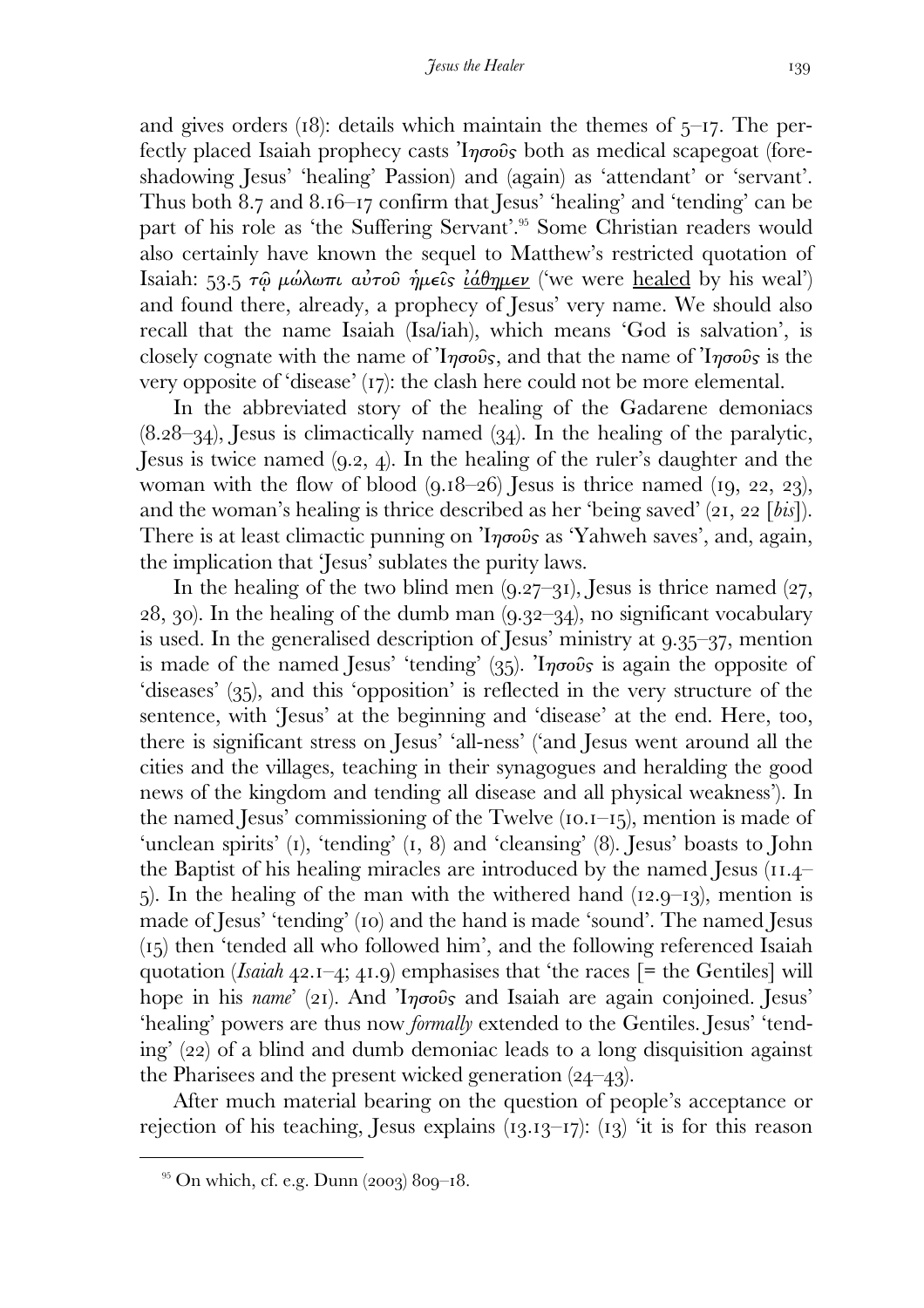that I speak to them in parables, that seeing they do not see and hearing they do not hear.  $(I_4)$  And to them is fulfilled the prophecy of Isaiah  $[6.9ff.]$ that says: "you will hear with your hearing and you will not understand, and seeing you will see and will not see.  $(I_5)$  For the heart of this people has grown dull, and they hear with their ears heavily and they have closed their eyes, lest ever they should see with their eyes and hear with their ears and understand with their heart and turn and I will heal  $[i\alpha\sigma\omega\mu\alpha\mu]$  them".

 In order to avoid overload and because the question matters less in the present context, I differ discussion of the syntax of  $\hat{i}$ *dooµal* until *Acts* 28.27,<sup>96</sup> although, since the immediate discussion takes the positivity of  $i\acute{a}\sigma\phi\mu$  as read, linguistically keen readers may like immediately to correlate the two discussions.

 There is supposedly a major textual problem here, in that some scholars reject verses  $I_4$ -15 as a very early interpolation, perhaps 'imported' from *Acts*  $28.27$ . Probably most disagree, but, as always, it is the quality of the arguments, not a head count, that counts. The arguments, unfortunately, are too detailed for proper appraisal here. In brief, however, I think the text correct for the following reasons: (i) there is little or no manuscript disturbance to support, or suggest, deletion; (2) the verses are indeed attested very early (below); (3) the notion of 'importation' from *Acts* founders on our general relative chronology, and perhaps also on specific indications that in this area it is Luke who is taking material from Matthew's text, not the other way round;<sup>98</sup> (4) there is also the question of where  $\tilde{\tau}$ *ohn* 12.38–40<sup>99</sup> (substantially the same as the Matthew text) fits in the sequence; *prima facie*, it supports the extant text;  $(5)$  whatever minor difficulties—and there are some<sup>100</sup>—the verses have great, and, I would say, decisive, positive strengths.

 In *Isaiah*, the speaker is God. Here what is at issue is the teaching of Jesus, who is now speaking, and who is in some sense the son of God. Should readers not connect 'I will heal them' ( $iáσομαι$ ) with 'Jesus'/'Iησοῦς, the preeminent 'healer'? Should they not 'hear' Ἰησοῦς as punning on his own name?<sup> $100$ </sup> Why ever not? The connection is further helped (again) by the naming of the cognate 'Isaiah' and by the simple fact that Jewish unresponsiveness is here being characterised in terms of physical malfunction: that is, of spiritual *sickness*. Further, Matthew's first use of *Isaiah* at 1.23 is etymologi-

 $96$  P. 159.

 $97$  Full range of arguments in Davies and Allison (1991) 393–4.

 $9^8$  P. 164.

 $99$  P. 145.

<sup>&</sup>lt;sup>100</sup> Implicit riposte to Davies and Allison  $(n, 97)$  in France (2007) 513–14.

<sup>&</sup>lt;sup>101</sup> Thereby effectively acknowledging his own identity, as he did not explicitly do in his fencing exchange with the centurion  $(8.5-13)$ .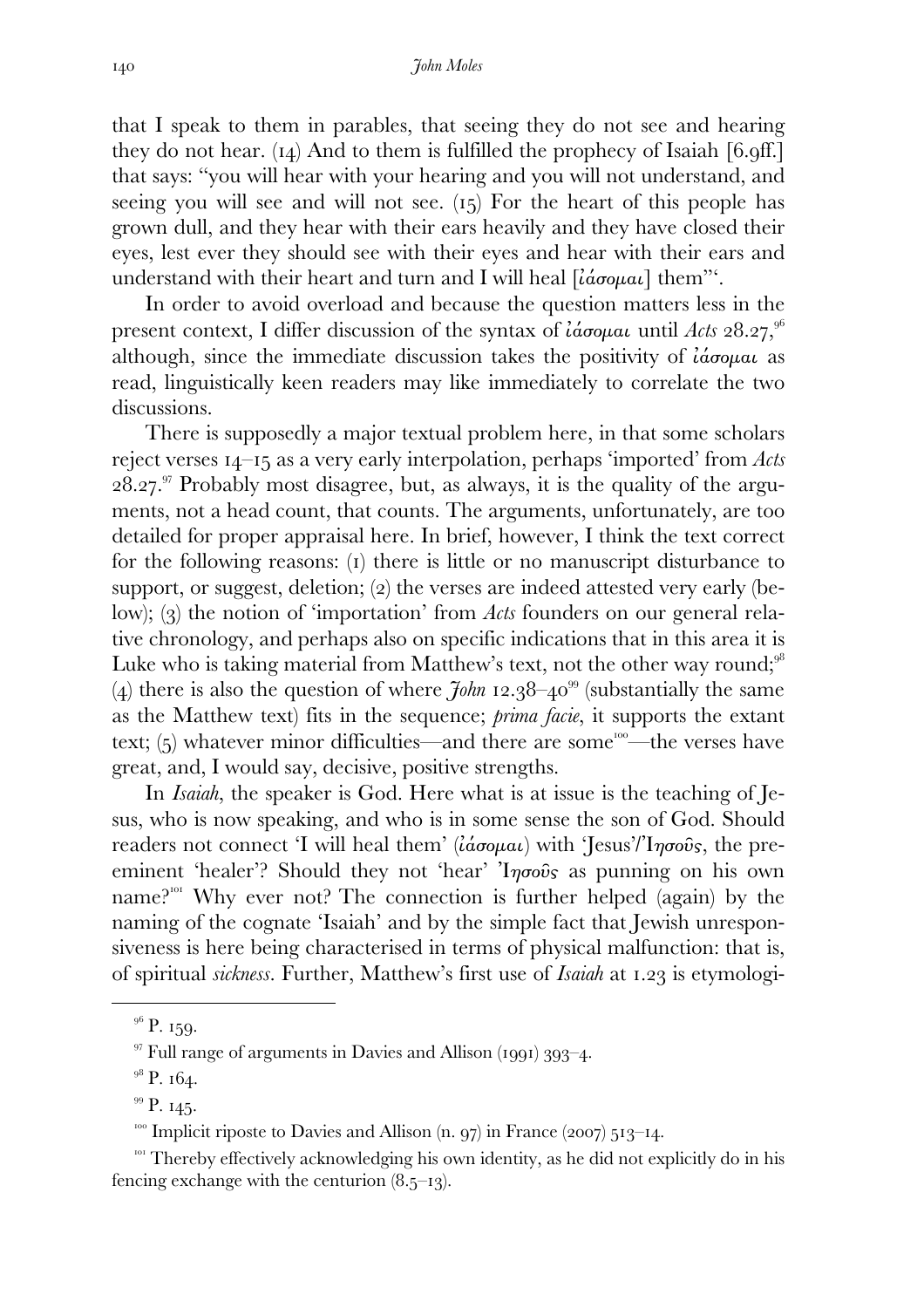cal; the use at 8.17 refers to 'tending' by  $\eta\sigma\omega s$  and is implicitly etymological; the present use is climactic and also etymological. These three etymological contexts bring out central things about Jesus' name, identity and function. The explicit naming of Isaiah is also climactic and could not be better placed. Further again, the identification of  $\hat{i}$ άσομαι with  $\hat{i}$ ησοῦς in the present passage has been anticipated by the Isaian 8.17.

 Eloquent here are the comments of the fifth-century Cyril of Alexandria  $(fr. 166)$ :<sup>102</sup> 'he speaks in this way in order to *save* them, since he ought rather to have said nothing but have been silent, except that it is not for his own glory's sake but for their *salvation* that *Jesus* does everything'. There are several noteworthy points. Cyril is evoking the etymology of Jesus  $\sim$  'saviour', which he associates with the etymology of Jesus  $\sim$  'healer'; he clearly connects *ιάσομαι* with *Ιησοῦς*; and he takes *ιάσομαι* positively. Although more complex, his thought process is essentially the same as that of the anonymous commentator on *Matthew* .

 Now, a very big interpretative question is whether Matthew (writing, we have agreed, after the disasters of 70) regards the Christians' general Jewish mission as over and the Jews in general as having been finally punished by the Jewish war and the destruction of the Temple.<sup>104</sup> My obviously far too quick answer to this question would be that 'I  $\lceil \ln \frac{\delta}{\delta} \rceil$  will heal  $\lceil \frac{\delta}{\delta} \frac{\delta}{\delta} \frac{\delta}{\delta} \frac{\delta}{\delta} \frac{\delta}{\delta} \rceil$ them' in the present passage, of the currently visually and aurally impaired 'people' of Israel, combines with 1.21 'you shall call his name Jesus  $[1\eta\sigma o\hat{v}_s]$ , *for he will save his people himself from their sins*', to assure readers (of whatever kind) that the Jewish war is not God's last word on the Jews in general and that they will eventually be 'healed' by the Healer. Admittedly, scholars debate the scope of 'his people' in 1.21: the Jewish people in general, or Jesus' 'own people' (redefined as those that accept him), or, proleptically, 'all people'? In the immediate context of  $1.21$  and at first reading, the first is surely the most natural interpretation. While the developing narrative brings in the other two possibilities, and while the crucifixion sequence (which I discuss below) stages Jesus' rejection by 'the Jewish people' in general, <sup>105</sup> it also intersects with the beginning  $(1.21)$  to pose the question of the salvation of the Jews in general, and 1.21 and 13.17 *combine* to convey their 'salvation' and 'healing' *beyond* the disasters of the Jewish War. If this interpretation is accepted, Matthew's handling of the problem of Jewish rejectionism is not

 $102$  Simonetti (2001) 272.

 $\frac{103}{9}$  Quoted on p. 137.

<sup>&</sup>lt;sup>104</sup> On this question of anti-Judaism (more loosely, yet, I believe, justifiably, 'anti-Semitism') in *Matthew*, see recently Donaldson (2010) 30-54.

<sup>&</sup>lt;sup>105</sup> On these interpretatively demanding 'slides' see e.g. France (2007) 53, 1057–8, 1112– 13; Donaldson  $(2010)$  41–42.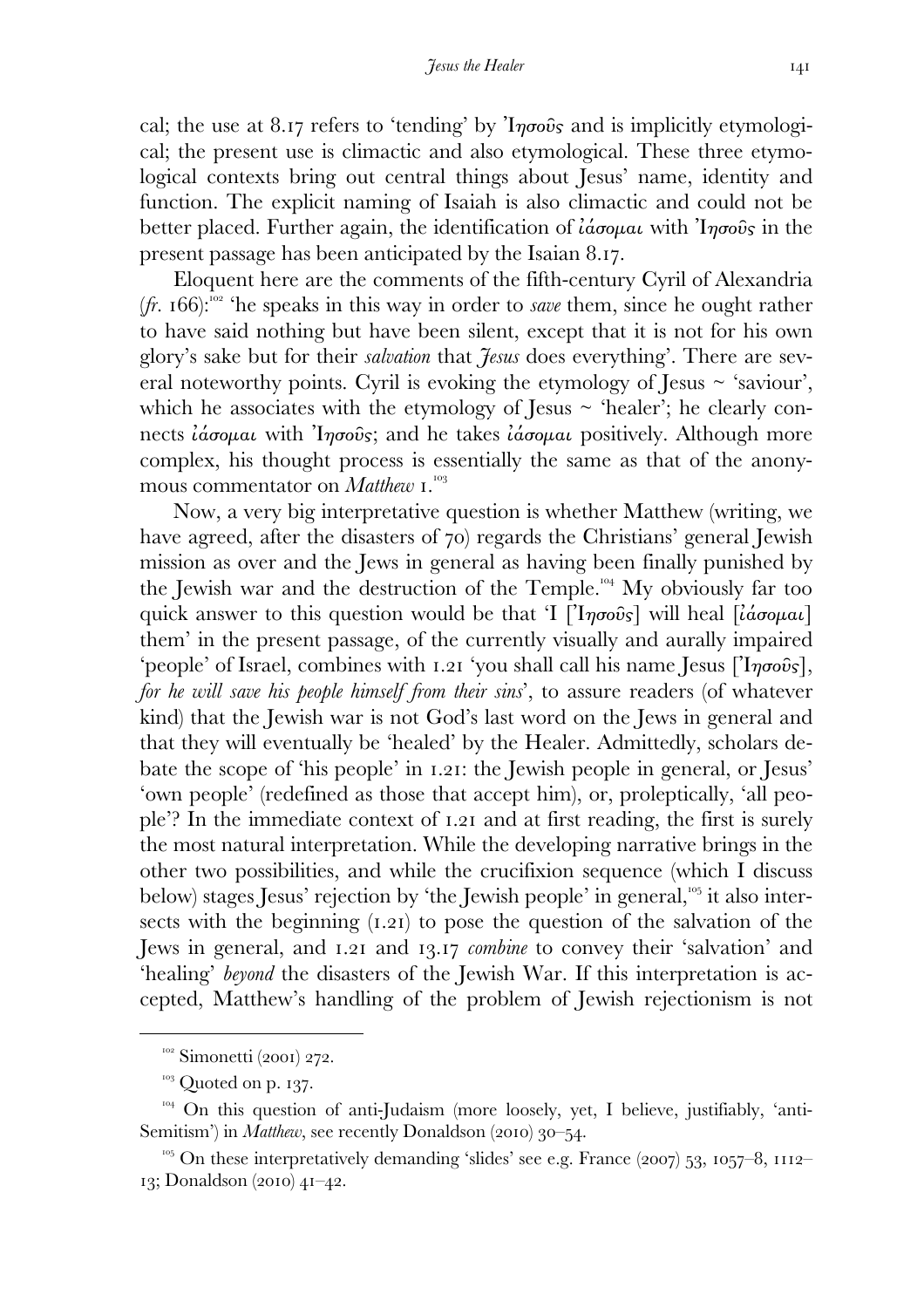only morally commendable (up to a point),<sup>106</sup> but also very adroitly executed. And in both respects, the 'Jesus'-'healer' pun, coupled with the 'Jesussaviour' pun, plays a key role.

The narrative proceeds.

In the Feeding of the Five Thousand  $(14.13-21)$ , Jesus is twice named  $(13, 12)$  $\alpha$ ) and performs 'tending' ( $\alpha$ ). The healing of the sick at Gennesaret ( $\alpha$ –  $(36)$  is described as 'saving'  $(36)$ , which is etymologically emphatic because of the explicit etymology of  $1.21$ , of the naming of Jesus at  $14.29$  and  $31$ , and of the collocation with Jesus' 'saving' of Peter on the sea at 14.30.

The healing of the Canaanite woman's daughter  $(15.21-28)$  juxtaposes the verb  $\hat{i}$ ασμαι and Jesus' name in the same verse (28), and the whole episode is ring-structured by the name of  $\eta_{\sigma\sigma\sigma\sigma}$  (28 ~ 21). Here the theme of the extension of the 'healing' power of  $\eta_{\sigma}$  is to Gentiles receives even greater emphasis.

At  $15.30$  the named Jesus (29) again performs general 'tending'. The healing of an epileptic boy  $(17.14-20)$  names Jesus thrice  $(17, 18, 19)$  and speaks twice of his 'tending'  $(16, 18)$ . The generalised notice about Jesus' healing juxtaposes Jesus' name with his 'tending'  $(qI - 2)$ . So, too, 21.14. The healing of the two blind men  $(20.29-34)$  names Jesus thrice  $(30, 32, 34)$ .

As in *Mark*, the crucifixion narrative  $(27.32-50)$  crystallises the most important 'healing'/'saving' elements and their punning expressions from the preceding narrative. Passersby mock: 'save yourself!'  $(40)$ ; similarly, the chief priests: 'he saved others, he cannot save himself'  $(42)$ ; and others wait to see if 'Elijah comes to save him'  $(49)$ , itself a punning query, because Elijah means 'Yahweh is God', and 'saving' evokes both Yahweh and Jesus. Matthew's technique here is reminiscent of that of 8.17, 12.21 and 13.14 (the naming of Isaiah in juxtaposition with Jesus). As in *Mark*, the 'introduction' of Elijah at this point above all in the narrative recalls Elijah's 'saving' of people from death, Elijah's role as anticipatory paradigm for Jesus himself  $(16.14; 17.3-12)$ , and the apparent absoluteness, in the present situation, of the gulf between  $\eta_{\sigma\sigma\sigma}$  and Yahweh. But Matthew has intensified these effects by three deft modifications of *Mark*. First, the mockings  $(40, 42)$  of these representatives of the Jewish people acquire even nastier irony from the direct contrast with Matthew's first explicit etymology of Jesus at 1.21: 'he himself will save his people from their sins'. Second, into Jesus' otherwise Aramaic quotation of *Psalm* 22.2, he puts the Hebrew form of the word for 'God', transliterated into the Greek letters  $\eta \lambda \iota$ . This makes the punning interaction with Elijah (47 'H $\lambda$ ίαν) sharper and more obvious. Third, at 49 he juxtaposes the name 'Elijah' with the verb 'save' (instead of Mark's more

 $10^{106}$  The discussion of the end of *Acts* explores the issues more fully (p. 159).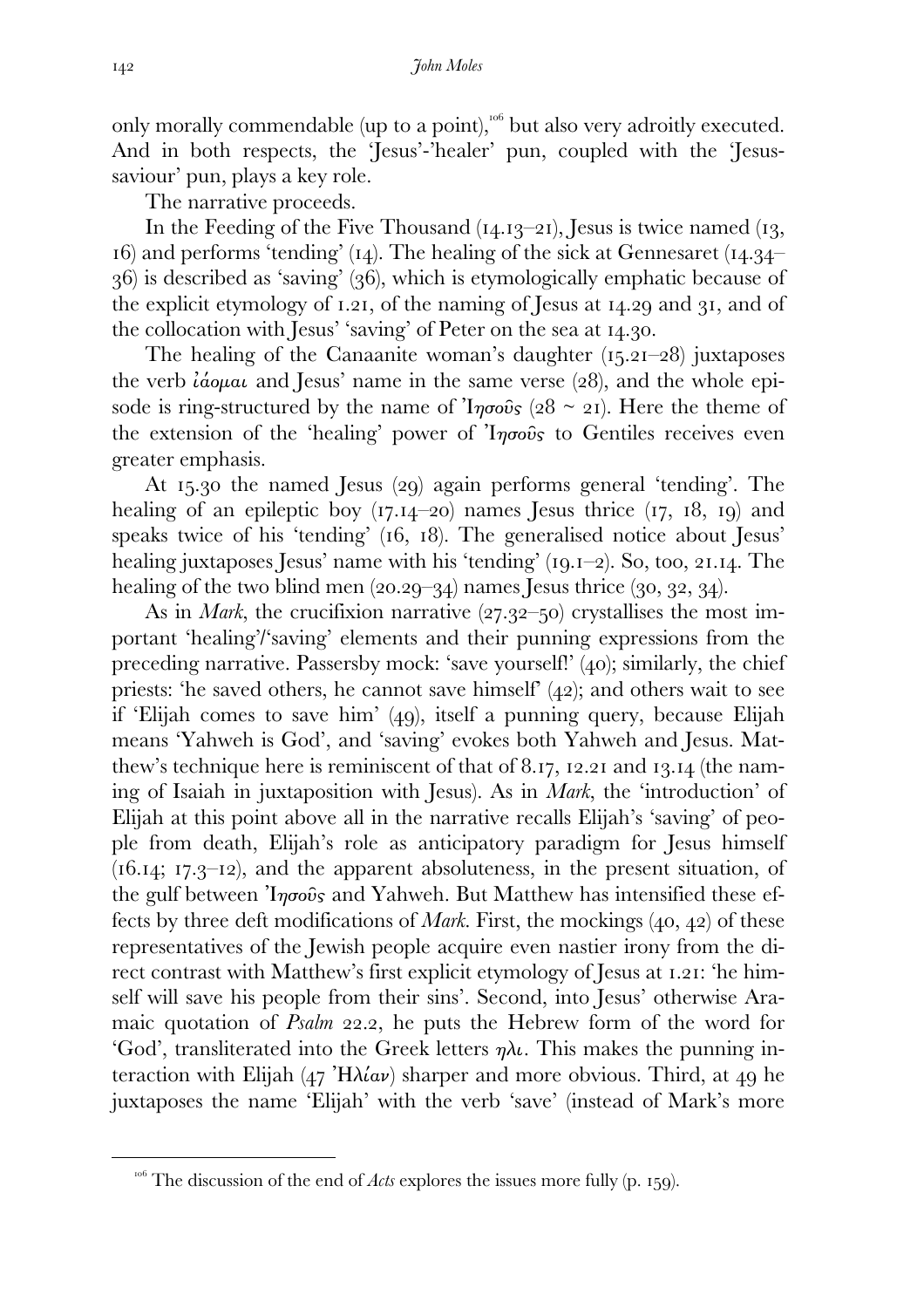prosaic 'take down' [*Mark* 15.36]), thereby further heightening the problematics of the crucifixion's 'soteriology'.

 As in *Mark*, however, these punning conundra are resolved by the wider Christian narrative: existing Christians know, readers of *Mark* know, and new readers learn, that the sneers are refuted by Jesus' 'rising'  $(28.6)$  from the dead, in the ultimate healing—that from, and of, death itself, just as he himself 'raised' others in his 'healing'  $(8.15; 9.5-7, 25; 10.8; 11.5)$  [all the synonymous  $\epsilon y \epsilon \omega$ ]). And the nasty subversion of the 1.21 etymology of Jesus is overcome by a deeper, positive, irony: it is precisely Jesus' crucifixion and death (that is, his apparent failure to 'save himself') that will 'save' all 'his people'—that is, ultimately, all people, including the Jewish 'people'—'from their sins'. Matthew's extremely deft footwork again enacts profound '*soteri*ology' or '*iatro*logy'—or, in a single, but meaning-packed, word, '*Jesus*ology'. Here again he seems to be 'plugging a gap' in *Mark*. For anti-Jewishness is also a problem in the first Gospel,  $\frac{107}{7}$  and, although Mark's anti-Jewishness is less emphatic and less developed than Matthew's, his own text provides no obvious palliative for it.<sup>108</sup> It is Matthew who makes the necessary move: despite everything, the 'Healer' and 'Saviour' will indeed 'save his people himself from their sins'. And in this context, that 'himself' acquires a distinctive further resonance: that of freely bestowed divine grace.

Like Mark, Matthew clearly connects  $\eta_{\sigma\sigma\sigma\sigma}$  and  $\partial_{\sigma\sigma}$  (and similar terms) and <sup>'</sup>Ιησοῦς and σώζειν/ιάομαι and, again like Mark, he integrates these related puns into the most essential Jesusology. As usual, his more explicit and more elaborate treatment presumably aspires to 'defeat' Mark's, although the latter's, as we have seen, has its own virtues and power and, indeed, its own felicities. Nevertheless, on this showing, as on others, Matthew remains markedly the more intricate and sophisticated writer, as well as the superior theologian.

## **. John**

In *John*'s majestic Prologue (1.1–18), the name 'Jesus Christ' acquires tremendous, cumulative, weight from the characteristic hymnic and prooemial device of 'late-naming' (17), as commentators do not say. *John*'s account of the healing of the official's son  $(4.43-54)$  juxtaposes Jesus' name and the verb  $i\dot{\alpha}\sigma\eta\tau\alpha\iota$  (47), with supportive assonance.

 $T^{\text{107}}$  Telford (1999) 234–41; Donaldson (2010) 139–40.

 $108$  This may partly be to do with his own situatedness—precisely, in 70, in the midst of the Jewish War (n. 31 above).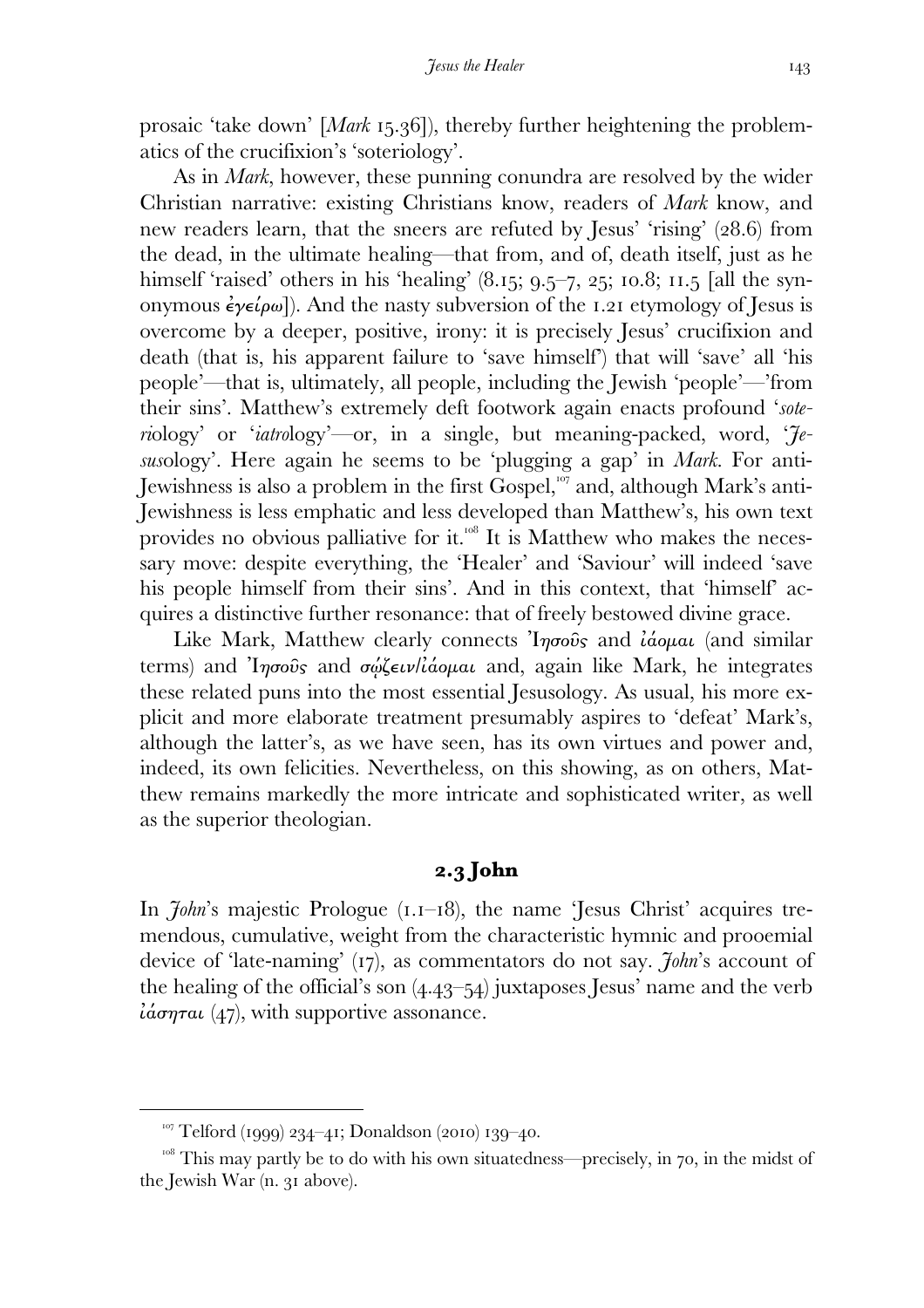The healing of the man at the pool  $(5.1-18)$  demands fuller treatment.<sup>109</sup> The named Jesus (6), who already *knows* (somehow) of the man's condition, asks him if he *wants* to be made sound. He offers healing without being asked for it, though the need for reciprocal volition is stressed. The man replies that he finds it difficult to get to the pool, because he has no man to help him and others get there first. While his use of the address  $K\omega\rho\epsilon$  (6) can mean simply 'sir', readers are bound to consider the possibility that the man speaks more truly than he *knows*, especially given the juxtaposition Κύριε, ἄνθρωπον. Jesus tells him to rise, take up his pallet and walk. The man is immediately made sound (q) and takes up his pallet and walks  $(q\sim8, 6)$ . But this apparently strong closure is at once short-circuited when the Jews criticise the man for doing this on the Sabbath and he answers that he was told to do so by the one who made him sound. The latter phrase itself provides an epexegetic etymology of 'Jesus', but the man of course does not yet *know* this. They ask who this was, 'but the man who was healed (ἰαθείς) *did not know* who it was, for Jesus (Ἰησοῦς) had turned aside, there being a crowd in the place' (13). There is the by now very familiar juxtaposition of  $\eta_{\sigma\sigma\sigma\sigma}$  and ἰάοµαι in the same verse. 'After these things, Jesus [again named, again juxtaposed with a naming in the previous verse] finds him in the temple and said to him: "See, you have been made sound. Go wrong no more, in case something worse is done to you  $(14)$ . The man went away and announced to the Jews that it was Jesus [Ἰησοῦς] who had made him sound' (15). The man somehow now *knows* Jesus' identity, rather as Jesus himself had *known*, without being told, of the nature of the man's illness (<6), somehow now *knows* the meaning of the epexegetic phrase 'who had made him sound', and in effect himself becomes an evangelist (~ 'announced') of Jesus. The Jews persecute Jesus for doing these things on the Sabbath and for calling God his own father, making himself equal to  $God (16–18).$ 

 Certain things are clear. There is more than enough here to establish the pun  $\eta \sigma \hat{\omega} s \sim \hat{\omega} \omega \mu \omega$ , especially for readers of earlier gospels. In  $\sigma \hat{\omega} s$ here sublates Jewish purity laws. Jesus' (and Christian) baptism (literal and metaphorical) trump any ordinarily therapeutic immersion in any pool. The episode puts  $\eta \circ \hat{\sigma}$  on a divine level, equal with God. There is some link between sickness and sin. There is some sort of testing and criticism of the healed man going on, even though he is healed and even though the healing is freely offered. The whole narrative has wide symbolic application.

More specifically, like *Matthew* 8.5-13, by which it was presumably influenced, this sharply written episode is about Jesus' identity as 'Lord' and 'Healer' ('Lord' *because* he is 'Healer') and about people's success or failure in apprehending this. The Jews understand that  $\eta_{\sigma\sigma\sigma\sigma}$  is claiming divine iden-

<sup>&</sup>lt;sup>109</sup> I thank Heather Vincent for sharp comments.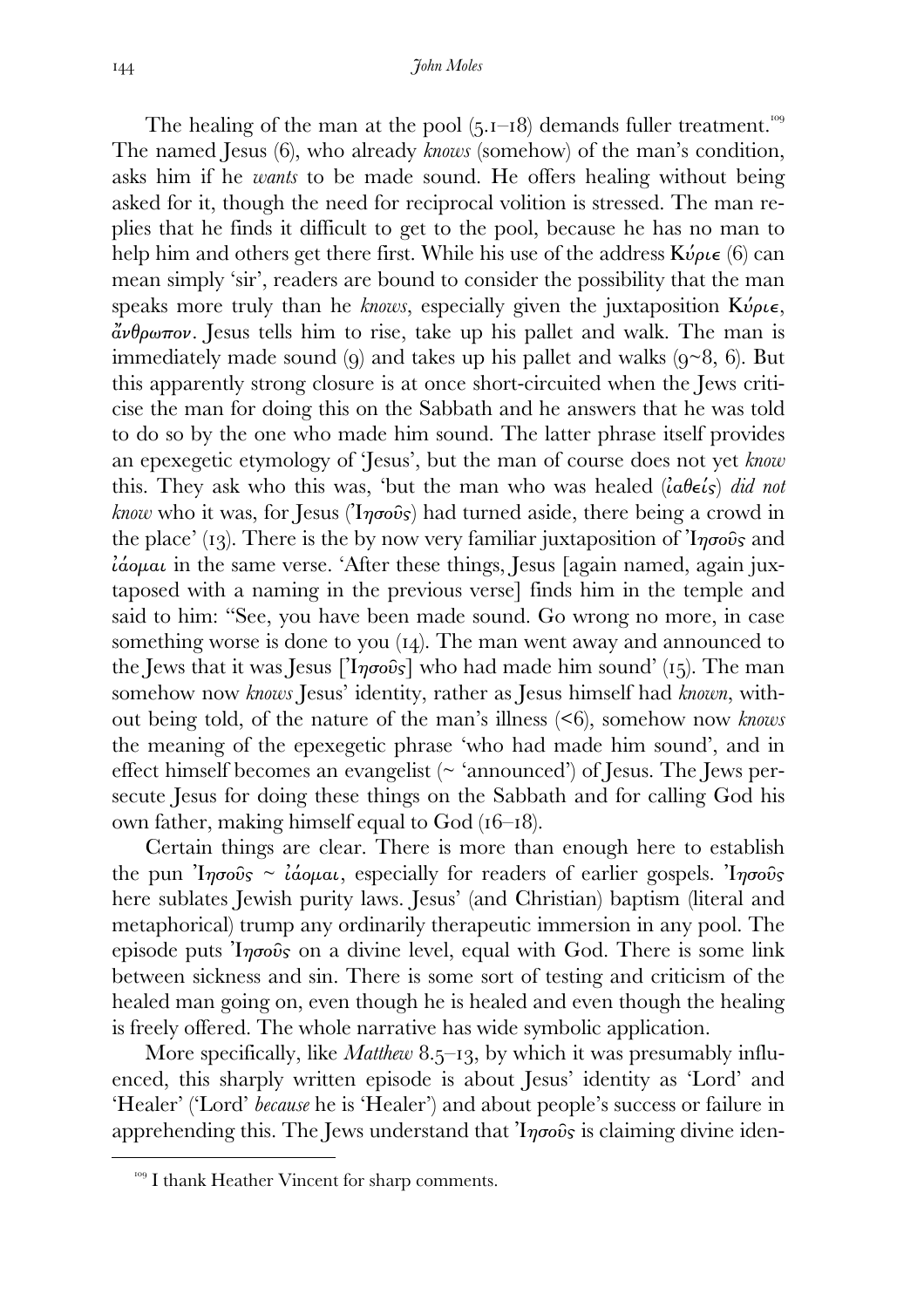tity and parity with God; they do not understand the basis and justification of the claim. The man, object of the Healer's freely offered healing, initially responds to Jesus sufficiently at least to 'obey orders'. When challenged by the Jews for his behaviour on the Sabbath, he understands that the one who made him sound has sufficient authority to condone it but does not *know* his identity. He has some further impulse to virtuous behaviour in that when Jesus finds him he is in the temple. Nevertheless, Jesus there upbraids him. On what basis? The fact that he has been healed proves something, but what? What is the point of Jesus' adjuration, 'go wrong no more'? It is not simply a matter of a general association between illness and sinfulness: the point is that the man has not so far grasped the true identity of  $\eta\sigma\tilde{\sigma}$  as Healer and Lord, so he is still 'going wrong'. In essence, Jesus says that the man's wellness was the key to the question he missed.<sup>110</sup> The man then gets question and answer right by announcing that it was Jesus who had made him sound. The whole episode also functions as a sort of metaliterary test of readers' onomastic skills, of their ability to integrate name and Jesusology, and of their grasp of just what is at stake (acceptance or rejection of  $\eta_{\sigma}$ ) in the full meaning of the name). It is a test that (seemingly) all modern commentators have failed.

The long treatment of the death and raising of Lazarus  $(I_{1}I_{-44})$  shows Jesus moving between death and life, pre-echoes Jesus' own death and resurrection, and demonstrates his powers over death and resurrection. There is etymological punning here between the repeatedly, almost incessantly, named Jesus (4, 5, 9, 13, 17, 20, 21, 23, 25, 30, 33, 35, 38, 39, 40, 41, 44!) and 'saving' (12). From a 'pure' literary point of view, the repetitions seem altogether excessive, but they can be justified in other ways. More generally, the episode reinforces the essential connection between 'resurrection' and Jesus' 'healing'.

Like *Matthew*, *John* uses the named *Isaiah* quotation with reference to Jewish unbelief, characterised in terms of defective sight and hearing, at  $12.38-40$ , with the further gloss (41): 'Isaiah said these things, because he saw his glory and spoke concerning him'. Given that the whole question is about recognition of Jesus, who is repeatedly named hereabouts  $(30, 35, 36, 44)$ , are not readers expected to connect  $\hat{i}$ άσομαι and  $\hat{i}$ ησοῦς and to see that 'the Healer' is punning on his own name? Again, why ever not, especially given (again) the naming of the cognate Isaiah and given *Matthew*'s precedence? The gloss 'Isaiah said these things, because he saw his glory and *spoke concerning him*' functions as a not particularly subtle 'prompt'. Uniquely (seemingly) among commentators, Barrett here connects prophecy and speaker: 'John

<sup>&</sup>lt;sup>110</sup> I owe this sentence to Heather Vincent.

 $\rm{m}$  P. 171.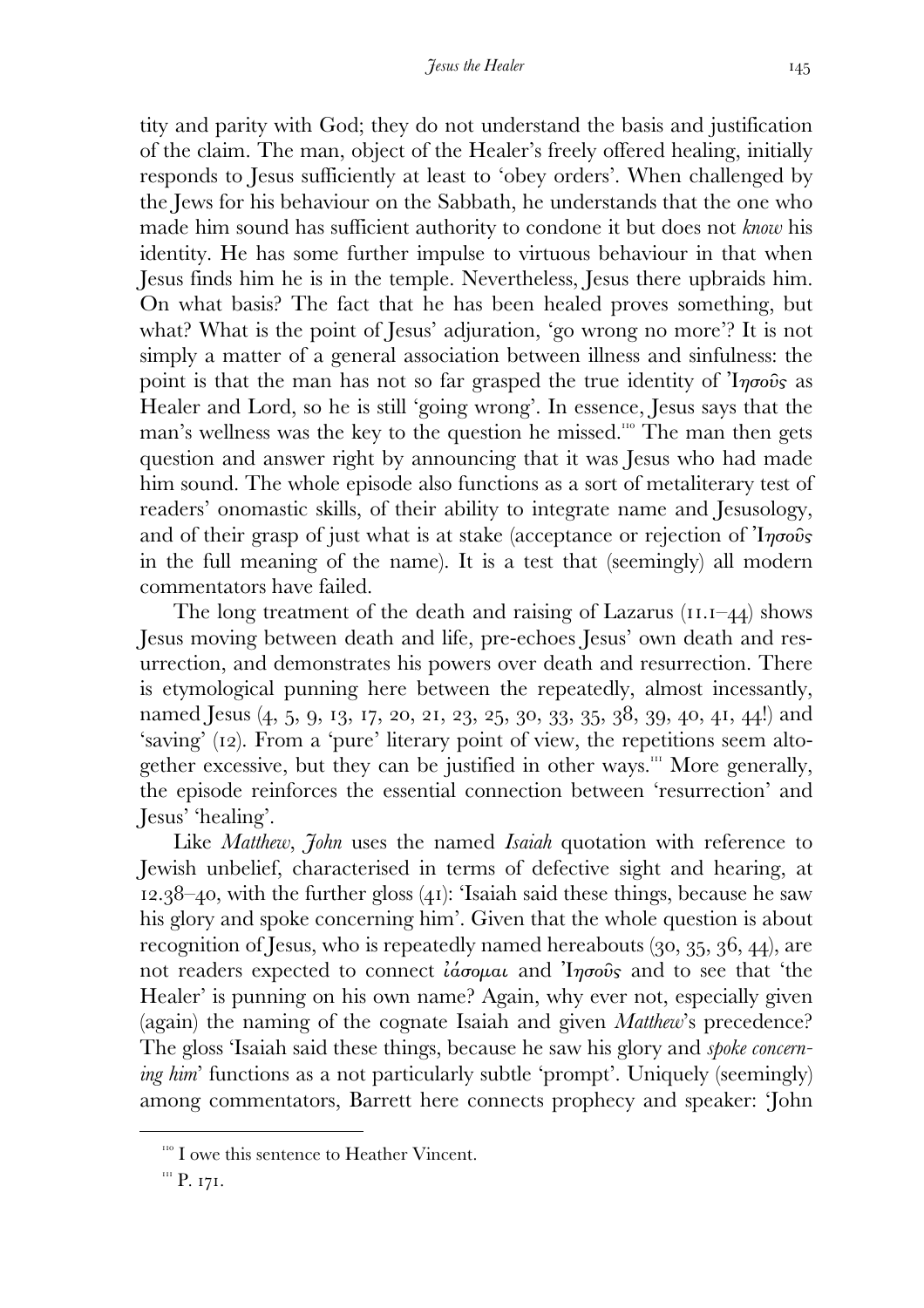may have made use of these words with an allusion to the inner meaning of Jesus' miracles of healing', though he does not connect Jesus' 'healing' with his name.

 There is the same big question with John as with Matthew: where ultimately—after the disasters of  $70$ —do the Jews in general stand in relation to God?<sup>113</sup> I think that John, through the  $\eta\sigma\sigma\hat{\sigma}s \sim \hat{\imath}\hat{\sigma}\sigma\sigma\mu\hat{\sigma}q$  play, gives the same answer as Matthew, though the case is admittedly much harder to argue in his case (because of some extremely nasty elements in his treatment of 'the  ${\rm Jews}$ <sup>'14</sup>

 So far, *John*'s use of the pun, though still theologically crucial, is considerably less than those of *Mark* and *Matthew*. Perhaps this reflects a desire to minimise vulgar 'Jesusology', which would be consistent with John's rather elevated concerns. But although John's narratives of Jesus' healings (in the normal sense of the word) stop half-way through the Gospel and although his exploitations of the direct pun  $\eta \sigma \hat{\omega} s \sim \hat{\omega} \omega \hat{\omega} \hat{\omega}$  at 12.40, he extends the theme most richly in his long account of the Last Supper  $(13.1 - 17.26)$ . At the start, in the washing of the disciples' feet  $(13.1-20)$ , Jesus is four times named  $(1, 7, 8, 10)$ , and the activity makes them 'clean'  $(11)$ , in a symbolic pre-enactment of the 'cleansing' effects of the crucifixion.<sup>115</sup> Here Jesus' sublation of Jewish purity laws already acquires, proleptically, its sublimation. At the crucifixion (19.17, 18, 19, 20, 23, 25, 26, 28, 30, 33, 38, 40, 42!), and in the post-resurrection appearances  $(20.2, 12, 14, 15, 16, 17, 19, 21, 24,$ 26, 29, 30, 31; 21.1, 4, 5, 7, 10, 12, 13, 14, 15, 17, 20, 21, 22, 23, 25!), Jesus is insistently and repeatedly named, to a degree reminiscent of the proleptically resurrection Lazarus episode  $(II.I-44)$ . John does not make explicit that Jesus' crucifixion and resurrection constitute the greatest 'healing' of all and 'save' all people: he does not need to (or not to readers who have read him aright). His treatment of the pun is a mixture of the sophisticated, the profound, and the clunky (though the latter, again, can at least largely be explained and excused in other than 'pure' literary terms).

## **. Luke**

Like the other Gospels, *Luke* handles the introduction of Jesus' name distinctively and creatively. In the Preface Jesus is only mysteriously glossed as, or

 $\frac{112}{2}$  Barrett (1978) 431.

 $\frac{113}{3}$  Discussion: Donaldson (2010) 81–108.

 $^{114}$  On which see Casey (1996) esp. 116–26; 223–26.

 $^{115}$  Barrett (1978) 436-7.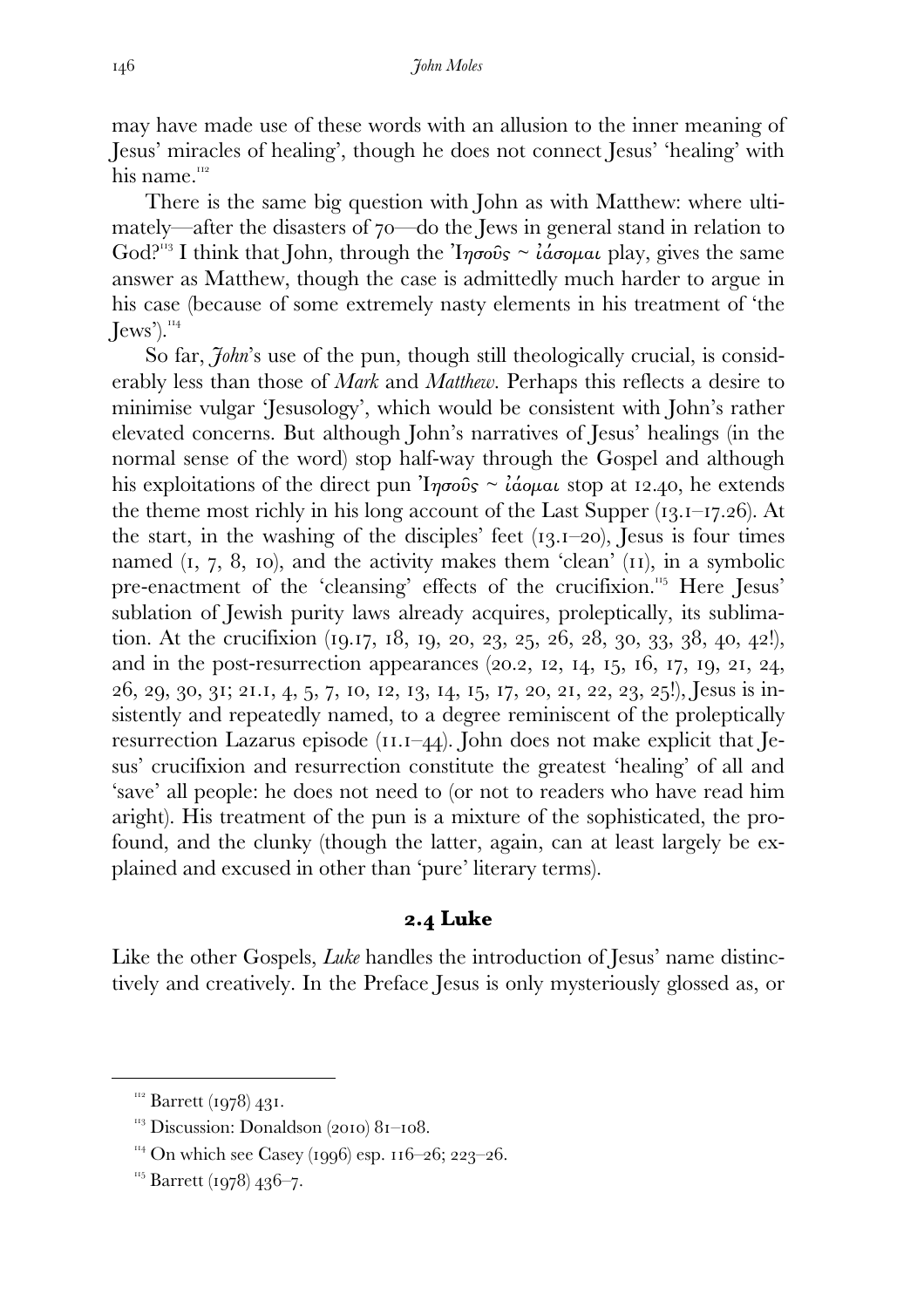included within, 'the word'  $(1.2)$ ,  $^{16}$  and in the narrative he is only first named at the visitation of the angel Gabriel  $(1.31 \text{ 'you } [\text{Mary}]$  will call his name Jesus'), and then again at the end of the birth narrative  $(2.21)$  'his name was called Jesus, the one called by the angel before he was conceived in the womb'). There is therefore great initial emphasis on the name Jesus as such, though, in contrast to *Matthew*, no etymology is given. The effect is to create suspense, before the name is 'resolved'. This sense of unresolvedness about Jesus' full identity continues in the early episodes up to chapter (the divine baby of 2.1–40, the boy in the temple of 2.41–52, the baptised Jesus of  $3.21$ – 22, the tempted figure of  $4.1-13$ , and use of Jesus' name remains correspondingly sparse  $(2.27, 43, 52, 3.21, 23, 4.1, 4, 12, 14)$ , certainly by comparison with later developments. Then in the episode of Jesus' reception (and rejection) at Nazareth  $(4.16-30)$ , while Jesus himself is not named, there are allusions to healings  $(18)$  and cleansing  $(27)$ ; the question of Jesus' identity is raised  $(22)$  and he is referred to as 'Joseph's son'  $(22)$ ; and he himself  $(23)$  anticipates his audience's challenging use of the proverb 'healer  $[i\alpha\tau\rho\epsilon]$ , tend [θεράπευσον] yourself'. That proverb itself exploits 'punning by synonym'. There is surely enough here already to suggest the pun on Jesus as 'healer' (the more so, of course, for readers of *Mark*, and of *Matthew* and *John*, if they too precede *Luke*).

In subsequent healings  $(4.3I-4I)$ , Jesus himself is named  $(34)$ , and there are allusions to 'uncleanness'  $(33, 36)$  and 'tending'  $(40)$ .  $5.12-26$  recounts Jesus' healings of a leper and a paralytic. In the first case  $(12–16)$ , Jesus himself is named  $(12)$ , the word 'healing' is not used, and the process is described as 'cleansing'  $(12, 13, 14)$  and 'tending'  $(15)$ . In the second case  $(17-26)$ , the verb  $\hat{i}$ άομαι is used (17). At 6.18–19, although Jesus himself is not named, there are allusions to 'unclean spirits' (18) and 'tending' (18) and the verb  $\hat{i} \omega \rho \mu \omega$  is used twice (18, 19). As in *Mark* and *Matthew*, 'Jesus the Healer' sublates Jewish purity laws.

In the healing of a centurion's slave  $(7.1-10)$ , Jesus is named four times  $(3, 1, 1)$ 4, 6, 9), the centurion sends messengers to ask Jesus to 'save' the slave  $(3)$  and he himself requests:  $i\alpha\theta\dot{\eta}\tau\omega$  (7). Jesus, named, responds favourably (9), and the slave is found 'in sound health' (10). There is thus double punning on 'saving' and 'healing', as well as the now familiar association between 'Jesus' and '*sound* health'. In 8.43–48 (Jesus' healing of the woman with the flow of blood), the name of Jesus occurs at  $45$  and  $46$ , the verb *idopal* at  $47$ , with clear punning. In  $q_I - 6$  (Jesus' mission to the twelve), the verb occurs  $\hat{i} \hat{\omega} \rho \mu \hat{\omega}$ at 9.2. At 9.11 'tending' and the verb *ιάομαι* are conjoined. In the healing of the boy with the unclean spirit  $(9.37-43)$ , Jesus is named twice  $(41, 42)$ , and

<sup>&</sup>lt;sup>116</sup> Full quotation: n. 15; for Jesus here  $\sim$  'the word' see *John* 1.1–17; Dunn (2003) 178 n. 29; Moles (2012).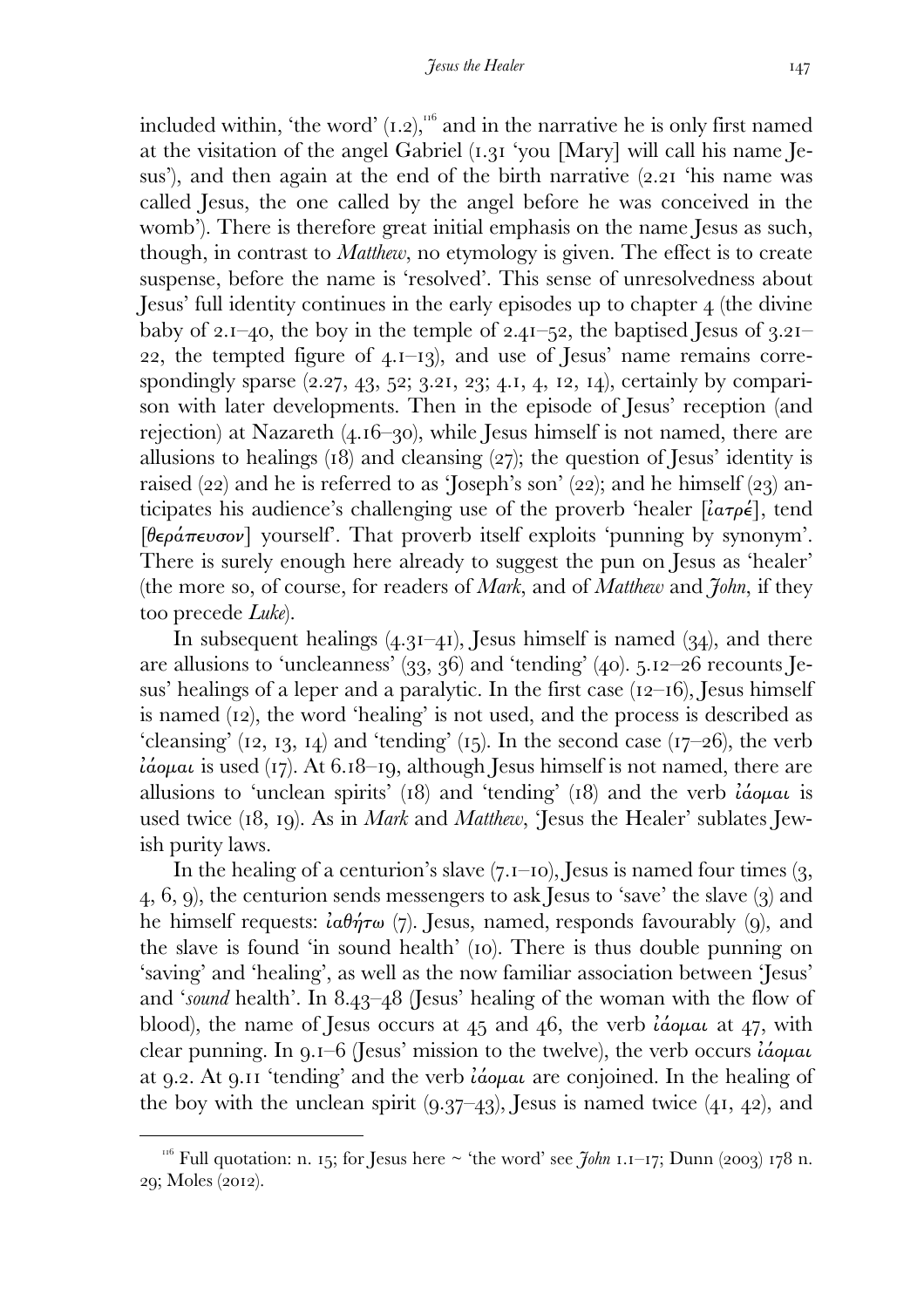name and verb  $\hat{i}$ α  $\omega$  occur in the same verse  $(42)$ , the punning effect here being reinforced by assonance.

 In the second commission, of the Seventy-two, Jesus' instructions include 'tending' of the sick  $(10.9)$  and the returning disciples announce that even the demons are subject to them 'in your name'  $(10.17)$ . In the healing of the crippled woman on the Sabbath, the name of Jesus is conjoined with the verb for 'tend'  $(13.14)$ .

 Jesus' contemptuous message to Herod Antipas proclaims his casting out of demons and fulfilling of healings  $(13.32)$ : the self-description, the selfproclaimed job description, of Ἰησοῦς is ἴασις ('healing')*.* The latter word acquires extra force because Luke is the only Evangelist to use it. There is a sort of 'implicit' assonance here ('I $\eta \sigma \hat{\omega}$  [unstated] ~  $\alpha \sigma \epsilon \omega$ s), which assists the punning association. *Could* any early Christian who heard the noun ἴασις, in practically any context, but especially this one, *not* think of Ἰησοῦς?

The healing of the man with dropsy  $(14.1-6)$  uses the name Jesus  $(3)$  and the verbs 'tend' (3) and  $\hat{i}$ ασμαι (4), with, again, assonantal punning. In the healing of the Ten Lepers  $(T, H-Iq)$ , Jesus is addressed  $(Tq)$ , they are 'cleansed' (14, 17), the verb  $\mathcal{L}_{\alpha}$  is used (15), and one is 'saved' (19). There is thus double punning, on 'saving' and 'healing'. In the healing of the blind beggar near Jericho ( $18.35-43$ ), Jesus is addressed ( $38$ ) and thrice named ( $37$ , 40, 42), and the beggar 'saved' (42). The pun on  $\eta \sigma \hat{\omega} s \sim$  'saviour' (as 'medical' saviour) is clear.

At the crucifixion  $(23.33-43)$ , the rulers mock Jesus  $(34)$ , saying  $(35)$ : 'he saved others, let him save himself', as, similarly, the soldiers  $(37)$  and one of the criminals crucified with Jesus (39). Their mocking *inter alia*, but importantly, denies the etymology Jesus  $\sim$  saviour (and specifically its medical sense). Luke helps this etymological play, by naming Jesus in the immediate context of 34, as the other Evangelists do not, and, by omitting Jesus' quotation of *Psalm* 22 and any mention of Elijah, he keeps the focus on this central pun. Of course, as in *Mark* and *Matthew*, existing Christians know, and new readers learn, that these mockings are refuted by Jesus' 'rising', the ultimate healing, just as his own healings caused others to 'rise'  $(4.39; 5.25; 5.23-24;$ 7.14, 22;  $8.54$  [the last three with  $\epsilon \gamma \epsilon \omega$ ). Differently from *Mark* and *Matthew* (and, indeed, from most Classical biography), Luke's whole biography of the mortal Jesus is bookended by apparent failure and by apparent Jewish rejec- $\frac{1}{2}$  tion (< 4.16–30), thus giving Jesus' 'rising' even greater weight.

 Although his treatment of the crucifixion is (from the point of view of our theme) simpler than those of Mark and Matthew, Luke's general treatment of the  $\eta \sigma \hat{\omega}$   $\sim \hat{\omega} \omega \hat{\omega}$  pun is much more emphatic and much more voluminous than those of the other Evangelists. One might even think it excessive and, sometimes, flat-footed, except that commentators miss it, and one might explain this greater emphasis as a riposte to the (in this respect)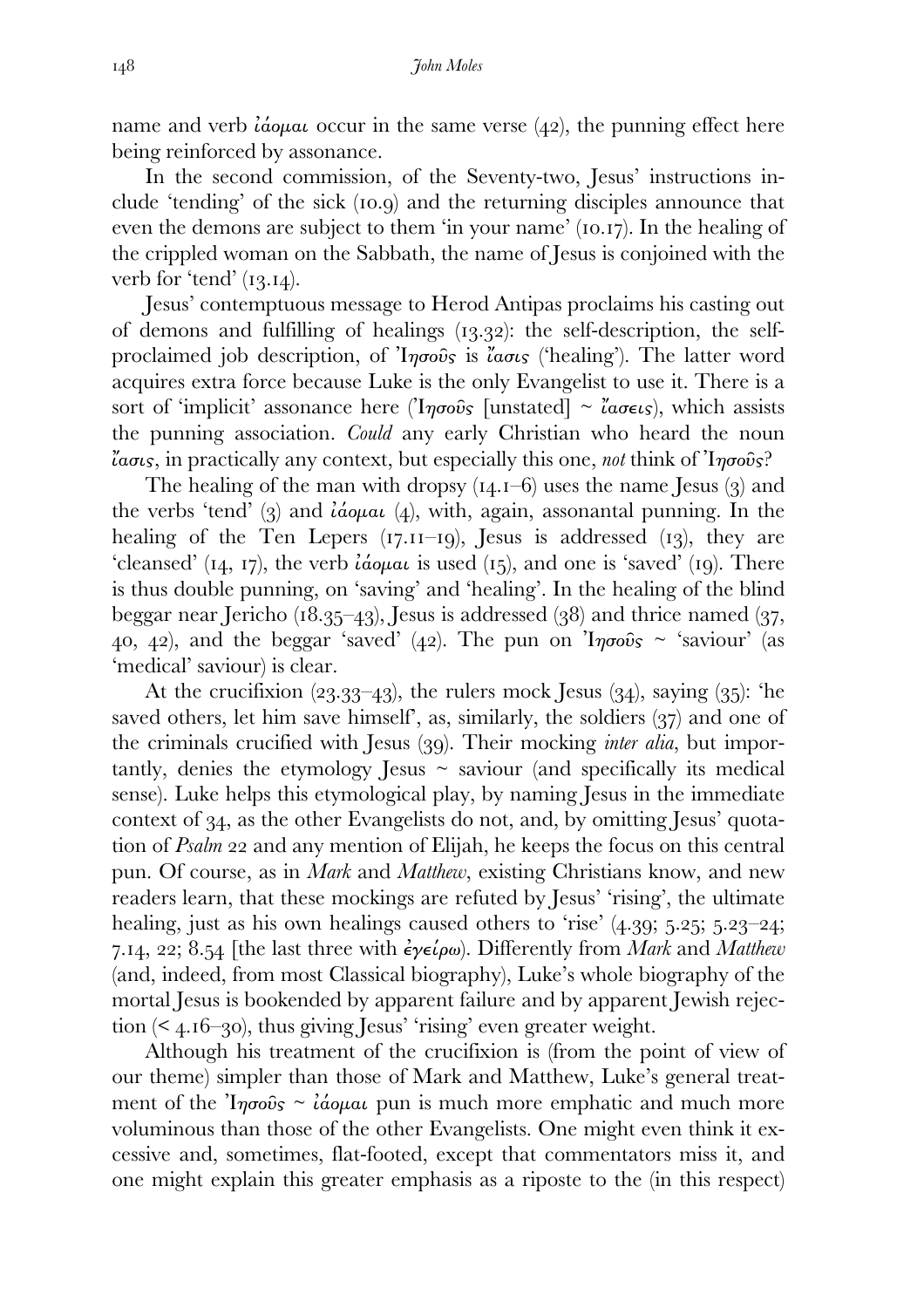more minimalist *John* (if John is earlier), or as preparation for *Acts*, where, importantly, the post-Ascension Jesus' healing continues, or indeed in other ways."<sup>17</sup>

 In any case, readers of the second book of Luke's unified 'double-work' have already been sensitised to puns on  $\eta \sigma \hat{\sigma} s \sim \hat{\imath} \omega \hat{\sigma} \omega a$  and on related terminology. Or, if they have not been, it is not Luke's fault.

### **. Acts**

Like the *Luke* narrative, *Acts* begins by emphasising the name of Jesus: 1.1 'The first *logos* I made about all the things, Theophilos, that Jesus began to do and teach'. Indeed, the *Acts* Preface is ring-structured by Jesus' name (.  $\sim$  1.1). The arresting statement that *Luke*, a biography of Jesus, concerned what 'Jesus *began* to do and teach' makes an essential *Jesus*ological point: the risen and ascended Jesus is still *alive* and active in the world, both within the narrative of *Acts* and within all subsequent narratives up to the Last Judgement (17.31) and beyond. Hence, generically, *Acts combines* historiography with biography—biography of Peter, Paul and the rest, but also the *continuing*  biography of Jesus himself.

The narrative begins. Peter's Pentecost speech  $(2.14-36)$  names Jesus  $(22)$ and then claims  $(24)$ : 'God raised him up, having loosed the pangs of death, because it was not possible for him to be overpowered by it'. The description involves double action: an active God and an also active Jesus, who 'could not be overpowered by death'. The terminology is partly 'medical' ('raised up', 'pangs'), and re-emphasises that the resurrection was the ultimate 'healing'. The use of 'pangs' suggests also 'rebirth'.<sup>118</sup> Peter continues  $(3I-32)$ : 'He [David] foresaw and spoke of the rising of the Christ, that he was not left behind in Hades nor did his flesh see corruption. This Jesus God raised up, of which all of us are witnesses'. The speech also plays on the etymology of Jesus as saviour ( $22 \sim 2I$ ). Peter quotes an eschatological prophecy of Joel, which ends  $(21)$  'and it will be that everyone who calls on the name of the Lord shall be saved', and he then begins his own 'words' with the name of Jesus  $(22)$ , effecting a neat 'slide' between God as Lord and Jesus as Lord.

In the healing of the lame man at the Gate of the Temple  $(3.1-10)$ , the healing powers of Jesus' followers, adumbrated in *Luke*, first acquire narrative weight proportionate to those of Jesus himself in the Gospel. This is part

 $\rm ^{117}$  P. 171.

 $118$  The phrase's biblical parallels (Bruce [1951] 92; Barrett [2004] 143) do not diminish its force within the continuing imagery. The precise interpretation of the phrase (Barrett  $[2004]$   $143-44$ ) does not affect the present analysis. On the general theme of miracles in *Acts* see now Penner (2011) with much useful bibliography.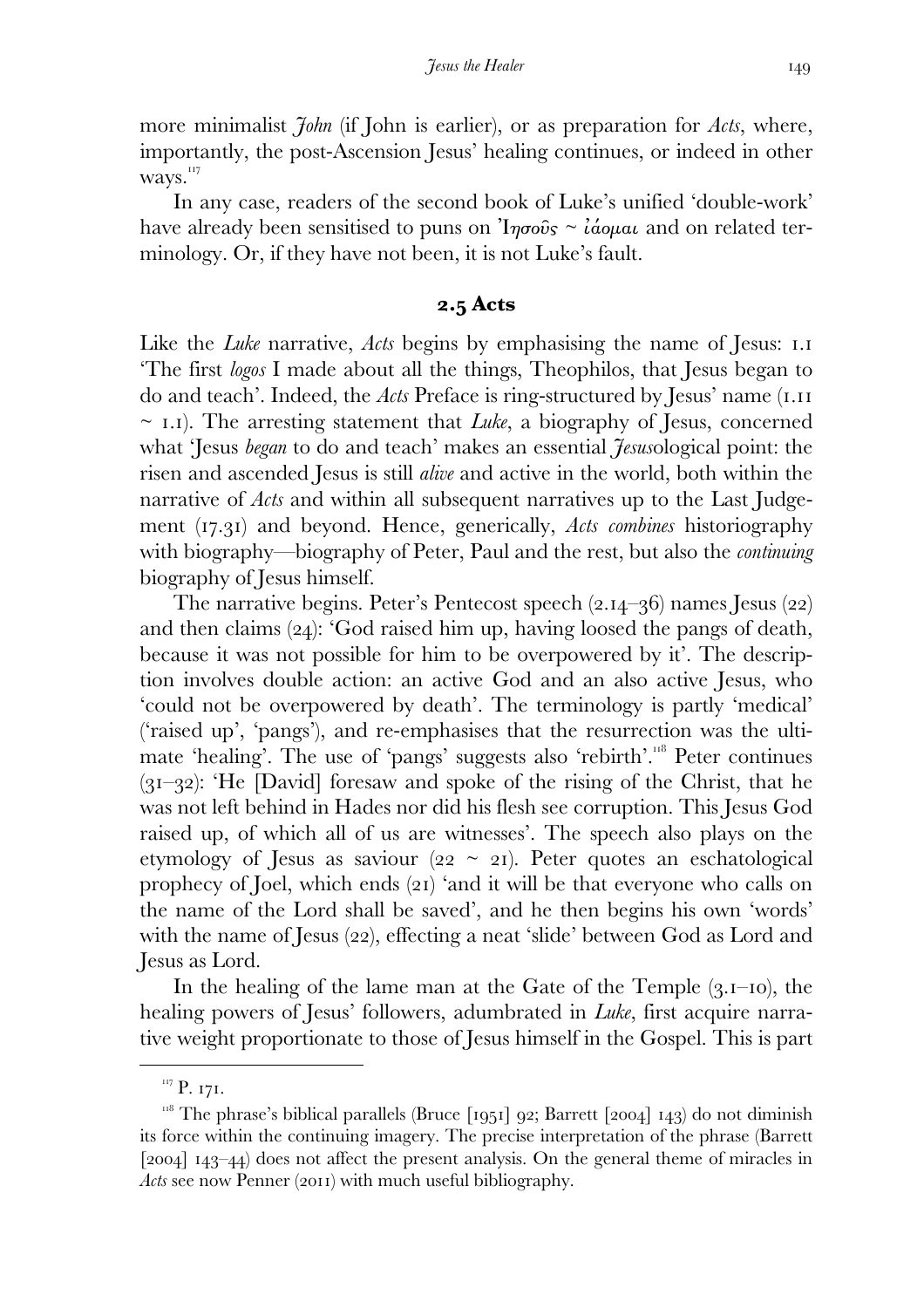of the general 'succession' pattern of *Acts* rightly stressed by Charles Talbert.<sup>119</sup> The healing is effected as follows: Peter commands  $(6-\tau)$ : "In the name of Jesus Christ the Nazarene, walk." He took him by the right hand and raised him up, and immediately his feet and ankles were made firm.' Later  $(12-16)$ , Peter states that the man walks and has perfect health because of the name of Jesus, 'the author of life, whom God raised from the corpses' (). Here Jesus' healing powers acquire cosmic significance ('the author of life'). Peter stresses that the man has been made strong through 'his name'  $(ring-structure with 6).$ 

 Peter and John continue 'proclaiming in Jesus the raising, the one from the corpses'  $(4.2)$ —'healing' vocabulary is maintained and resurrection is Jesus' greatest 'healing'—and they are therefore arrested and brought before the Council. Peter proclaims that the lame man was 'saved'  $(q)$  and is 'in sound health' (10,  $\dot{v}_{\gamma}$  $\dot{\gamma}_{\gamma}$ ) 'by the name of Jesus Christ the Nazarene ... whom God raised from the corpses'  $(10)$ , 'and there is salvation in no one else, for there is no other name under heaven given among human beings in which we must be saved'  $(12)$ . While the name of 'Christ' also signifies here, the main emphasis is on 'Jesus' as both 'healer' and 'saviour'. The use of  $\psi$ *y* $\psi$ *i*<sub>1</sub>s, in close association with Jesus' name, is reminiscent of  $\tilde{\jmath}$ *ohn* 5.15<sup>120</sup> and suggests the etymology, '*Jesus* makes people *sound*'. That, surely, is what *healers do.* Again, Jesus' 'healing' is now, emphatically and explicitly, unique among humans, and inferior only to God's. So much for the Caesars. And this 'healing' unites simple physical healing and *salvific* healing. The importance of the name of 'Jesus' is re-emphasised  $(18)$ , and the episode closes by ring structure with a summary allusion to the 'healing' ( $\hat{i}\omega \in \omega s$ ) of the lame man  $(22)$ . The pun is clear, and it is structural. I have already noted Luke's distinctive use of the noun *(Luke* 13.32). Luke's use of language can be diamond-sharp. (Where it is not, as in the constantly repeated association of Ἰησοῦς and ἰάοµαι in *Luke*, there should be other explanations).

In the collective prayer of the Believers  $(4.23-31)$ , there is an allusion to 'Jesus, whom [God] anointed' (27), referencing 'Jesus' as (also) 'Christos' (the 'Anointed'), and a request that they be enabled 'to speak your [God's] word with all freedom of speech  $(qq)$ , while you stretch out your hand for healing [ἴασιν] and signs and portents are done through the name of your holy servant/child  $[παιδός]$  Jesus [ $[ησού]$ ' (30). As elsewhere, the two etymologies help each other. In the second, 'healing' etymology, God's and Jesus' healing activities are combined, and Jesus' own are emphasised by the punning

 $\overline{\phantom{a}}$  Talbert (1974).

 $P. I44.$ 

 $I<sup>121</sup>$  Again, p. 171.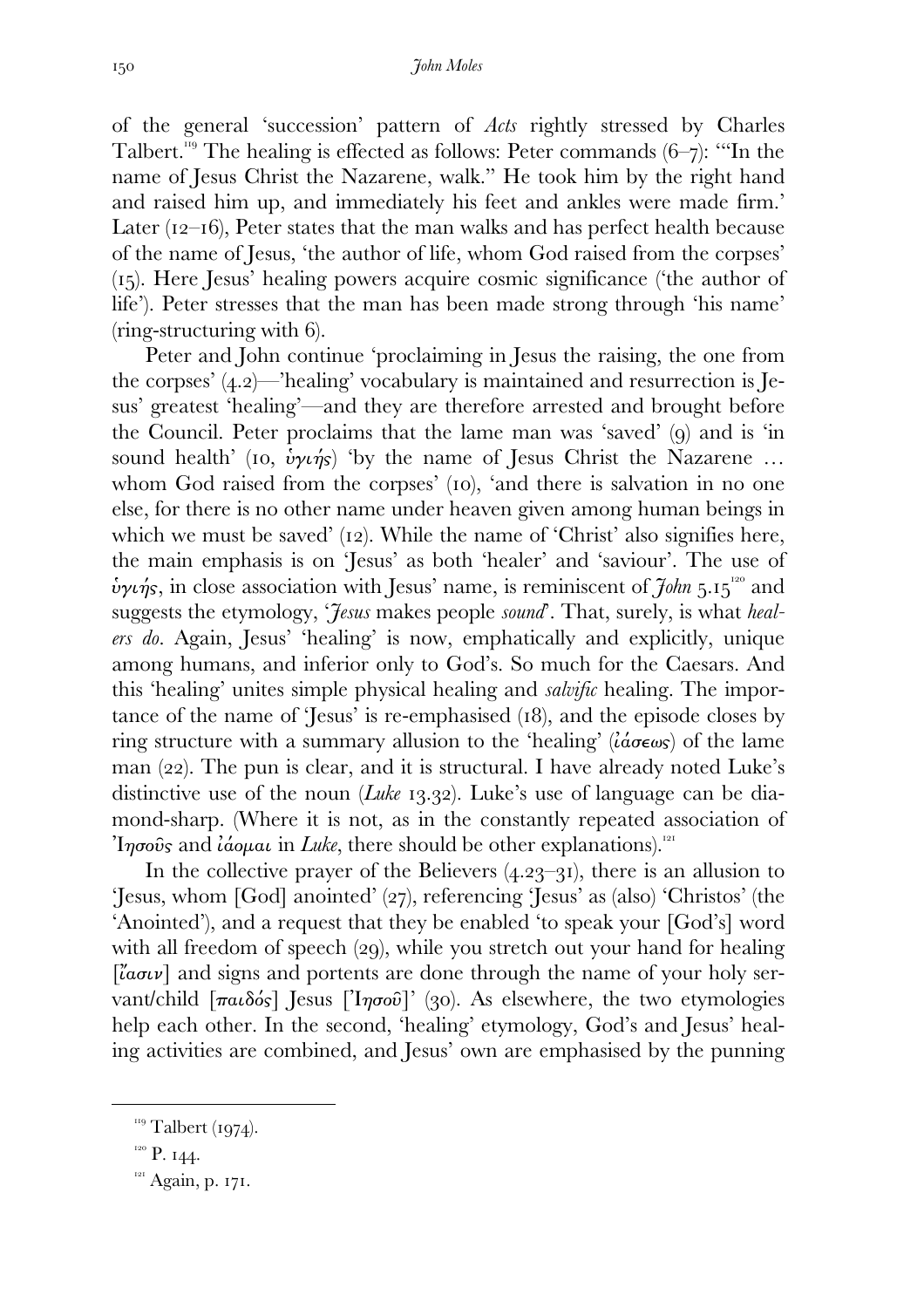ring-structure <sup>"</sup> $ασιν$  ... 'Ιησοῦ. As in *Exodus* 15.26,<sup>122</sup> there is an implicit bilingual pun on Yahweh, Ἰάω, and ἴασιν, and one sees how readily early Christians who operated in Greek could connect 'healing' by Ἰάω with that by his son Ἰησοῦς. Here also Jesus' healing' seems to be connected with his wider 'service', in as much as παιδός equivocates between 'servant' and 'child'.

In chapter  $\zeta$ , Peter performs 'tending' (16) on the 'sick' (1 $\zeta$ ) and on those afflicted by 'unclean spirits'  $(16)$ , and, when the High Priest reminds Peter and the apostles that they had been ordered not to teach in this name [implicitly, that of Jesus, the punning reply is that 'God  $\ldots$  raised Jesus (30), who is leader and *saviour*' (31).

 $8.7-8$  records generalised 'tending' of 'unclean spirits', and in  $9.17$ Ananias names Jesus as commissioning Saul's recovery of sight, which immediately occurs  $(18)$ , and at 9.34, Peter heals Aeneas with the words: 'Aeneas, *Jesus* Christ *heals* you' (Αἰνέα, ἰᾶταί σε Ἰησοῦς Χριστός), whereupon Aeneas 'arises' and makes his bed. The  $\hat{i}$ αταί ~ 'Iησοῦς pun is helped by assonance. Luke is also here dramatising, proleptically, Jesus'—and Peter's— 'healing' of a 'sick' Rome. At least some of Luke's Christian readers (and, indeed, some of his non-Christian readers) will know that, like Paul, Peter did get to Rome, $\frac{123}{12}$  and that the 'healing' of Rome is part of the Christian prospectus. And, while Αἰνέα is on one level a Greek transliteration of the 'Roman' name Aeneas, no doubt Luke, like Virgil at *Aeneid* 12.946-7,<sup>124</sup> recalls the literal meaning of the original Greek name: 'terrible', thereby creating a novel, Christianised version of the stereotypical contrast between Roman fierceness and Greek culture. This Christian bid to supplant (or, perhaps, sublate) Greek culture acquires more flesh in *Acts* .

 Peter's restoration to life of Tabitha/Dorcas (parallel to Jesus' restoration to life of several people), employs the vocabulary of 'arising'  $(40-41)$ . Luke uses the two names, Jewish and Greek, both of which mean 'gazelle'; the meaning 'gazelle' derives from the animal's large, bright eyes; and when the dead Tabitha is told to 'arise', she 'opens her eyes'  $(40)$ . The effect is lovely. Restoration of life coincides with reactivation of name. There are thus further puns on 'Dorcas' as 'the seeing one' ( $\Delta \varphi \kappa \dot{\alpha} s \sim \delta \epsilon \varphi \kappa \dot{\varphi} \mu \alpha \iota$ ) and 'Dorcas' as 'the living one', because to see is to live, $\frac{125}{12}$  hence, as in the narrative of Paul's healing, 'healing' involves restoration of sight, in Paul's case both literal and (surely) metaphorical or spiritual.

 $^{122}$  P. 129.

 $123$  I take this tradition—although distorted in detail—to be basically sound. The crucial evidence is  $I$  Clem.  $5.4 - 5$  (90s–early 100s).

 $^{124}$  O'Hara (1996) 242.

*LSJ* s.v. δέρκοµαι.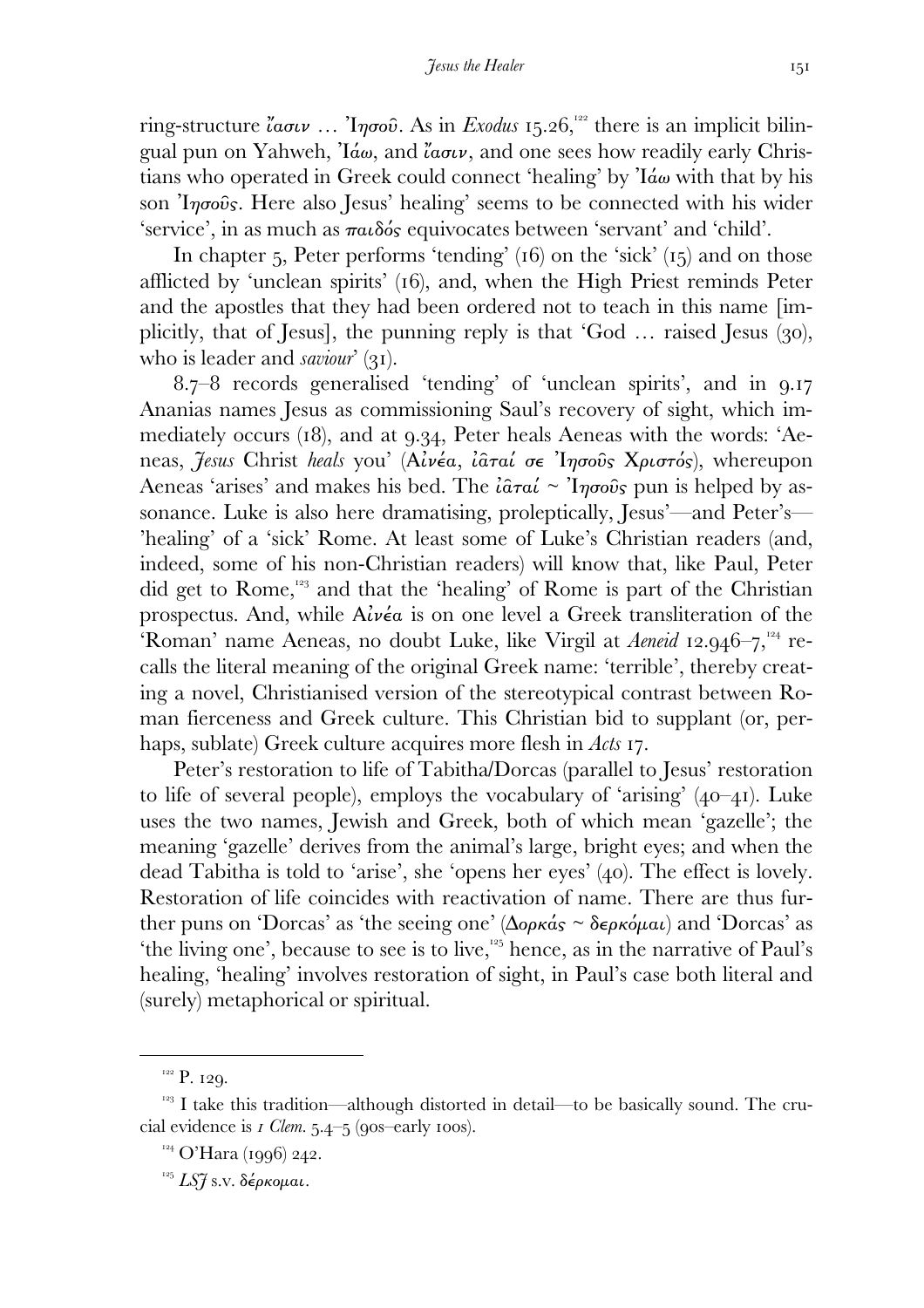Peter's vision from the Lord rescinding Jewish food laws (a vision paralleling Paul's on the road to Damascus  $[q,I-q]$  and Peter's consequent association with the centurion Cornelius  $(10.1-30)$  show that no food is 'unclean'  $(14, 15)$ , nor is any man 'unclean'  $(29)$ . Is this profound 'insight' of Peter's, deriving from a vision 'seen', the result of the continuing 'healing' activity of Ἰησοῦς? Many things in the text (including *Luke*) so far support the answer 'yes', and it is further supported by Peter's summary of Jesus' ministry to Cornelius (38): 'As for Jesus (Ἰησοῦν), the one from Nazareth, how God anointed him with holy spirit and power, who went about doing good and healing  $(i\omega\mu\epsilon\nu\sigma s)$  all those overmastered by the Devil, because God was with him'. Here the statement that God 'anointed' Jesus glosses his other name Χριστός and (as elsewhere) re-alerts readers to other punning possibilities. As before, Jesus' 'healing' is further illustrated by his 'being raised from the corpses' (41, 40). The whole sequence shows  $\eta \sigma \hat{\omega}$  decisively sublating Jewish purity laws.

A series of instances from chs. 2 to 10 shows that allusion to Jesus' healing' ministry comes naturally within extended expositions of doctrine. So, in Paul's speech to the synagogue at Pisidian Antioch  $(13.16-41)$ , 'Jesus' is named 'Saviour'  $(23)$ , with the by now familiar pun, and he is 'raised from the corpses'  $(30)$ , 'raised'  $(33)$ , 'raised from the corpses, no longer going to return to corruption'  $(34)$ , and, as the one 'whom God raised up he saw no corruption' ( $\frac{1}{2}$ ). Subsequently at Lystra, Paul's healing of a cripple ( $\frac{1}{4}$ .8-10) involves 'saving'  $(q)$  and 'standing up'  $(10)$ .

Before the Jerusalem Christian Council (15.1-29), Peter argues that God has 'cleansed' the hearts of the Gentiles (9), and ascribes the 'saving' both of Christians and Gentiles to the grace of 'the Lord Jesus' (II), with double punning, on Jesus as 'saviour' and as 'healer'.

Paul's journeys include exorcism of a slave girl  $(16.16-18)$ . Over a period of days she shouts: 'These men are servants of the Most High God, who proclaim … the way of salvation'. Paul exorcises her in the name of Jesus Christ. Here the true 'healing' and 'salvation' of 'Jesus' overcome the false 'salvation' of the pagan monotheistic god, the Hypsistos. $126$  In the subsequent imprisonment at Philippi and the disorder caused by Paul and Silas' miraculous release, the terrified gaoler asks (30): 'Sirs/Lords (κύριοι), what must I do that I may be saved [in the sense of 'saved from immediate death']?', and they reply (31): 'believe in the Lord  $(\kappa \omega \rho \omega)^{127}$  Jesus Christ and you yourself

 $\frac{1}{26}$  On whom: Mitchell (1999); Mitchell and Van Nuffelen (2010). Mitchell rightly emphasises the Hypsistos as *the* pagan parallel to the Jewish and Christian monotheistic god.

<sup>&</sup>lt;sup>127</sup> There is something of the same play/ambiguity as in *Matthew* 8.6, 8 and *John*  $\overline{5.6}$ , as from the gaoler's point of view Paul and Silas can now, after the earth-quake, be both 'sirs' (deserving of courtesy) and 'divine men' (because obviously divinely protected), and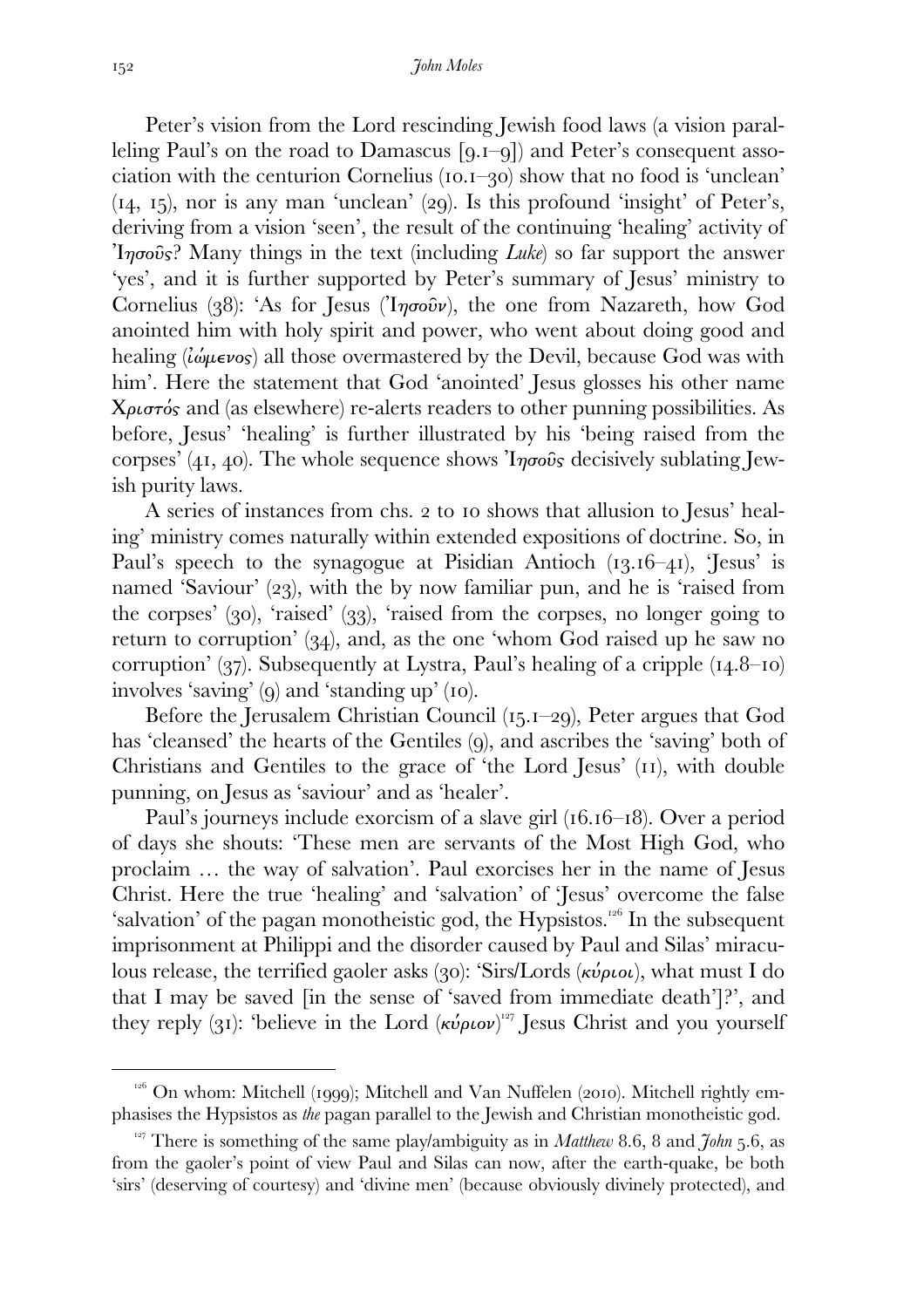will be saved and your household also' ['saved' (also) in the religious sense]. Since this is one of several passages in *Acts* where the post-ascension Jesus' activity evokes the activities of Dionysus, Jesus' 'saving' activity (emphasised by etymological punning) is implicitly preferred to that pagan god's.

 The narrative of Paul in mainland Greece builds up to his encounter with the philosophers and his speech to the Areopagus  $(17.1-34)$ , which is one of the greatest sequences in *Acts* (and in *Luke-Acts*) and one of the most complicated, and which can here be treated only selectively and summarily.

Paul preaches about Jesus (3) to the synagogue in Thessalonica with some success, but majority Jewish hostility results in attacks, both physical and judicial, on 'Jason' (Ἰάσων) and Paul and Silas. 'Jason' is introduced quite out of the blue, he is named four times  $(5, 6, 7, 9)$ , and once in the same verse as Jesus  $(7)$ , whose own name 'rings' the whole episode  $(3, 7)$ . Any reader or listener hitherto blind or deaf to the symbiotic relationship between divine 'healing' and Jesus' name is here being hit over the head. The effect is intensified by assonance. One might even criticise Luke's technique as crude—were it not that commentators unerringly miss this connection between 'Jason' and 'Jesus'. In Luke's defence, Paul's success with a Jew named  $\alpha$ <sup>'</sup>la'*d*<sub>*d*</sub>' illustrates the progressive advance of the  $\eta$ <sup>*n*</sup> $\alpha$ <sup>0</sup> $\beta$ <sub>5</sub> movement within Judaism, just as the naming of the first '*Christians*' in 11.26 marks their 'succession' to *Jesus* as '*Christ*'. This is part of the general 'succession' quality of *Acts*, which Luke underlines with many deft touches such as this one. Jason's responsiveness also contrasts markedly with the rejectionism of (some of) the philosophers. There may also be another point (below). At any rate, as the narrative moves to *Acts*' central engagement with rival pagan wisdom, Jesus' 'healing' is very much in the air. More particularly, the *sound* of 'healing' is already in readers' or listeners' ears—or should be.

As, Socratically,<sup>130</sup> Paul dialogued with chance passersby in the *agora*, 'some of the Epicurean and Stoic philosophers encountered him, and some said: "What would this seed-collector be wanting to say?" But others said: "He seems to be an announcer of foreign divinities"—because he announced as good news Jesus and resurrection' (18).

 So the philosophers, too, are *listening* to Paul, and while one group finds his teaching in the *agora* incomprehensible, the other produces a tentative

 $^{128}$  Moles (2006b) 67, 80.

from Christian readers' point of view, they are Christ-*like*, though the apostles themselves then (re)define  $\eta \sigma \tilde{\omega} s$  as the true κύριος.

<sup>&</sup>lt;sup>129</sup> For some earlier observations, see Moles (2006b)  $71–74$ , 80–88; recent NT treatment: Rowe (2010). I intend a general treatment.

<sup>&</sup>lt;sup>130</sup> Paul ~ Socrates: Sandnes (1993); Barrett (2004) 828–89; Alexander (2006/7) 62–68.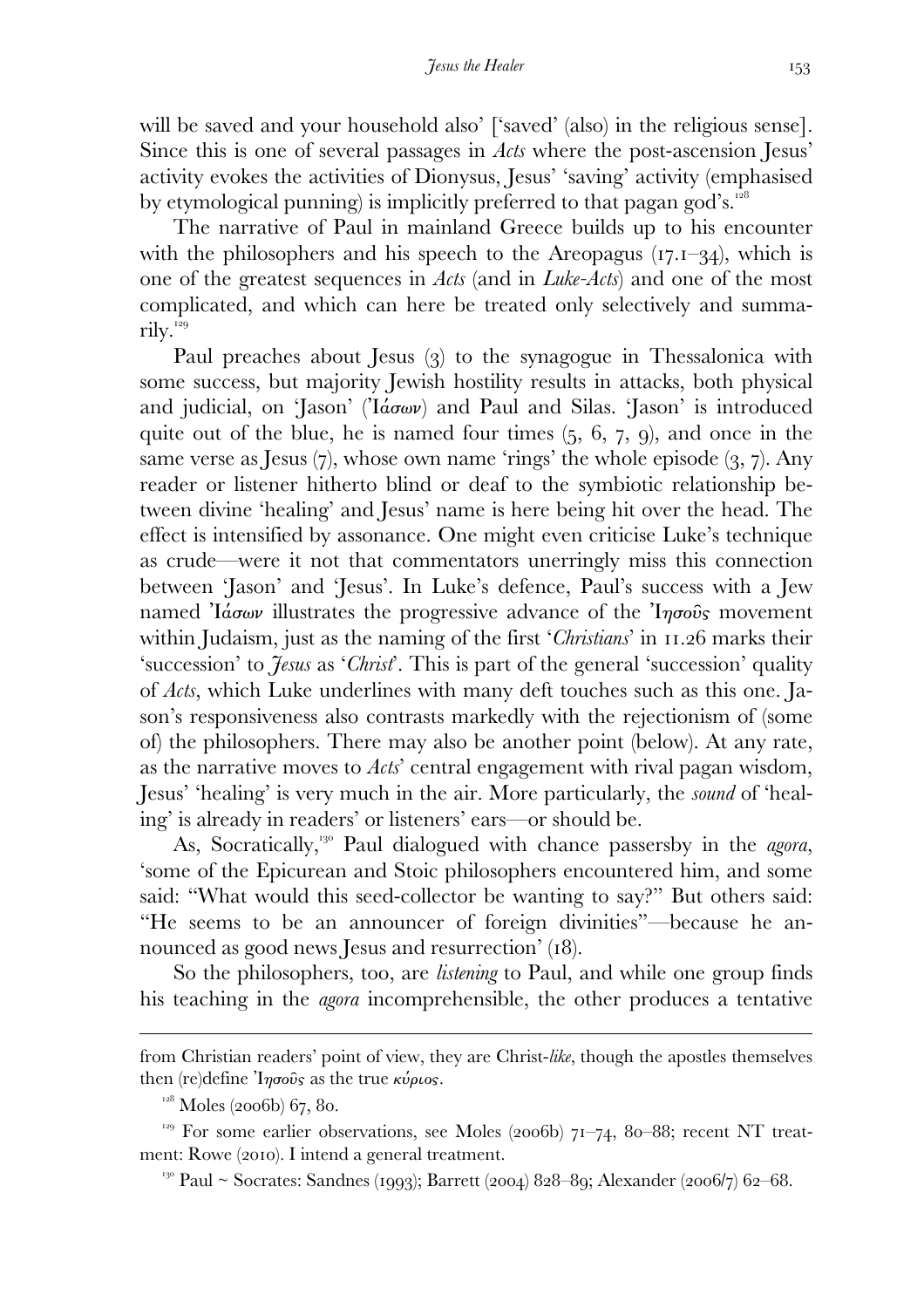interpretation which on one level is quite obtuse, in that they miss Paul's true Socratic credentials, but which on another level shows a dim apprehension of difficult theological truths about the ambiguous status of Ίησοῦς.<sup>131</sup> There is also the usual interplay between internal and external audiences, with the latter facing, yet again, the same question as the philosophers: 'What do the words/names/sounds "Jesus" and "resurrection" mean to you?"<sup>3132</sup> This whole emphasis on sound and its interpretation reflects alike the conceptualisation of divine action as God's 'word' (*John* , etc.); the orality/aurality of Christian exposition<sup>133</sup> and of Christian reading;<sup>134</sup> the specific requirement to interpret these particular names/sounds rightly; and the representation of human responsiveness or unresponsiveness to God's word (as focused on  $\text{Y}_7$   $\sigma$   $\sigma$   $\hat{\sigma}$ s)<sup>135</sup> in terms of seeing and hearing, that is, of spiritual health (as in the familiar *Isaiah* prophecy).

 The external audience also has to decode aurally the tentative response of the less blinkered philosophers, so as to understand them better and thus speak to them better, in just the same way as Paul himself moves from his '[visual] observation that the city was full of images'  $(16)$  and from his 'discovery of an altar on which was inscribed "To the Unknown God"'  $(23)$  to his '[visual and verbal] observation' that his audience are 'completely fearful of divinities in all respects'  $(22)$ . Thus 'Jesus' and 'resurrection' must be making some sort of sense to the less blinkered philosophers, even if defective sense, as sounding like foreign divinities. 'Resurrection' (Ἀνάστασις) might suggest an abstract female divinity, and there is the additional possibility that they hear the word/name as similar to, though (as being 'foreign') different from, the ἀναστατήρια, sacrifices on recovery from *sickness* attested by Hesychius.<sup>136</sup> More disturbingly, they might also 'hear' 'resurrection' as akin to 'insurrection', for earlier in the chapter Paul and his companions have been accused of 'overturning the world'  $(17.6, \text{ with the cognate active parti-}$ 

 $^{131}$  See further Moles (2006) 83–85 and n. 57 above.

<sup>&</sup>lt;sup>132</sup> A similar aural demand occurs at *Acts* **11.26 χρηματίσαι τε πρώτως τοὺς μαθητὰς** Χριστιανούς, where it is crucial that readers/listeners 'hear' Χριστιανούς as cognate with χρηµατίσαι: see Moles (forthcoming). I take it this 'aurality' is Luke's particularly intense version of Thucydidean 'vividness' (*ἐνάργεια*), for I believe that *Luke* 1.3 'recognise [etc.] the un-slipperiness [etc.]' includes in its many resonances allusion to Thucydides'  $(1.22.4)$ 'look at the clearness': Moles (2011).

<sup>&</sup>lt;sup>133</sup> Cf. *Romans* 10.17 'belief comes from hearing, but hearing by the word of Christ'.

 $134$  N. 16.

<sup>&</sup>lt;sup>135</sup> The emphasis is the same as *Luke* 1.2 (n. 116).

 $^{136}$  See e.g. Bruce (1951) 333.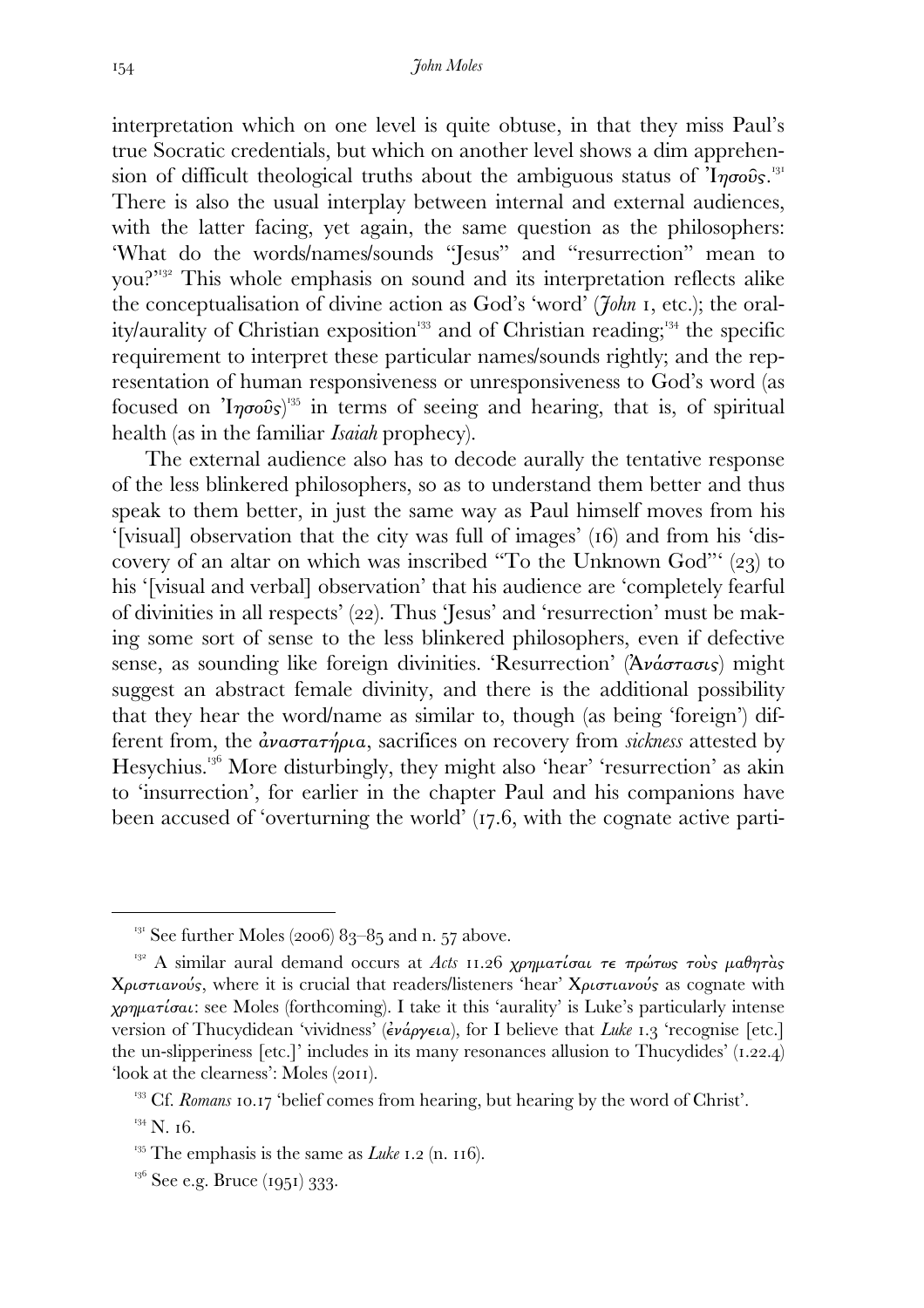ciple  $\dot{a}$ ναστατώσαντες).<sup>137</sup> What sort of στάσις, then, is this  $\dot{a}$ νάστασις? Does it bring 'stability', or world-wide *stasis*? The philosophers' interest in political theory—and law and order—is piqued. As for  $\eta \sigma \tilde{\omega} s$ , having read so much before, and being here comprehensively softened up by the four times named 'Jason', readers must naturally suppose the philosophers to be connecting the name, albeit, again, in some distorted way, with  $i\acute{a}$ ομαι.<sup>138</sup> There is, again, a more particular distorted possible association, the goddess of healing, Ἰάσω,<sup>139</sup> who was 'at home' in Athens. Is this Ἰησοῦς, then, a political 'healer', or is he an 'insurrectionist'?

Within Paul's speech to the Areopagus,<sup>140</sup> some scholars<sup>141</sup> see in 28 ('for in him we live and move and are') a quotation from a poem attributed to the (legendary) Cretan philosopher and holy man Epimenides, and, though the arguments are complicated and often nowadays evaded, they remain (I believe) decisive. The allusion is in fact self-justifying: no allusion could be more apt, since the outsider Epimenides effected the purification of Athens from plague (a 'medical' activity); had contact with the Areopagus; instituted altars to unknown gods; and, in the quotation alluded to, had Minos address his father Zeus, falsely entombed as dead, as 'alive', thereby paralleling and anticipating the allusion to the (entombed and then) resurrected Jesus. The

 $\overline{a}$ 

<sup>141</sup> Lake (1933) 249–51 (followed by many); cf. also Bruce (1951) 338; Colaclides (1973) rejects this in favour of an allusion to Eur. *Bacch*. 506; the latter is, I believe, persuasive (see Moles (2006b)  $73-74$ ), but does not preclude the former. It will be clear from my discussion that, and why, I reject the minimalising view of Luke's *paideia* in Padilla (2009).

<sup>&</sup>lt;sup>137</sup> Similar play at 24.5, 12, 15; as far as I can see, NT scholars miss these verbal interplays, which define Christian 'politics' (Christians are not 'revolutionaries', but the ἀνάστασις 'revolutionises' the world).

 $138$  See e.g. Bruce (1951) 333.

 $^{139}$  See e.g. Bruce (1951) 333.

 $T<sup>40</sup>$  The question of whether this is an actual trial, undergone by the historical Paul—or whether, at any rate (whatever about actual historicity), it is so *represented* by Luke—is hugely controversial; useful surveys in Wallace and Williams (1993) 91–94; Barrett (2004)  $8qI - q2$ . Given the Socratic analogy, the conjecture that Paul is introducing foreign divinities, the question of 'insurrection', the role of the Areopagus (in whatever sense of the term), the request for elucidation of Paul's 'new' religious teaching, the 'silent' allusion to Aeschylus' *Eumenides* (n. 142), and Paul's own appeal to the Last *Judgement* (32), we should agree that Luke represents Paul's appearance before the Areopagus as *trial-like*, and that this is important on several interpretative levels; on the other hand, I think it clear (*pace*  Barnes [1969]; Rowe [2010] 37) that Luke does not *definitely* represent it as a trial and there are obviously incongruous elements. The overall effect is of an iconic, 'mythic' trial, an effect which fits Luke's larger narrative, theological and philosophical purposes. In any case, the question cannot be dissociated from the larger question of the historicity or fictionality of the whole episode of Paul in Athens as represented by Luke  $(n, 149)$ , due account taken of the fact that the historical Paul did visit Athens ( *Thessalonians* .).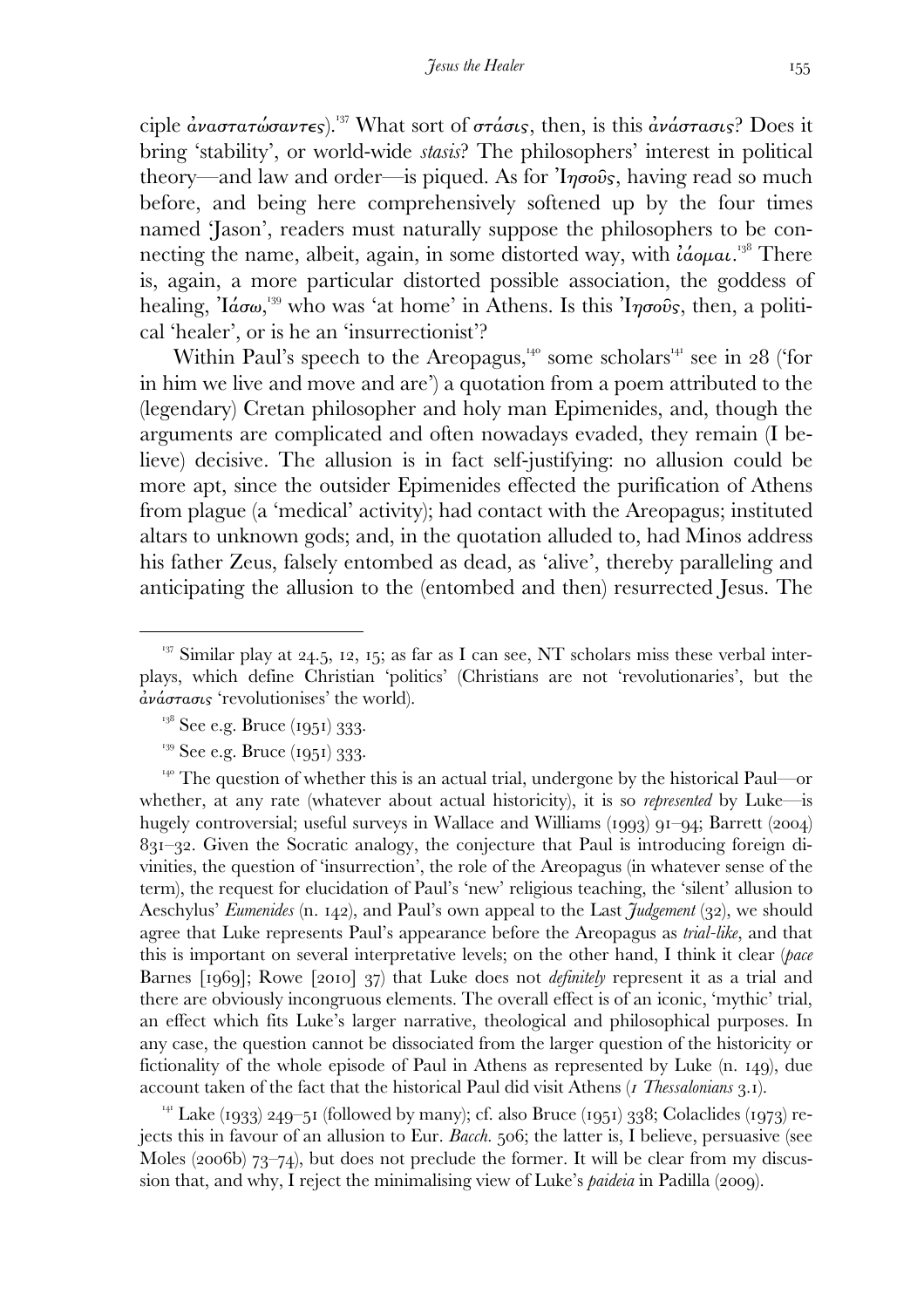last parallel creates a delicious irony, for Epimenides' championing of Zeus as 'alive' rather than 'dead' (the latter being the orthodox Christian view of the matter) is necessarily deconstructed by his famous claim that 'all Cretans are liars', a claim that was known to some Pauline Christians (*Titus* .).

 Paul's speech is short-circuited by the hubbub that arises when, in the context of the Last Judgement, he mentions the resurrection  $(q_1)$ , surely (again) the healing to end all healings, as readers already know (or, by now, should know), and as the context reinforces. At this point, the philosophers again divide into two groups, and again it is a question of 'hearing'—of how one 'hears' or interprets (32): 'but when they *heard* of the resurrection of corpses, some jeered, but others said: "We will *hear* you again about this"'. In context, it is natural to take these 'some'/'others', the first group contemptuously dismissive, the second at any rate still formally open-minded, as corresponding to the original 'some'/'others' of  $18$ , and the two groups as corresponding in turn to the there separately named 'Epicureans' and 'Stoics'. This also makes philosophical sense, as Paul's own speech implies, and it complicates interpretation of the whole encounter. Outside the philosophers' world, however, some individuals did accept Paul's teaching (34), 'among them, Dionysios the Areopagite'. The pagan theophoric name crystallises the subliminal textual presence of the pagan god  $\overline{D}$ ionysus,<sup>142</sup> just as the pagan theophoric name 'Jason' emphasises the truth of the monotheistic Jewish-Christian god 'Yahweh' and the true credentials of 'Iησοῦς.

 The whole episode, then, establishes the superiority of the healing of Yahweh and  $\eta\sigma\tilde{\omega}s$  (and also of course of the Epimenidean Paul, healer of Athens, if she responds) in the field of healing (as, of course, in all else) to a series of pagan targets.

One of these targets is  $I'_{\alpha\alpha}$ , goddess of healing, whose name is so like that of  $\eta \sigma \tilde{\omega}$ . Another is Dionysus, referenced both in this chapter and in chapter 16, and also a 'saving' or 'healing' god. Another is the greatest pagan god Zeus, whose apparent supreme and saving powers do not include the raising of corpses, as had been established at the very first trial before the Areopagus.<sup>143</sup> Another is the *poets* who celebrated those gods in this field: namely, Epimenides, Cleanthes (28), Aratus (28), Euripides (*Bacchae*) and Aeschylus (*Eumenides*). Another, surely, is Asclepius, son of Iaso, himself the most distinctive pagan healing god, and credited both in myth and in reality with raising people from the dead, and thus Jesus' greatest natural pagan rival, as Julian recognises.<sup>144</sup> Another, certainly, is the Hypsistos. As we have

 $^{142}$  Moles (2006b) 85–87.

<sup>&</sup>lt;sup>143</sup> Aes. *Eum.* 647–8 ανδρός δ' έπειδαν αίμ' ανασπάση κόνις / ἅπαξ θανόντος, ούτις έστ'  $\dot{\alpha}\nu\acute{\alpha}\sigma\tau\acute{a}\sigma\iota$ s. Cf. e.g. Bruce (1951) 340 for this 'silent' allusion.

 $144$  See Appendix 2.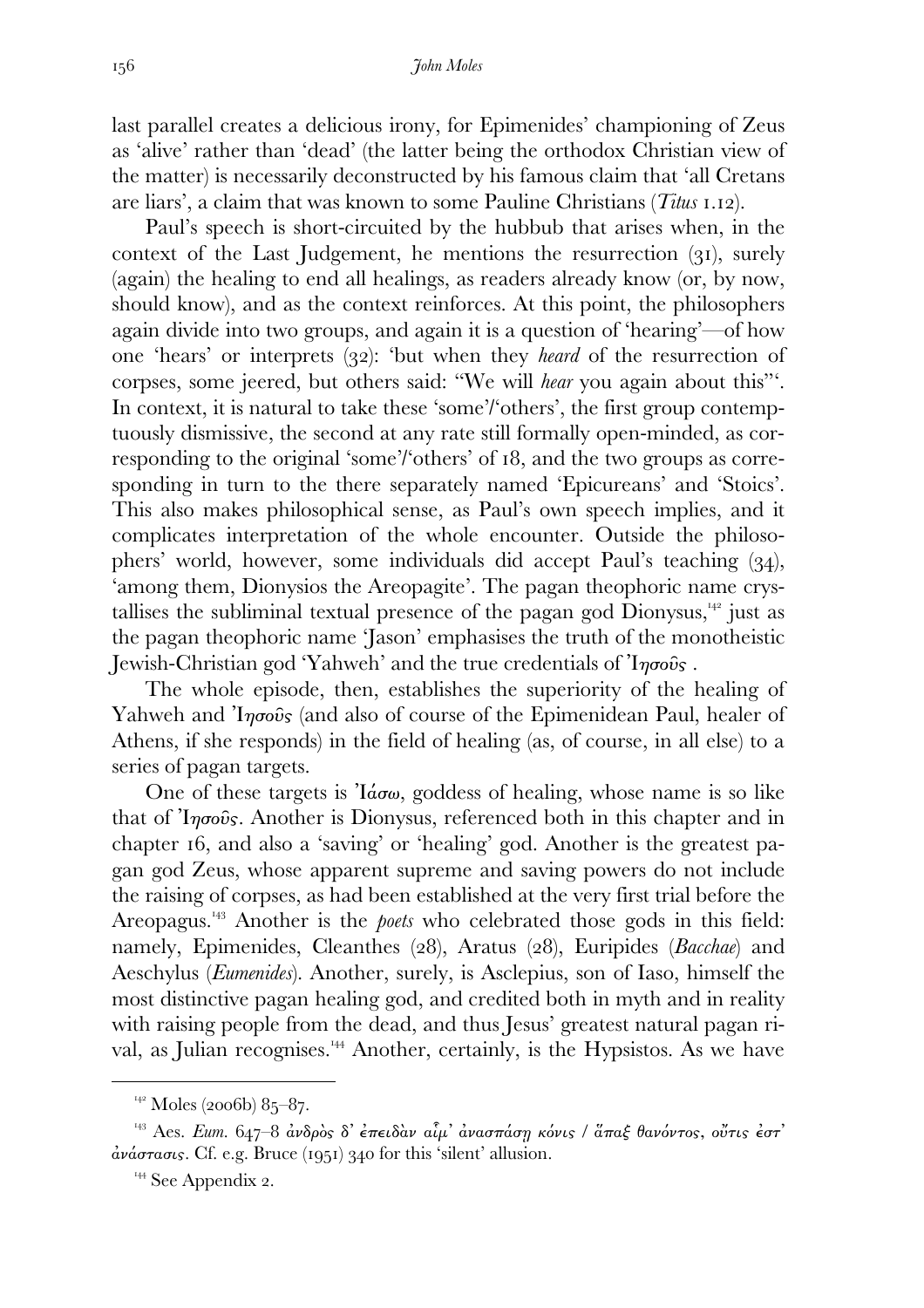seen, he was referenced in the immediately preceding ch. 16 (in the incident with the prophetic slave-girl). Whatever the notorious problematics (which need not here detain us) of Paul's appeal  $(23)$  to an inscription to 'the unknown god' (or, possibly better, 'to unknown god' without the article), the description objectively fits the Hypsistos, whose followers included 'Godfearers' (mentioned as one of the groups dialoguing with Paul in the Agora  $\lceil r_7 \rceil$ ; the 'unknown god' is formally here being adduced as a pagan monotheistic god amidst the forest of pagan polytheism; and the Hypsistos was certainly paganism's closest approximation to the Jewish and Christian monotheistic god, while in Athens he was also a healer.<sup>145</sup> One should also presumably think of the *hero* 'Jason', whose name means healer, because of the four times named Jason in this episode, and because Jason is a hero who in various ways overcomes death, but in myth—not history—unlike Jesus (Christians claim).

 What of the philosophers themselves? Philosophers in general, of course, promise philosophical therapy, healing and medicine, and the claim is naturally made both by Epicureans and Stoics, the latter of whom are further referenced by the well-known quotations from the Stoics Cleanthes and Aratus  $(28)^{146}$  As we have seen, Paul's speech has little or nothing to offer Epicureans (nor could it have), and it is the Epicureans who initially dismiss Paul as a 'seed-collector' and then jeer at his mention of resurrection. So we should not forget that 'Epicurus' means '(divine) helper', that Epicureans celebrated Epicurus' name, and that 'Epicurean healing' is therefore one of Luke's specific targets here.<sup>147</sup> By contrast, the door is left open to the Stoics—although only if they become followers of Jesus and the Jewish-Christian God, only if, for practical purposes, they define themselves out of existence. That is why it is Paul, not the Stoics or Epicureans, who is here and, indeed, elsewhere in *Acts—*the true heir of Socrates.

What of the political questions raised by the resurrection? In  $\sigma$ 'healer', the man whom God 'stood up [ἀναστήσας] from the corpses' will be God's agent on the day that God 'has stood up'  $\epsilon$   $\epsilon$   $\sigma$  $\tau$  $\sigma \epsilon$  $\nu$  for the judgement

<sup>&</sup>lt;sup>145</sup> Mitchell (1999) 122; (2010) 176 n. 44; more generally (2010) 189–96; *OCD*<sup>3</sup> (1996) 739.

 $^{146}$  We should add Posidonius (Hommel [1955] and [1957]) and Luke's Stoic contemporary Dio Chrysostom, whose *Olympian Oration*, earlier than *Luke-Acts* in my view (n. 23; Moles  $(1995)$  181), and concerned, from a pagan point of view, with analogous issues, including the value of religious 'images', contains  $(12.28)$  a close verbal parallel to 17.27, and whose *Alexandrian Oration* uses the word 'seed-collecting' of disreputable 'street philosophers' (32.9). The noble and profound *Olympian Oration* is surely a most worthy pagan 'opponent' for Paul/Luke.

 $^{147}$  Moles (2006b) 87–88.

 $148$  Ignatius (n. 62), was presumably thinking—*mutatis mutandis*—of this aspect (false philosophers vs true) of *Acts* .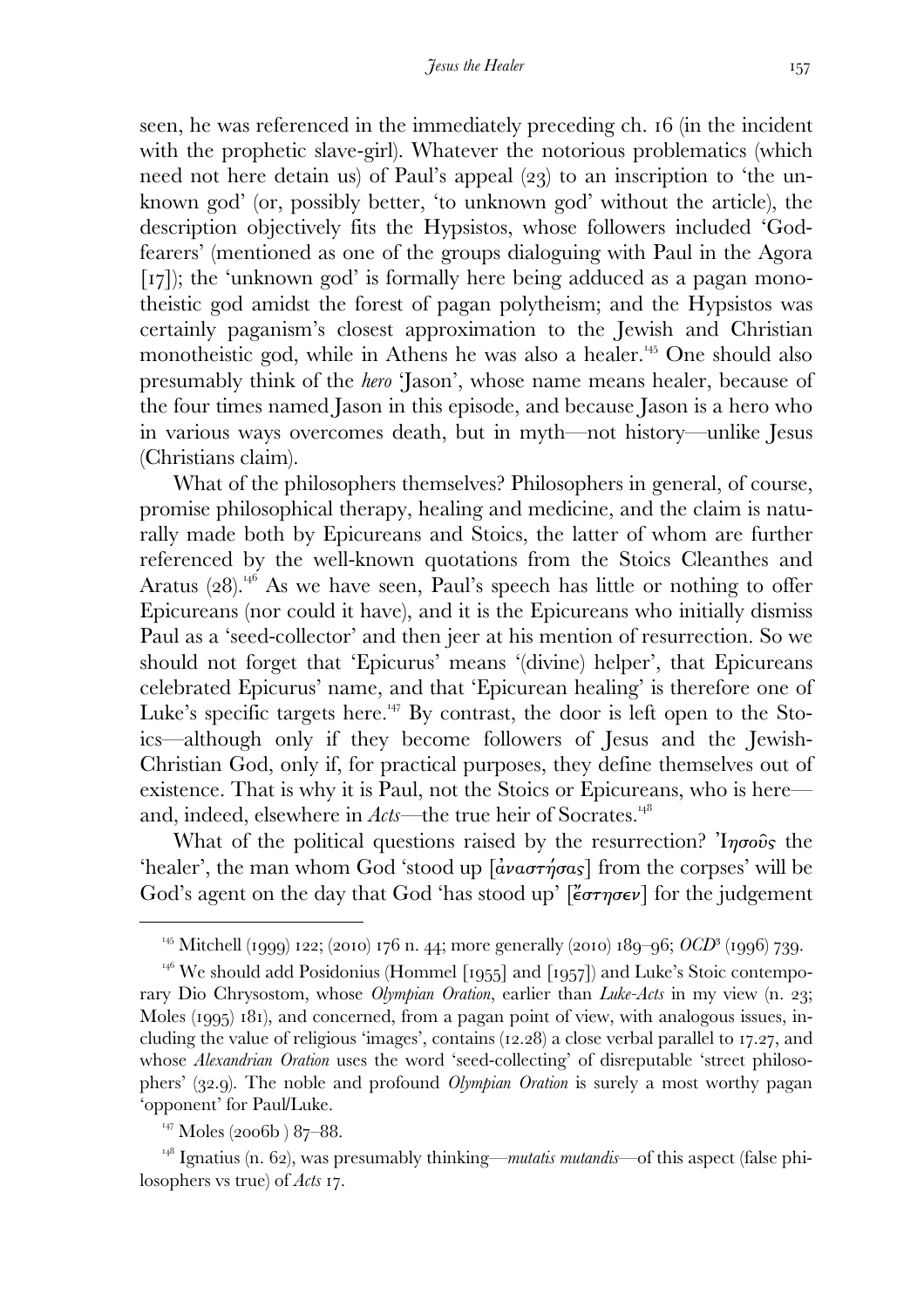of the world  $(q_1)$ . So Jesus' healing dwarfs by the widest possible margin all judicial or political 'healings' by bodies such as the Areopagus itself or by any rulers, including world-wide rulers such as Roman emperors.

 The Areopagus episode poses huge and fascinating interpretative problems. But even with the focus solely on 'healing', Luke's exploitation of the pun on  $\eta_{\sigma\sigma\sigma\sigma} \sim \alpha'_{\sigma\sigma\sigma\sigma}$  shows enormous literary and theological creativity, as well as dazzling economy (an economy, indeed, at odds with, and enhanced by, much of the rest of his treatment of the pun, including the first sections of chapter 17 itself). His creativity will be all the greater the more fictional we believe the episode to be. Presumably, it is the natural inclination of most *Histos* writers and readers to regard this episode as being more or less fictional, and there are good arguments for this position. 'Felt' fictionality would import further levels of implication. But such considerations take us too far from our theme.

The narrative proceeds.

When Paul is at Ephesus  $(19.1-41)$  and various healings are done, itinerant Jewish exorcists unsuccessfully attempt to imitate them by invoking Jesus' name  $(13–17)$ ; the episode is ring-structured by the name of Jesus  $(13, 17)$ , which again emphasises, though in a more practical religious context, the contrast between false healers and the one true healer. In the second version of Paul's conversion narrative  $(22.6-16)$ , Ananias tells Paul: 'rise up and be baptised and wash away your sins, calling upon his name'. Jesus is again being glossed as 'healer'. In Malta, Paul performs more 'healing' and 'tending'  $(28.7–9)$ . Jesus' name is not mentioned, for the simple reason that Paul and his companions are not trying to convert these benevolent but primitive people.

Finally, we come to the end of  $Acts$   $(28.30-31)$ , which, like the episode of Paul in Athens, is a very great piece of writing, with many different layers of meaning and of implications, and with the challenging 'unresolvedness' that is a feature of the endings of so much of the most thought-provoking ancient historiography.<sup> $150$ </sup> I again keep the focus on 'healing'.<sup> $151$ </sup>

'And he [Paul] remained [in Rome] a whole two years in a private lodging, and he received all who came in to him,  $(31)$  heralding the kingdom of God and teaching the things concerning the Lord Jesus Christ with all freedom of speech and unhinderedly.'

<sup>&</sup>lt;sup>149</sup> E.g. Barrett (2004) 824-26.

 $150$  Marincola (2005).

 $I<sub>51</sub>$  I treat some other aspects in Moles (2006b) 88-94; (2012).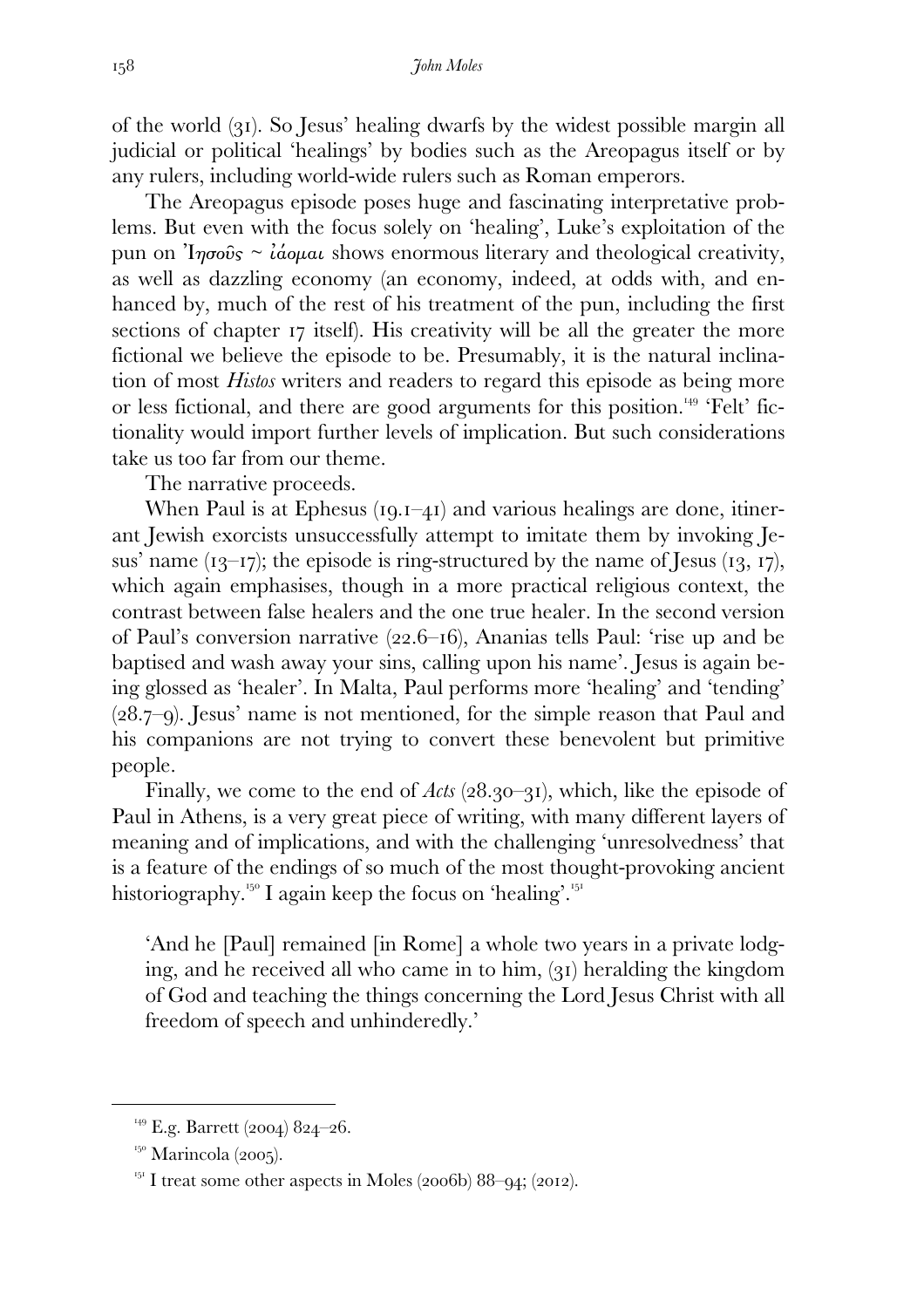The end follows Paul's attempt—largely unsuccessful—to persuade the leaders of the Roman Jews about Jesus  $(28.23-8; 28.17-22)$ . This attempt culminates in Paul's quotation of the familiar passage from *Isaiah*, cited by name; he has already twice alluded to it before unresponsive Jewish audiences  $(13.46-47; 18.6)$ ; and he now quotes it *in extenso*:

'Go to this people [the Jews] and say: "You shall hear with your hearing and you will not understand; and seeing you will see, but you will not see.  $(27)$  For the heart of this people has thickened, and they have heard with their ears heavily, and they have closed their eyes, lest they should see with their eyes and hear with their ears and understand with their heart, and turn and I [God] will [or: would] heal them".'

It is unnecessary to rehearse manuscript detail here: suffice that at 27 there is a massive textual split between ἰάσοµαι and ἰάσωµαι.

To the *Isaiah* quotation Paul adds (28): 'Be it known then to you that this salvation of God has been sent to the races (= Gentiles); they themselves will listen'.

 Undoubtedly, Luke is here justifying the Christian Gentile mission, but for us the key interpretative question, which, as we have seen, also arises with *Matthew* and *John* and which has again prompted endless scholarly debate, is whether Luke (writing, we have agreed, after  $\tau$ o) represents the Christian mission to the Jews as finally over and whether he is in some strong sense of the term anti-Jewish or even anti-Semitic, $15^2$  because in the disasters of 70 (foreshadowed in *Luke-Acts* and only a few years after the present dramatic situation) the Jews receive divine punishment for their rejection both of Jesus himself and of the renewed Jesus movement after his death. That was how the early Christian Fathers understood the Jewish  $War<sub>153</sub>$  and their understanding was underpinned by an interpretation of the Gospels, including *Luke-Acts*, which I think essentially right (though beyond our scope here).

The reading of  $27$  has recently attracted scrupulous technical debate.<sup>154</sup> On the one hand, Martin Karrer upholds ἰάσοµαι and claims that Luke constructs a 'Bollwerk gegen jeden Anti-judaismus'. On the other hand, Enno Edzard Popkes regards the textual problem as insoluble.<sup>155</sup> Indeed, the mas-

<sup>&</sup>lt;sup>152</sup> Recent survey: Donaldson (2010) 55–80; useful bibliography in Popkes (2009)  $614-$ 15.

<sup>&</sup>lt;sup>153</sup> Lampe (1984); the fact that this theology—or theodicy—is ridiculous and disgusting is no reason for denying its existence.

 $^{154}$  Karrer (2000); Popkes (2009).

 $^{155}$  Karrer (2000) 271; Popkes (2000) 615.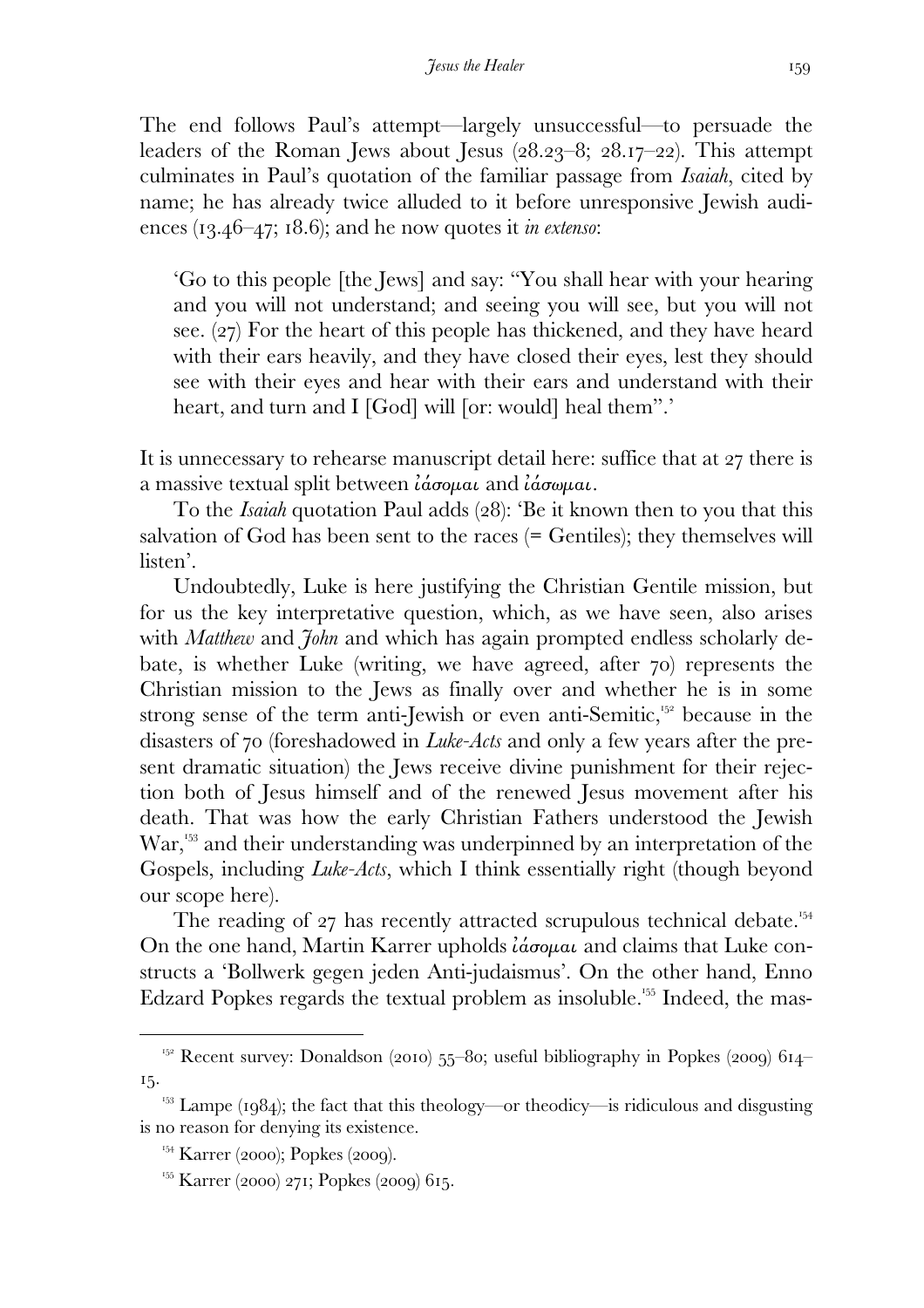sive textual split presumably reflects (some) early Christians' dubiety about how to read the scene. The textual split in fact goes back to the Septuagint itself, where *ίάσομαι* is the majority reading but V has *ίάσωμαι*, and the majority reading is itself a 'softening' of the uncompromising Hebrew. But there is a crucial situational difference between *Isaiah* and *Luke-Acts*. Neither Jews who used the Septuagint version of *Isaiah* nor Jews who used the original Hebrew can have regarded God's alienation from the Jewish people (which, after all, is a consequence of their 'turning away' from him) as irremediable. That possibility (whether from a Christian or Jewish point of view) only becomes acute with the rise of the Jesus movement, with its rejection by the majority of Jews, and with the disasters of the Jewish War, including the destruction of the Temple. So the difference between *ίάσομαι* and ἰάσωµαι is of *some* import in the present context.

 Expert linguists such as Karrer and Popkes debate the nuances of the difference. It seems, *mirabile dictu*, that within such subjunctive clauses (some) Hellenistic Greek can adopt a 'vivid' indicative, and there are even parallels for this in the NT. $^{156}$  Presumably, however, the general associations of the indicative make the possibility envisaged less 'remote' and more real. Presumably also, it is possible to regard  $\kappa a\lambda$  *ιάσομαι* as an admittedly very abrupt main clause. My own view (for what it is worth) is that, however one construes the Greek, the indicative is the better reading, for the following reasons: (a) it is always the *lectio difficilior*; (b) it is the majority reading in the Septuagint; and (c) *Matthew* and *John* both read the indicative.<sup>157</sup> They are using the passage from *Isaiah* in essentially the same context as *Acts*, that is, the question of where the Jews in general stand in relation to God, when they have rejected Jesus, although the *dramatic context* is even more acute in *Acts*, in that the Jews have now rejected the *continuing* Jesus movement, and the Jewish War is only a few years away, as all readers know and as *Luke-Acts* has frequently reminded them.

But there are also important considerations *beyond* the textual problem.

 First, Luke is explicit that *some* of the Jews who heard Paul were persuaded by the things being said (28.24). There is, then, *some* sense of a repetition (albeit with differences) of his reception by the philosophers in Athens  $(17.32, 34)$ . If that episode leaves some 'openness' about future responsiveness, so also should this one.

 Second, Paul's own martyrdom (which informed readers know about anyway) has been heavily foreshadowed in the text,  $158$  and with the implica-

 $I<sub>56</sub>$  Including (I believe) *Philippians* 2.10 (p. 162 below).

 $157$  See pp. 140 and 145.

 $^{158}$  Discussion, with references and bibliography: Moles (2006b) 88–94; (2012); few scholars resist this implication.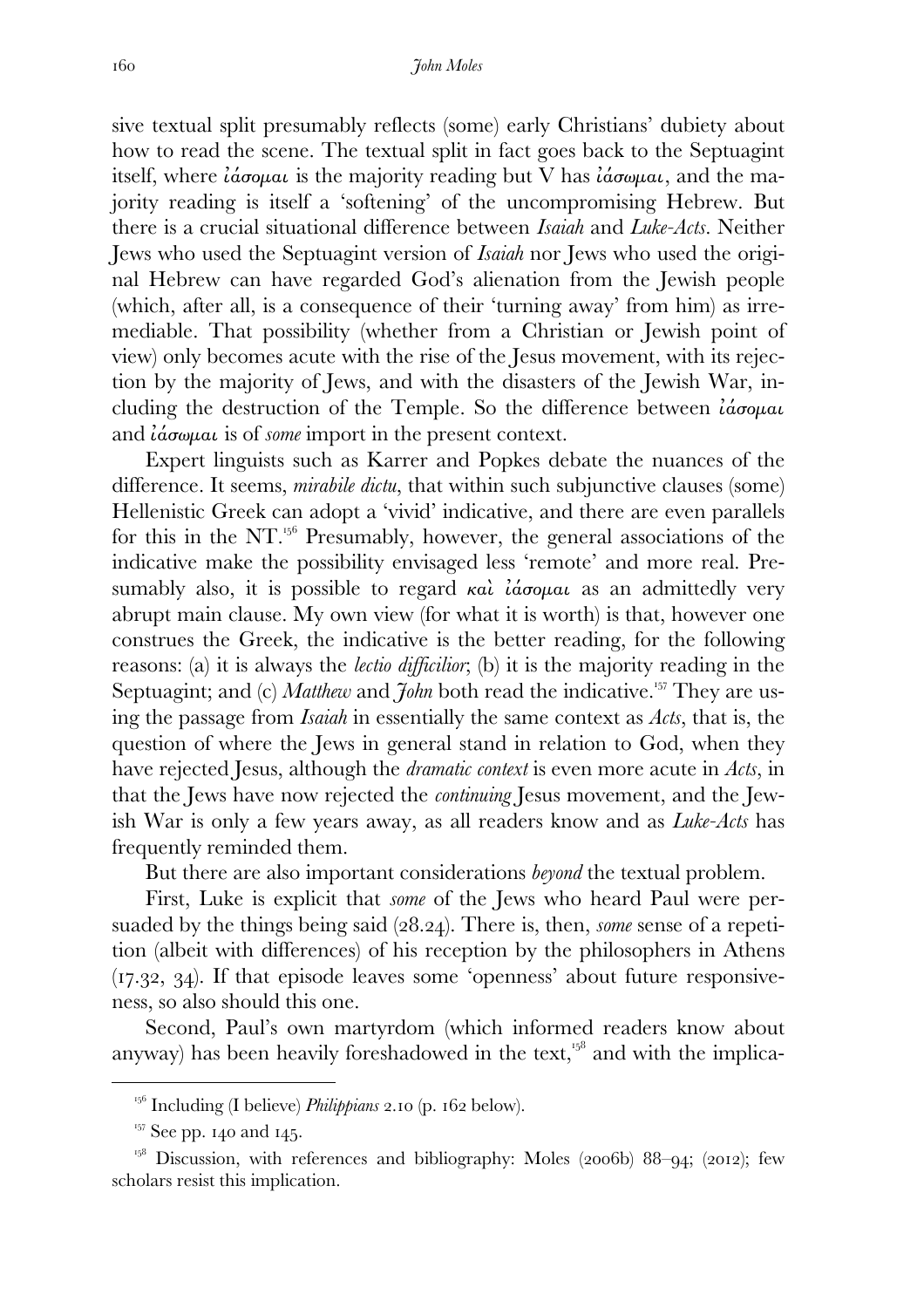tion that this martyrdom, while great and glorious and the gateway to heaven, like Stephen's explicitly described martyrdom  $(7.55-59)$ , is also the just punishment of his own earlier murderous persecution of the followers of Jesus, including Stephen. Thus Paul himself seems to furnish an inspiring parallel for the Jews in general, whose punishment in the Jewish War is indeed here foreshadowed but also, proleptically, already discounted, as not being God's last word for the Jews.<sup>160</sup> We have seen (I believe) similar thinking in *Matthew* and *John.* 

Third, not only does the emphasis on 'all' in 28.31 logically include (some) Jews, as well as Gentiles, but the 'all' is proleptic of the Christification of the whole earth. Obviously, I cannot argue that now,<sup>161</sup> but note that in – 'all' comes twice, reinforcing the sense of 'all-ness'.

 Fourth, seemingly no commentator registers that the entire sequence is book-ended by the name of Jesus  $(28.30; 28.23)$ . That name gets even greater emphasis on the second occasion: the very last sentence of *Acts*, where it both ring-structures with the start of *Acts* (1.1) and contrasts eloquently with Jesus' 'namelessness' in the *Luke* Preface, at the very beginning of the double work *Luke-Acts*. The name of 'Jesus' sounds and resounds through this sequence and, as often elsewhere, chimes also with the cognate 'Isaiah'. As in *Matthew* and *John*, Jesus' name must interact with 28.27, *irrespective* of whether ἰάσοµαι or ἰάσωµαι is read (even though I have argued the superiority of the former), especially given (once again) that Jewish unresponsiveness to Jesus is characterised in terms of visual and aural impairment: of spiritual *sickness*.

By contrast, the thrice named Jews  $(28.17, 19, 21)$  are 'not of a united voice  $\left[\frac{\partial \sigma \dot{\psi}}{\partial \phi}$ ωνοι] to one another' (28.25). The word  $\frac{\partial \sigma \dot{\psi}}{\partial \phi}$ ωνοι itself gains tremendous force from being *hapax* not only in Luke but also in the whole of the NT. I translate it thus, because, although the sense of social or political (or musical) 'discord' is important, even more important, as we shall see, is the notice of 'voice'. The Jews' 'lack of a united voice' is the present lamentable reality—and 'present' alike in the sense of the 'present' dramatic situation within the text, in the sense of 'the present' of Luke's time of writing, and, even, in the sense of all 'presents', until …? Is there an 'until'? Will the 'present' *always* be 'present', or will it be replaced by some different reality? It seems to me that it would be incompatible with the tremendous and *all*enveloping emphasis on the 'healing' powers of 'the Healer', if the implication were: 'The Jews have had their chance and "the Healer" won't heal *them*'. Rather, like Paul himself and like Tabitha/Dorcas, they will get their

<sup>&</sup>lt;sup>159</sup> Barrett (2004) 457 on 9.16: 'Patitur Paulus quae fecerat Saulus'; Moles (2012) develops this.

 $1^{160}$  I do not suggest this theology is tenable: see n. 153.

 $161$  Moles (2012).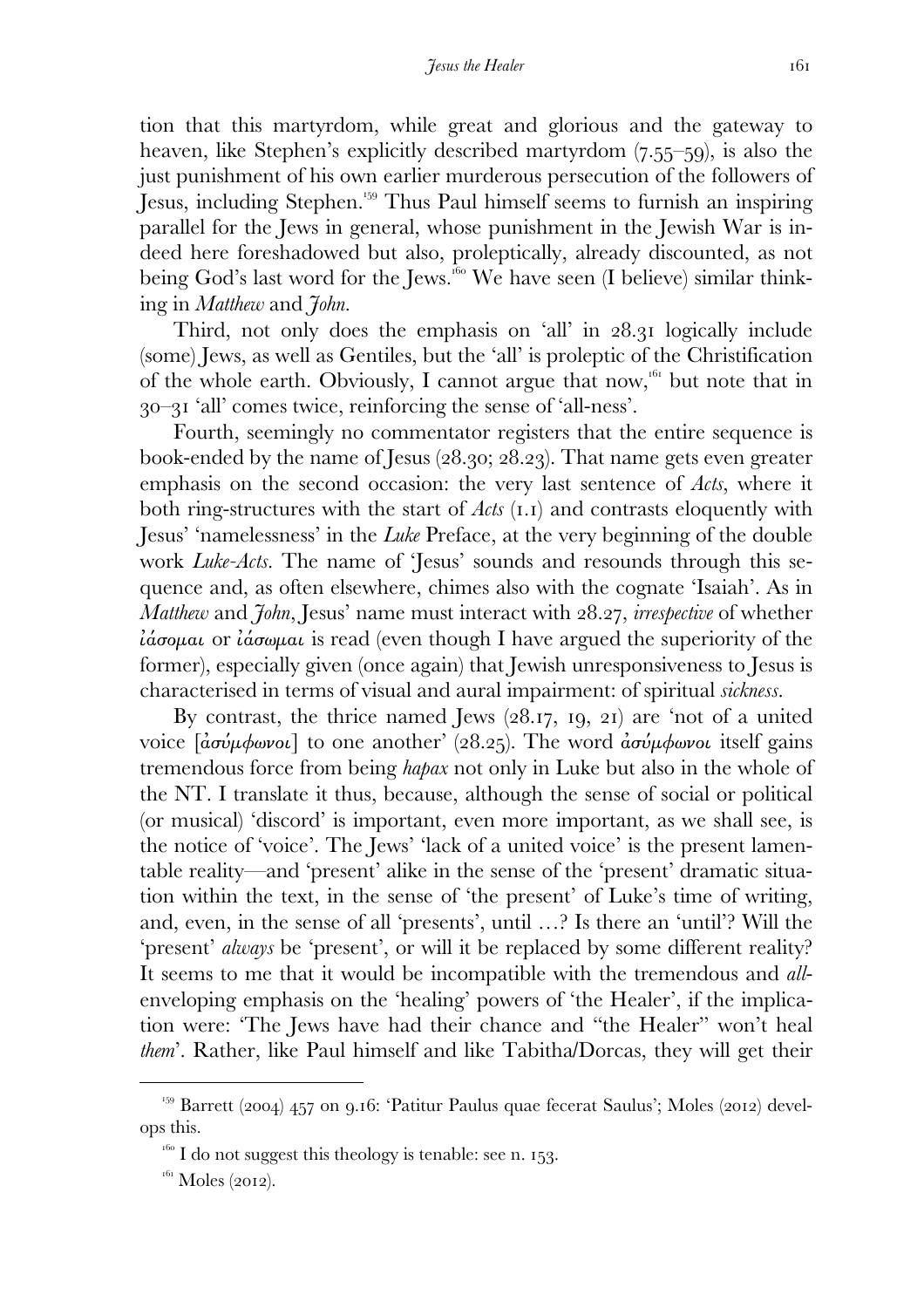'sight' back: 'Jesus' is the ultimate 'healer' of 'all'  $(28.30)$ : his 'healing ministry' has universal and timeless power, including the still un-persuaded and (from the points of view of writer and readers) already heavily punished Jews.

 And fifth and last, when the Jews here are described as 'not of a united voice to one another', the formulation makes one of many ring-structures linking the end of *Acts* to the beginning.<sup> $162$ </sup> Christian mission in Jerusalem began with Pentecost, the coming of the Holy Spirit, and Jesus' followers' speaking in different tongues which were comprehensible to Jews from all over the known world and yet caused general perplexity as to the meaning of the event  $(2,I-I2)$ . Mission is there confined to Jews, but universal mission is projected, both because the Jews concerned come from all over the world and because the event proleptically reverses the curse of Babel *(Genesis*  $II.I-$ ): before that curse 'the whole world was one lip, and there was one *voice*  to all' (1); after it, 'each [could not] hear the *voice* of his neighbour' (7).

 At the end of *Acts*, the Jews in Rome are 'not of a united *voice* to one another' in their response to Jesus. Here again (as in *Acts* ), what is at stake is one's 'response' (a verbal term) to the 'word' of God, as here *said* by Paul (), and as instantiated in *Jesus*, the *name* of the divine 'word'. But the universal Christian mission, having got as far as Rome, centre of the temporal world, is now well under way. Jewish disagreement over Jesus is unfinished business within this universal mission—but it is business that will be finished, and not by the Jewish War, but by the universal and timeless power of the Healer. At that point, the Jews will 'assent' to 'Jesus' as 'Lord'. As the (probable, and, probably, pre-Pauline) hymn in *Philippians* 2.9–10 (written shortly after the dramatic situation at the end of *Acts*) puts it, 'God has exalted him above and graced him the name ['Lord'] above every name, (10) in order that every knee should bend at the name of Jesus, of those in heaven and of those on earth and of those under the earth,  $(11)$  and every tongue will say out loud together [ἐξοµολογήσεται] that Ἰησοῦς *Chreestos* is Lord, to the glory of God the Father'. Almost inevitably, it seems, there is here a textual question as to whether ἐξοµολογήσεται (future) or ἐξοµολογήσηται (subjunctive) should be read, but the hymn itself reworks *Isaiah* 45.23 εξομολογήσεται, where we note the straight, uncontested, indicative. Thus the hymn, like the end of *Acts* when read in combination with the Pentecost episode at the beginning, undoes the curse of Babel, and anticipates a future where 'all' 'together' will 'say' or 'voice' that 'Jesus is Lord'.

 Now there are interesting parallels between the end of *Acts* and this *Philippians* passage: both base themselves on *Isaiah*; both exhibit crucial textual

 $162$  See again Moles (2012).

 $163$  Bruce (1951) 86.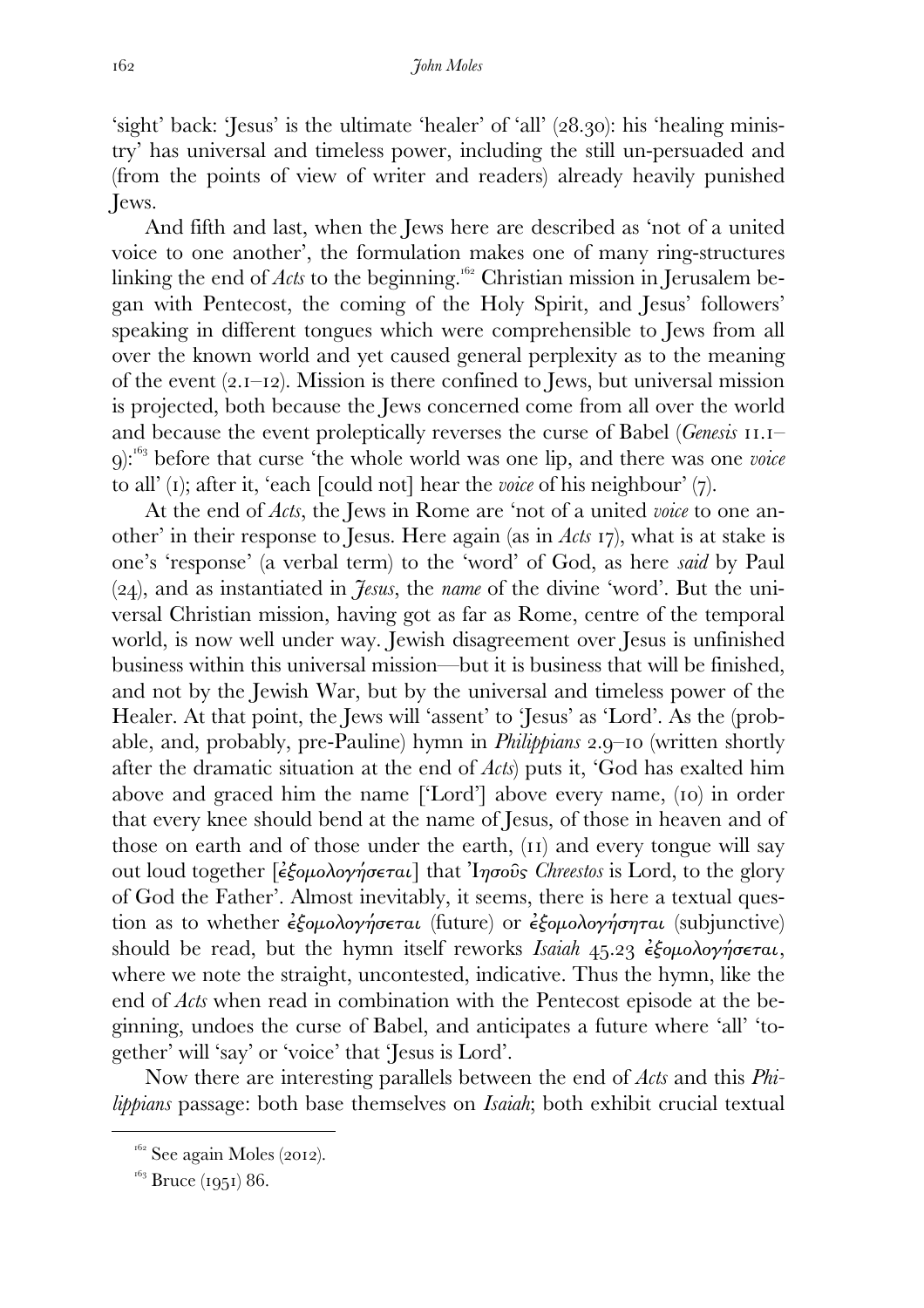confusion between subjunctive and indicative; both use the word 'all' twice ('every' and 'all' being the same word in Greek); and both have a 'prison' context (in *Acts*, Paul is currently under house arrest in Rome and proleptically in prison; *Philippians* was written shortly afterwards when Paul was actually in prison in Rome).

 Whether Luke knows, uses or alludes to any of Paul's epistles is disputed among scholars, with perhaps a majority arguing the contrary. There are, however, sensible positive arguments,<sup>164</sup> and subtle evocation of the *Philippians* hymn is an extremely attractive possibility, made even easier if the hymn existed independently of Paul. The hymn's sentiments would trump the current unresolvedness of the Jews being 'not of a united voice to one another' in their response to Jesus. One might even say that the hymn *qua* hymn is the universal divine 'music' which will overcome current Jewish 'discord' (which can be a musical term) about Jesus. In any case, there is a sense here (as in *Acts 17*) that the name/sound of 'Jesus' transcends all sounds.

 Having gone so far, we may revisit the actual Philippi narrative in *Acts*. Paul and Silas' imprisonment was miraculously ended in response to their 'hymning God' (16.25). What 'hymn' were they singing in prison? There may (especially just before chapter  $17$ ) be Socratic resonances,<sup>165</sup> but they would be a bonus, not a main explanation. A smart suggestion  $166$  is that, just as the narrative is a foundation narrative of the Philippian church, so the 'hymn' is an aetiology of the great *Philippian hymn*. And the Philippi narrative culminated in the Gentile gaoler's being 'saved' through his 'believing' in 'Jesus as Lord'  $(3I-34)$ . That is the 'gap', on the Jewish side, that remains to be filled at the end of *Acts*, but it is a gap that will certainly be filled.

 One may speculate still further about the sources of Luke's stupendous creativity, alike literary and theological, at the end of *Acts*. As we have seen with Paul and the Athenian philosophers, the historicity of much of the *Acts*  narrative polarises scholarly responses, some regarding it as extremely historical, others as more or less fiction. In this case, one should hardly doubt that, on his arrival in Rome as everywhere else, and despite his being under house-arrest, Paul did attempt to preach to non-Christian Jews, and that, if he did, his success was at best mixed.<sup>167</sup> And on the conservative view (with which on this issue I happen to agree), Luke was with him  $(28.14)$  that was

<sup>&</sup>lt;sup>164</sup> See e.g. Witherington (1998) 430–438, 568, 610–617; Mason (2005) 264; Dunn (2009)  $77 - 79$ 

 $165$  Barrett (2004) 793 and others.

<sup>&</sup>lt;sup>166</sup> Which I owe to a sermon by the Reverend Jonathan Roberts; the hymn's focus on Jesus does not prevent its being a hymn addressed to God and directed, explicitly, to his glory.

 $167$  Measured discussion: Barrett (2004) 1237.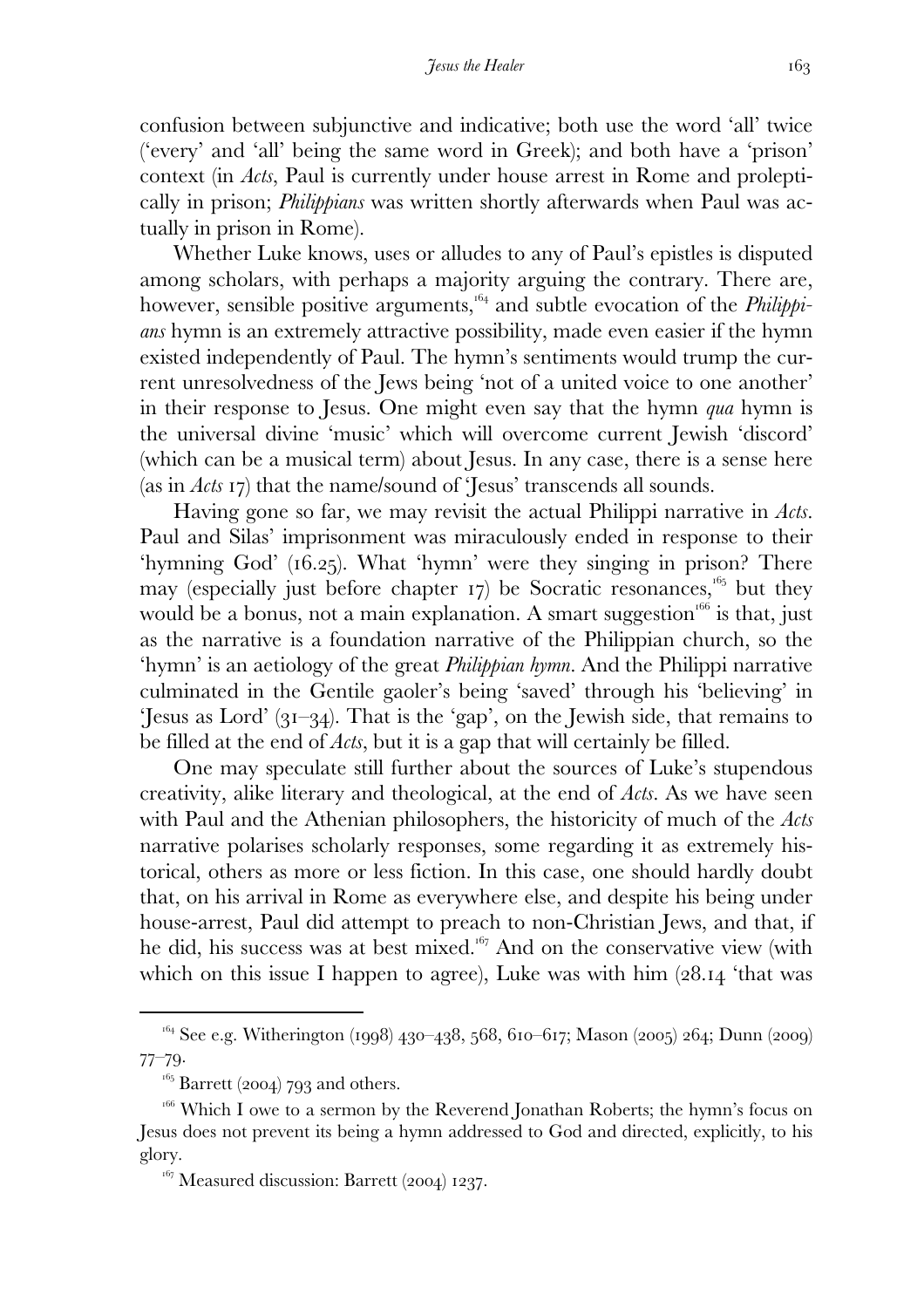how we came to Rome'), hence an eye-witness of Paul's attempt(s).<sup>168</sup> It is possible that Paul would have used the famous *Isaiah* passage on that occasion (or those occasions), especially as the historical Paul uses a truncated version of it in his letter to the Romans (*Romans* 11.8), precisely in the context of the discussion of the majority of Jews being 'hardened' against acceptance of Jesus. It is also possible—and, I would say, altogether likelier—that Luke, knowing of the importance of this *Isaiah* passage from the earliest days of Christianity, having read Paul's use of it in *Romans*, and (I believe) having also read how it was used in *Matthew* and *John*, 'transferred' it to the present context to achieve the effects here discussed. On this interpretation, his engagement with *Matthew* had particular point. Whereas Matthew used the beginning  $(1.21)$ , middle  $(13.13-17)$  and end  $(27.32-50)$  of his Gospel to convey the notion that the Jews as a people would be 'saved' and 'healed' by 'Jesus, Saviour and Healer', Luke kept this notion to the end of his unified doublework, thus elucidating that this 'healing' would take place even after the apparently crushing divine punishment of the Jewish War, a punishment that came less than a decade after the end of his narrative.

 The possibility that Paul is among Luke's direct inspirations here again deserves consideration. The complicated and difficult *Romans* II argues that the Jews in general will be saved after the full complement of the Gentiles comes in  $(25, 30-32)$ .<sup>169</sup> That seems consonant with the end of *Acts*, as here interpreted. The two writers use the same *Isaiah* quotation and stress God's 'all-ness'  $(11.26, 32)$ . Paul supports his claim  $(26)$  that 'all Israel' will be 'saved' by another passage from *Isaiah* (59.26): 'The Deliverer [δ ρυόμενος] will come from Zion. He will turn away irreverence from Jacob'. Paul does not then name 'Jesus' but he is making an *implicit* pun on Ἰησοῦς ~ 'saviour'. Thus broad consonance between the end of *Acts* and *Romans*  is supplemented by detailed parallels. *Acts*' use of the 'healing' etymology instead of the historical Paul's 'saving' one partly reflects the overall economy of Luke's punning on 'Jesus', partly his need to clarify *Matthew* (above), but also the intrinsic needs of the post-Jewish War situation, in which 'healing' was more appropriate than 'saving', especially as compared with the situation faced by Paul in the early 60s.

Thus *Acts*' use of the pun on  $\eta \sigma \tilde{\omega}$   $\sim \tilde{\mu} \omega \mu a \mu$  is wholly organic to the developing narrative of early Christianity in all its expansions and complexities, and Luke brings the Jesusology of the pun to a triumphant climax at the very close of his unified double-work. His use of the pun is undoubtedly

<sup>&</sup>lt;sup>168</sup> I discuss the notorious (and endlessly discussed) 'we'-passages and their implications for authorship and other interpretative matters in Moles  $(2012)$ .

 $I<sup>169</sup>$  I am aware there are other interpretations.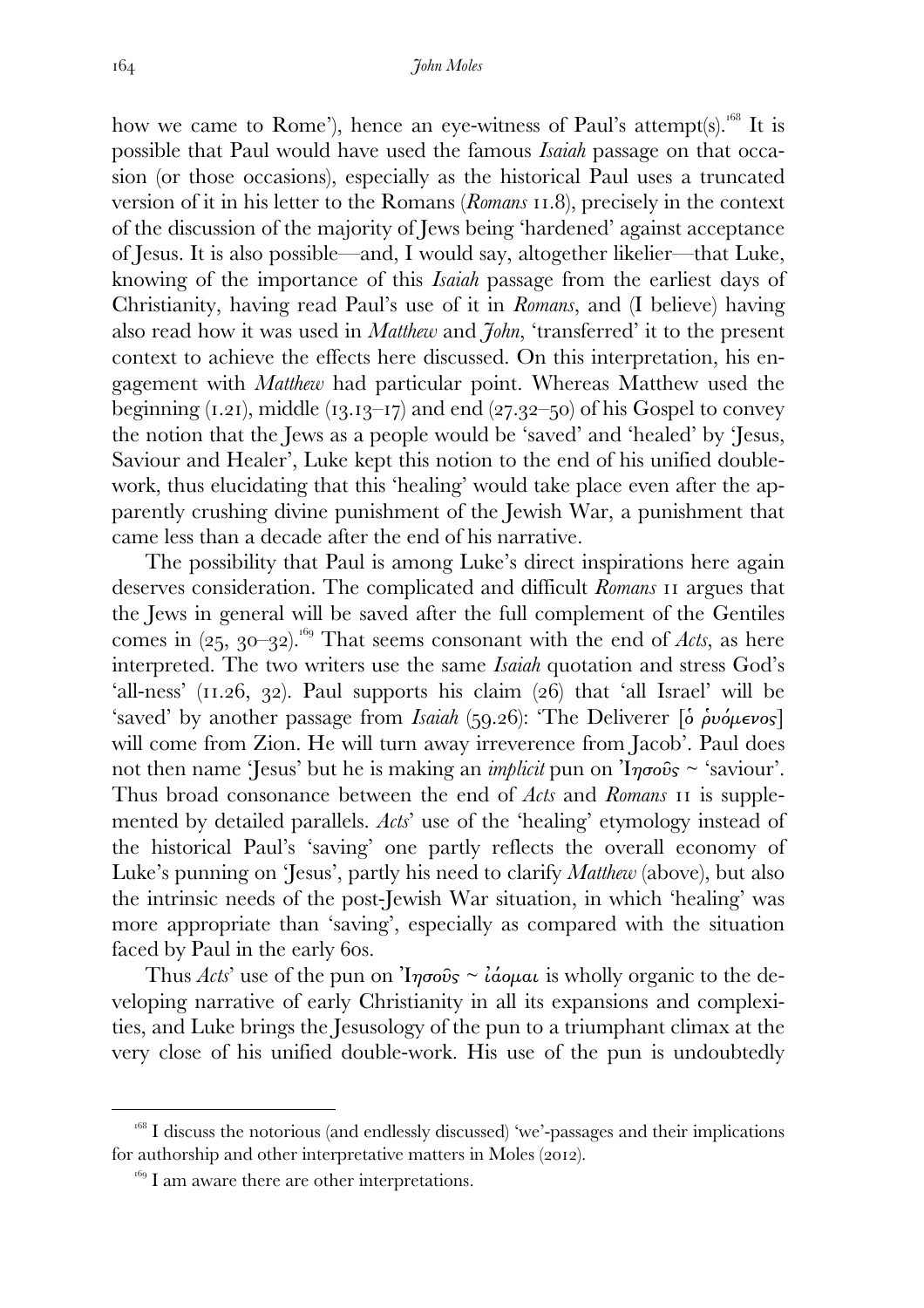both richer and subtler in *Acts* than it is in *Luke*, with the latter's almost excessive collocation of Ίησοῦς ~ ἰάομαι.

#### **Conclusions**

Of the texts under consideration, *Mark*, *Matthew*, *John* and *Luke-Acts* all exploit the pun on Ἰησοῦς and ἰάοµαι (and on cognate and related terms), and they all derive profound 'Jesusology' from it. All the others do well, but Luke uses the pun the most extensively, the most illuminatingly and the most creatively, gives it its widest application, and takes it to its greatest heights (especially in *Acts* 17 and 28). Those who believe 'Luke' to be 'the beloved physician' may find a personal interest here (as have many), and they may speculate on some sort of psychological affinity between Luke the healer and this aspect of 'Jesusology'. But that is cod psychology, and in fact Luke's interest is far more in 'the cure of souls'. He is interested in physical healings primarily because they validate Jesus' wider 'healing' credentials and because such healings always have eschatological import (for Luke). But since I myself am one of those who believe Luke to be 'the beloved healer', I would not exclude the possibility that Luke's greatly increased emphasis on 'healing' functions (also) as a sort of subtextual autobiographical *sphragis*, in something of the same way as the constant puns on 'hours', 'flaccidity' and 'ears' in the poetry of the Roman poet Horatius Flaccus,  $\frac{170}{10}$  or the Russian composer Shostakovich's inscribing his own initials in some of his symphonies and string quartets. Alternatively, one might hypothesise that the extreme Lukan emphasis reflects both a time (at the end of the sequence of the canonical gospels) and a cultural context in which Jesus' healing (and general Christian healing) was coming into increasing competition with Asclepius', although there seems little or no control over such a hypothesis.

 As for the datings of the pun and for the religious and cultural contexts in which it was deployed, the examples of *Mark*, *Matthew*, *John* and *Luke*-*Acts*  indicate widespread Christian awareness of it, by, say, the last third of the first century. I say 'widespread', because it is not a matter only of the authors involved but also of their readers and listeners, nor is it a matter only of direct punning ( $\eta \sigma \hat{\omega}$ s ~ *ἰάομαι*) but also of 'punning by synonym'. Those readers and listeners (in contrast to modern readers and listeners) cannot possibly have been blind or deaf to the insistent phenomenon, which was evidently thoroughly embedded in early Christian consciousness. *Mark* spe-

 $170$  Moles (2007a) 168, 169, 171, 173.

<sup>&</sup>lt;sup>171</sup> For the parallel (suggested here by Todd Penner): Wells (1998)  $227-28$ ; Telford  $(1999)$  90; Penner (2011); and, indeed, Julian (Appendix 2).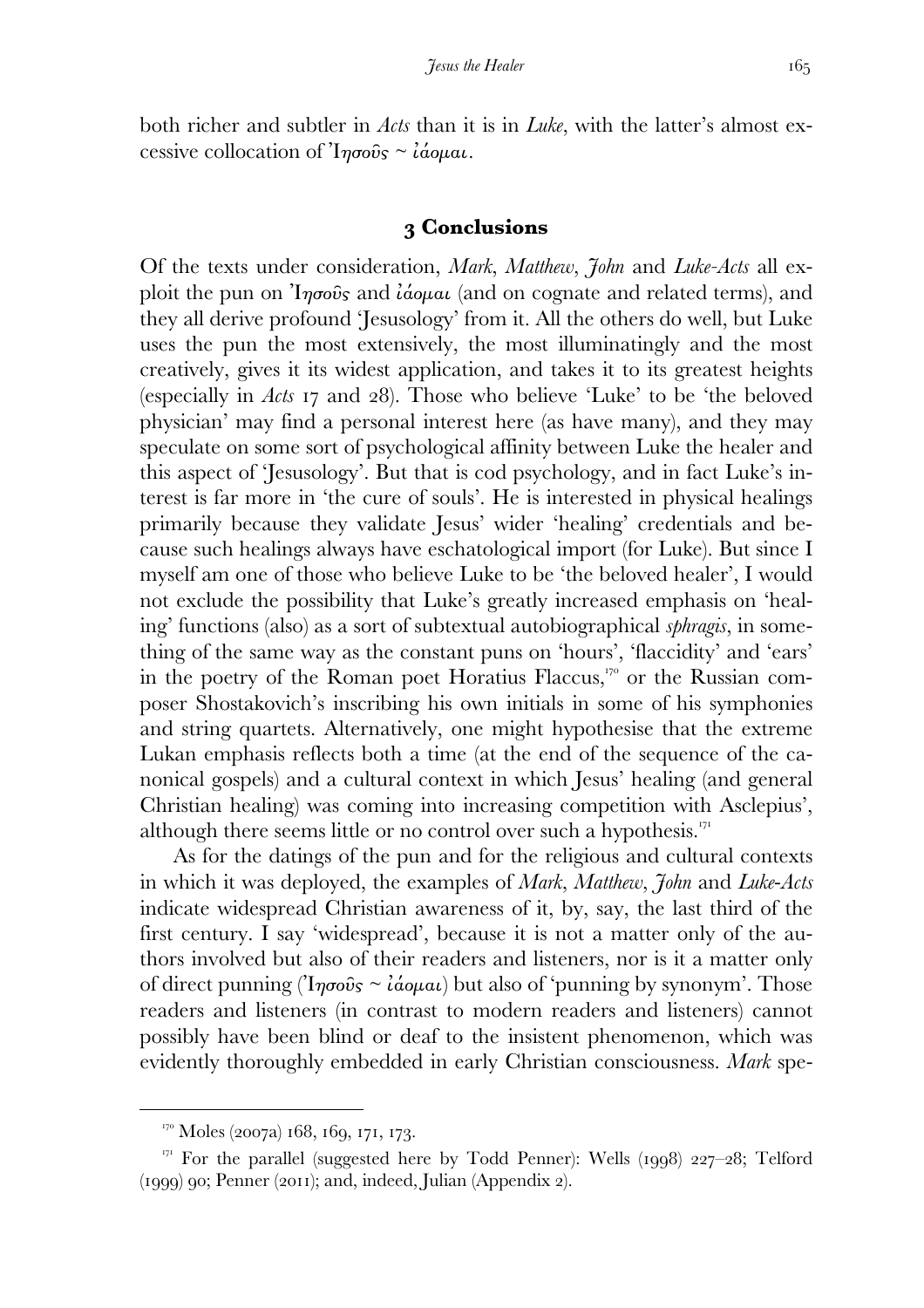cifically takes the pun back to c.  $70$ . But these findings must be further retrojectable. The occurrence of the pun in *Matthew* and *Luke* in common source contexts independent of *Mark* indicates its presence already in Q, in, say, the  $40$ –50s. Even if one does not believe in Q, these shared contexts indicate some sort of past material, older than *Mark*, which had the pun. And if one admits a written Greek *narrative* about Jesus before *Mark*,<sup>172</sup> that narrative must also have had it.

 Further back again, given Jesus' tremendous reputation for healing, the punning association must have been made as early as the first use of the Greek-Jewish form of his name, whether already in Jesus' lifetime (by Greeks or Romans or by monoglot Hellenist Jews or in communication with Greek-speakers in Greek), $\frac{173}{2}$  or soon after his death, as the renewed Jesus movement began its mission in Greek-speaking contexts. Indeed, it is likely that Jesus himself would have known of it, even used it: there are good grounds for supposing that he knew and spoke (some)  $Greek;<sup>174</sup>$  he surely referred to himself as a 'healer'; he was fond of puns; and he seems to have been capable of making bilingual ones.<sup>175</sup>

 The whole area of 'active' bilingualism (as opposed to passive knowledge that  $I_{\eta\sigma o\hat{v} s}$  was the Jewish-Greek form of a name that in Hebrew meant 'Yahweh saves') opens up further perspectives. Just as there must have been Jews who saw a bilingual pun behind the Septuagint translation of *Exodus*   $15.26$ ,<sup> $176$ </sup> and who found piquancy in the same translation's version of  $\sigma$ *Chronicles* 16.12–13 ('in the thirty-ninth year of his reign, *Asa* developed a serious foot disease. Yet even with the severity of his disease, he did not seek the Lord's help but turned only to his *healers*. So he died in the forty-first year of his reign', because '*âsê'* is Aramaic for 'healer' and 'Asa' is generally supposed to be derived from it), $\frac{177}{17}$  so there must have been educated bilingual Jews who heard of Jesus' self-representation as an  $\lambda a \tau \rho \phi s$  in the apophthegm recorded in *Mark* 2.17 and then thought: 'Is that not uncannily like the apophthegm attributed to the Greek Cynic philosopher Antisthenes?'.<sup> $18$ </sup> If so, not only does the potential for the dissemination of the basic pun on 'Jesus' ~ 'healer' increase, but so also does the potential for 'competition' between

 $\overline{a}$ 

 $17^6$  See p. 120.

 $172$  See n. 34.

<sup>&</sup>lt;sup>173</sup> Note *John* 12.20–22, where 'Greeks' (certainly 'Greek-speakers', whatever their other identity) negotiate with Philip and Andrew (both Greek names) about 'seeing' Jesus.

 $^{174}$  Cf. e.g. Dunn (2003) 315; Moles (2006a) 98, with references; cf. also p. 138 above.

 $^{175}$  Cf. e.g. Keener (2011) 180, with references.

<sup>&</sup>lt;sup>177</sup> And of course one then wonders about a bilingual connexion between '*âsê*' and  $i\acute{a}o\mu a\iota$ , especially in its aorist and future forms; cf. n. 59 above.

 $178$  D.L. 6.6 (with Collins (2007) 195–96).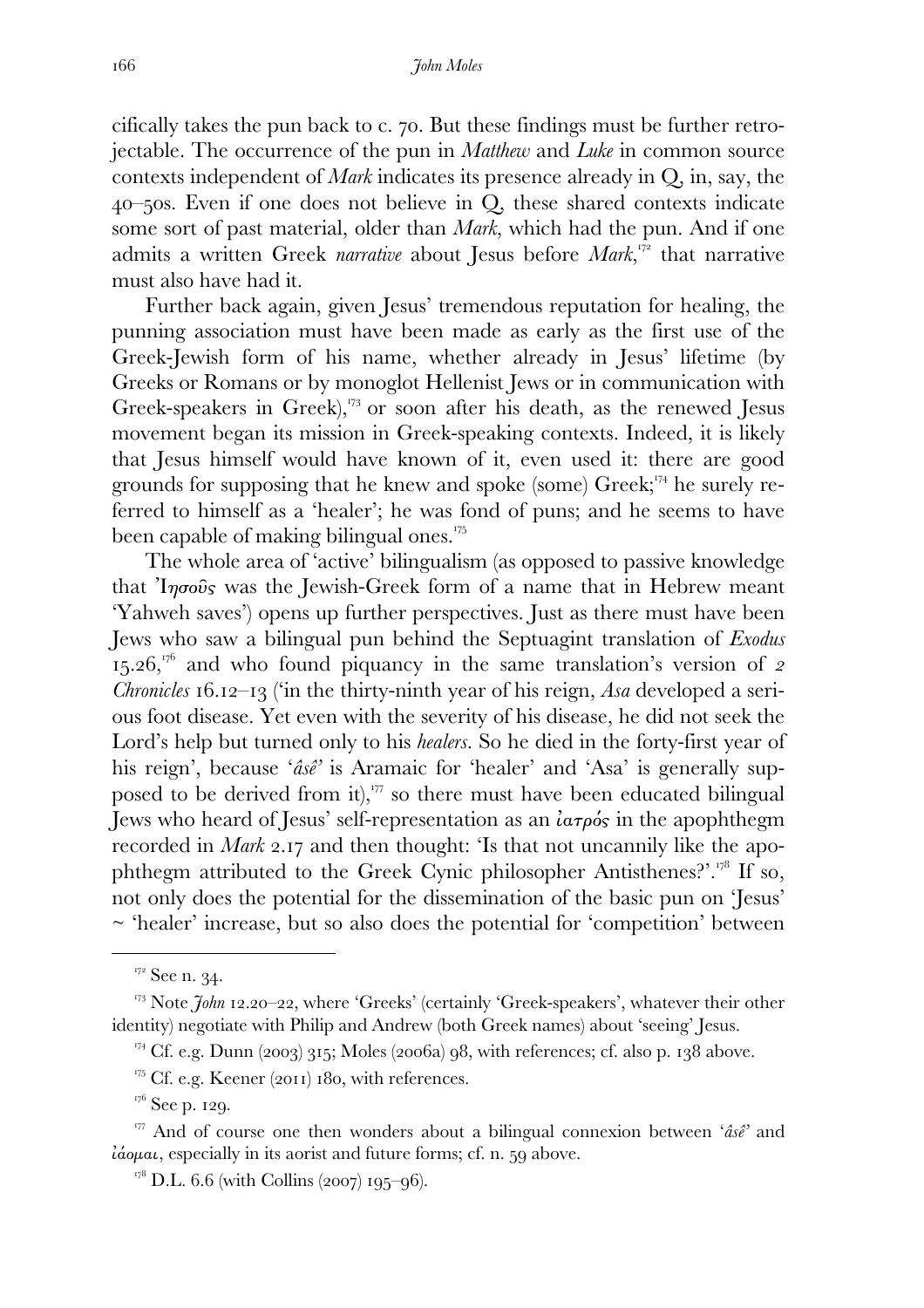'healing' by Ἰησοῦς and that by other groups (in this case, Greek philosophers). Of the canonical Gospels, it is *Mark* that most registers this bilingual (even trilingual!) context, but it is also present in *Matthew*, *John* and *Luke-Acts*.

 Similarly, even on a minimalist acceptance of continuing oral traditions about Jesus, there must have been plenty of such material about his 'healing', and about its intrinsic link to his name, in the years following his death, and for as long as the lifetimes of those oral witnesses, lifetimes which in a few cases seem to have extended to the end of the century. This circumstance supports both the actual historicity of the link between name and activity and the historicity of at least some of the material bearing on that link in the Gospels and *Acts*, texts which admit of *some* influence from oral traditions. More generally, Allison's sensible criterion for broad historicity, 'the larger pattern' (of which the Classical equivalent is Chris Pelling's equally sensible criterion of 'true enough'), $180$  supports both the persistence of the tradition linking Jesus' healing and his name and some degree of historical reality behind it.

 All this, so far, of Greek, or Jewish-Greek, or bilingual contexts. But some such punning would have been possible already in Jesus' lifetime even in purely Jewish contexts and with the Jewish form of Jesus' name, because 'saving' can include 'healing'. If, as is generally supposed, the popularity of 'Joshua' as a name in Jewish Palestine reflects Jewish patriotism (the biblical Joshua having originally conquered the land of Israel),<sup>181</sup> then emphasis on 'salvific' healing would suit Jesus' (and the first Christians') general 'redefinition' of 'salvation' from *political* salvation in a narrow sense to *eschatological* salvation.<sup>182</sup> Such considerations provide further grounds for supposing that the basic pun goes all the way back to Jesus' lifetime. Thus this paper supports Geza Vermes' central claim about the historical Jesus: that he was a Jewish charismatic, the core of whose activity was healing. 'Jesus the Jewish charismatic' does not, however, exclude other models, readings or interpretations, for example, 'Jesus the eschatological prophet', 'Jesus the Suffer-

<sup>&</sup>lt;sup>179</sup> *John 21.24*-25; Bauckham (2006) 384-411 on 'the Beloved Disciple' (of whom Casey [ $2010$ ]  $524-25$  is over-hastily dismissive).

 $180$  Allison (2010)  $18-19$ , and the whole of the first chapter; Pelling (1990).

 $E.g.$  Bauckham (2006) 76.

 $182$  This distinction can, of course, be exaggerated. As Casey (2010)  $444$  (cf. 215) nicely puts it: 'Jesus was at Passover hoping that God would finally establish his kingdom. Where would that leave the Romans? Not in the land of Israel, and perhaps not on the earth at all'. The degree to which Jesus—and the different works of the NT—are 'accommodationist' or 'oppositionalist' is currently—and rightly—a topic of intense interest in NT studies.

 $^{183}$  Vermes (1973) 58–82.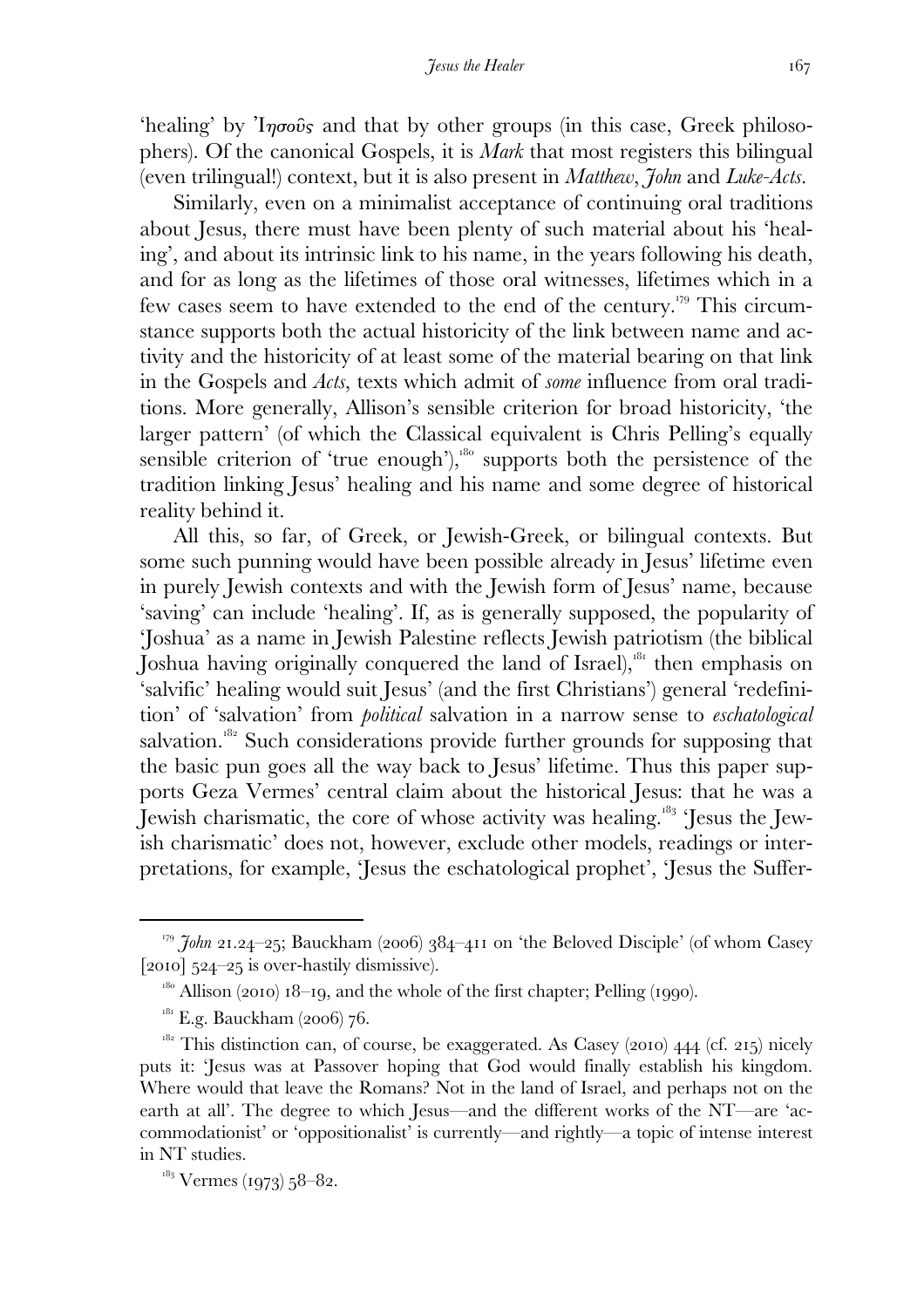ing Servant', or 'Jesus the eschatological King', in *all* of which Jesus' healing plays an essential proleptic role.

 Of these other Jesuses, 'Jesus the Suffering servant' introduces another telling factor. One particularly rich and insistent context of the pun within the Gospels and *Acts* is *Isaiah* (itself, as we have seen, a significantly cognate name), a book which seems to have been used both by the early Christians (and from very early) and by Jesus himself.

 We may conclude, then, that the pun is very early, and I would say as early as Jesus' own life-time.

 As for the significance of the pun, there are many things to be said, as we have seen, and the topic is a very large one, which touches on practically all aspects of Jesus' ministry and of his religious significance as seen by himself, by his disciples and by early Christians. I here attempt as brief a summary as I can, sticking to punning contexts, building up from basics, and moving from the relatively secular (none is absolutely so) to the religious and the divine, and from Jesus' lifetime to the next, Christian, generations.

 The pun emphasises Jesus' key role as healer. Within Jesus' life-time, and in the next generation and subsequent generations, when Christians perform healings 'in the name of Jesus', the pun connects in the first instance with Jesus' actual or perceived healings of physical maladies. Even in this category, however, Jesus is not just any healer: he is 'the Healer'. The union of name and healing gives an extra dimension to the stories of the key encounters between Jesus and the various demoniacs: the responsible demons intuitively know that they are going up against 'the Healer' himself (in which respect their theology surpasses that of most of Jesus' human contemporaries). The fact (presumably) that few or no *Histos* readers believe in demons is irrelevant: Jesus and his contemporaries did. Similarly,  $\eta_{\sigma}$  is the polar opposite of 'disease'. The struggle between the Devil and the healing God (as represented by  $\mathcal{I}_{\eta\sigma o} \hat{\mathbf{v}}$ ) could hardly be more elemental. Jesus' healing role in this physical sense already has eschatological implications and already forges a necessary connexion between  $\eta_{\sigma}$  (Yahweh saves) and Yahweh himself.

 The Jesus-healer pun necessarily overlaps with the Jesus-saviour pun. Again, within Jesus' life-time, and in the next generation and subsequent generations, the latter pun connects in the first instance with healings or perceived healings of physical maladies, and Jesus' saving role in this physical sense also already forges a necessary connexion between  $\eta_{\sigma}$  and Yahweh.

 $184$  Endless discussion: e.g. Bellinger and Farmer (1998); Dunn (2003) 448-50, 516-17; Childs (2004)  $i$ –31; Moyise and Menken (2005); Boring (2006) 33–41; Allison (2010)  $i$ 13–15, 263-66.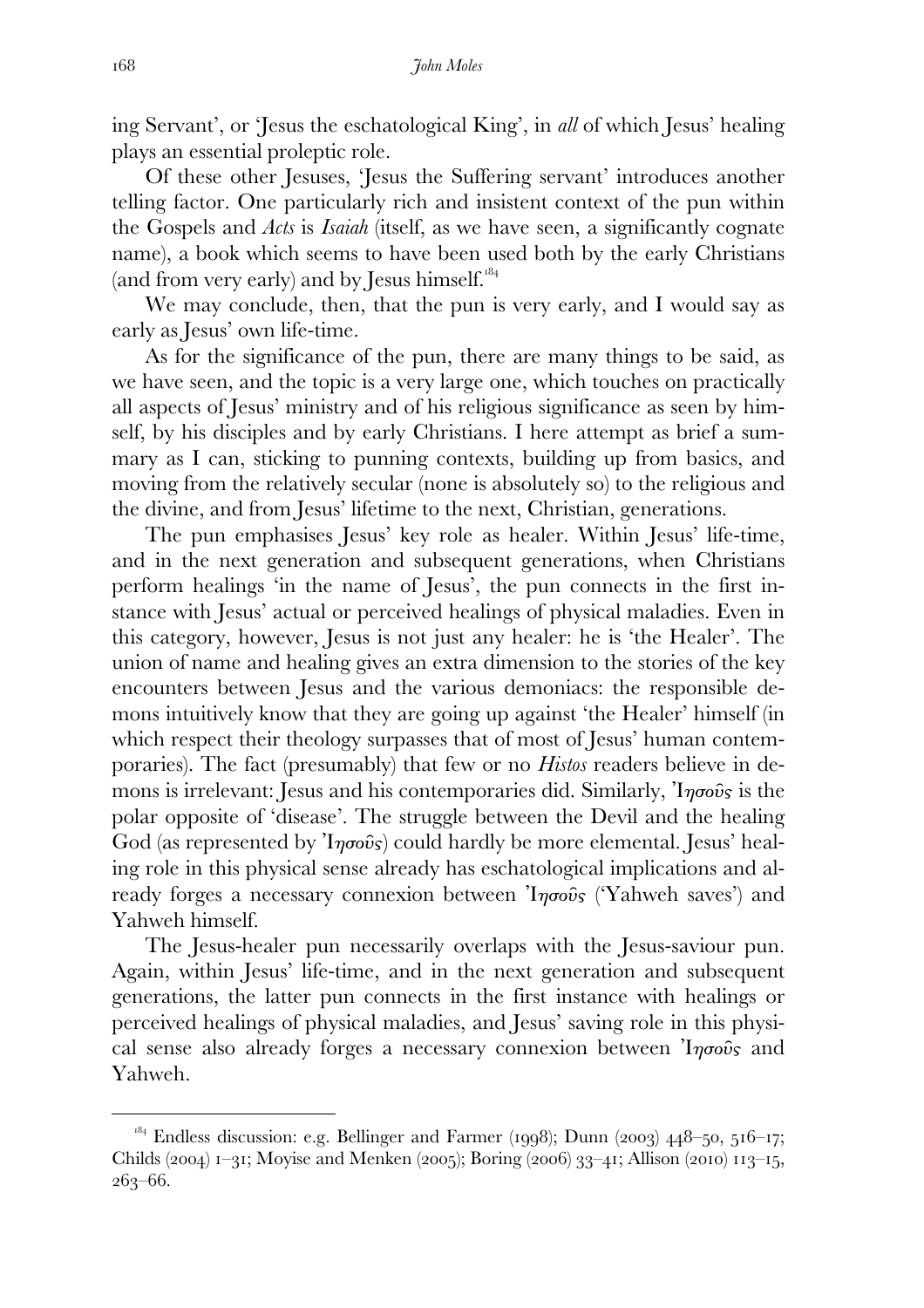Both the Jesus-saviour and the Jesus-healer puns occur in the *Isaiah* material, thus already in Jesus' lifetime creating the claim that he was to be the saviour/healer (in some senses) of Israel (in some senses).

 *Mark* and *Matthew* have Jesus *qua* healer sublating the Jewish purity laws, and this is also an important concept in *Acts*. It naturally justifies the exemptions granted by Jewish Christians to the new Gentile Christians in the post-Jesus generations. Does the concept go back in any form to Jesus' own lifetime and might it then apply even to Jews? Jesus' attitude to, and practice of, the Jewish purity laws have been much discussed, but it seems at any rate obvious that he was at the liberal end of the wide spectrum of possible attitudes and practices, and that *qua* eschatological prophet who thought that the end was imminent and who may even have supposed that death in Jerusalem would accelerate that end $185$  he cannot have attached much importance—or much permanence—to the purity laws. On the other hand, the disputes among post-Jesus Christians about the applicability of those laws indicate either that Jesus did not clarify the question in his lifetime or that he was not remembered as having done so. As in other areas, the non-Parousia forced new clarifications of earlier ambiguities.

 Both the Jesus-healer and the Jesus-saviour puns necessarily put Jesus, already in his lifetime, into competition and opposition with other individuals or groups who claimed powers of healing and saving. After Jesus' death, and as the renewed Jesus movement grew and expanded geographically, these competitors increased in numbers and in kind. In general, they included other Jewish healers and exorcists; official 'doctors'; pagan philosophers; Roman emperors; pagan healers, whether religious or secular, whether professional or kingly; and pagan healing gods. There can be debate about which particular competitors go back to Jesus' lifetime. Other Jewish healers and exorcists and 'official' doctors, surely, yes. I would also include pagan philosophers, both because of the close parallel between Jesus' apophthegm at *Mark* 2.17 and that attributed to Antisthenes (above) and because I believe (unfashionably) that there is *some* truth in the 'Jesus Cynicus' model.<sup>186</sup> Post-Jesus, as we have seen, the competitors certainly included other Jewish healers and exorcists, pagan philosophers, pagan healing gods, and Roman emperors, of whose salvific and healing claims followers of the true Healer are wholly dismissive (*Acts* 4.12).

 In the post-Jesus phase, the Jesus-healer and the Jesus-saviour puns also underpin the claim that the ultimate healing, saving and cleansing is the resurrection. There are natural accompanying claims—that baptism

 $185$  Serious historical Jesus scholars argue this: e.g. Dunn (2003) 818–24; Allison (2010)  $221 - 304$ ; Casey (2010)  $377 - 81$ .

 $186$  Critical discussion in Moles (2006a).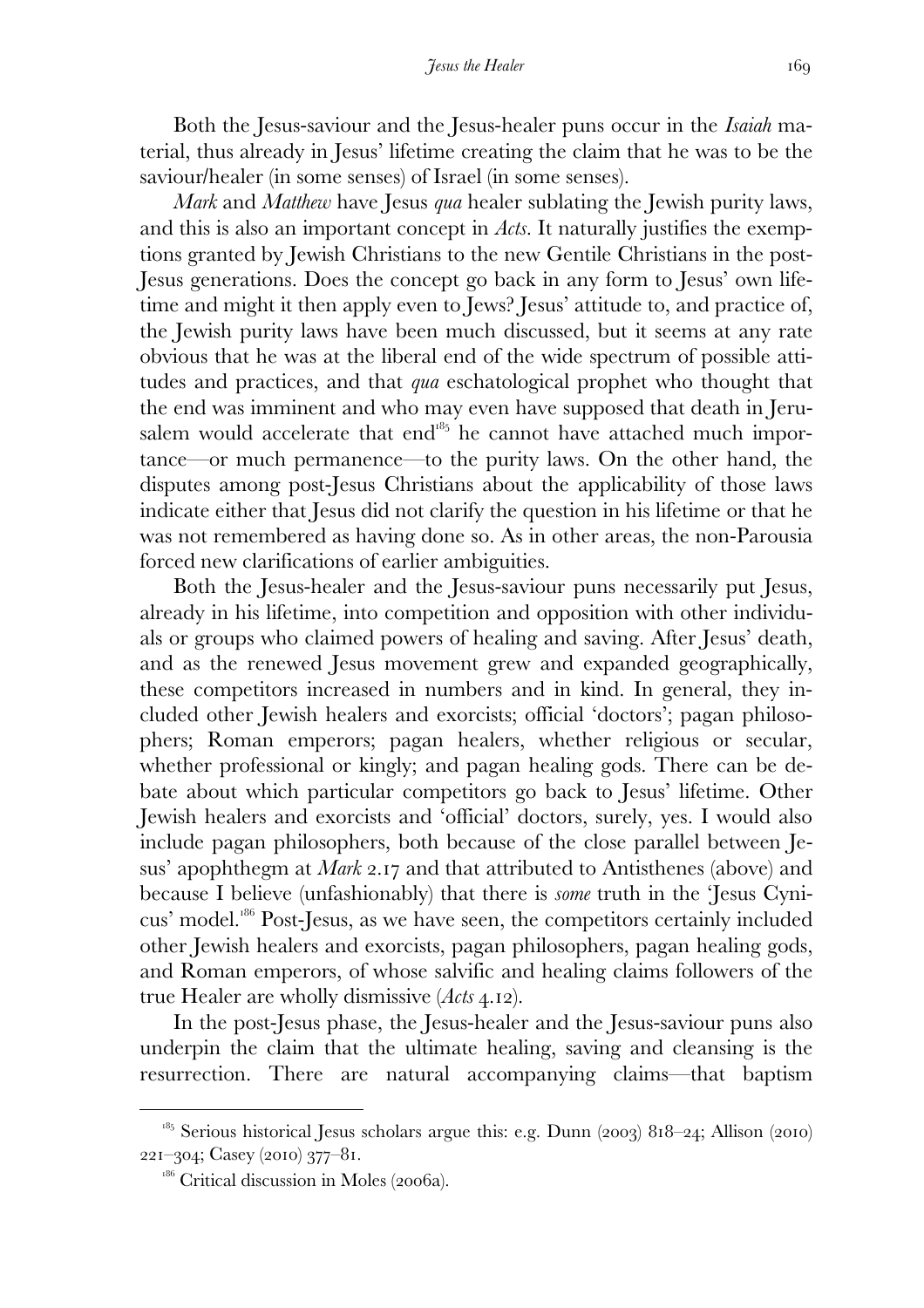cleanses and heals, that the resurrection brings rebirth, that Jesus is the author of life. Many Christian scholars have of course argued that the historical Jesus foresaw his own resurrection, in which case Jesus himself would have made the connection between healing and resurrection and might have told his disciples (though, if so, they did not in the first instance understand it). This is not a road I wish to pursue in a scholarly context.

 All the material surveyed so far yields another important conclusion: while scholars hitherto have thought of Jesus as the name and then the assorted titles as predicates: Son of Man, Son of God, etc., for the early Christians Jesus the name was also a title: Healer and Saviour. This may conceivably also be true of Jesus himself.

Alike the related names of  $\eta_{\sigma}$  and Yahweh, their shared activities (healing and saving in various applications), the union in  $\eta \sigma \tilde{\sigma}$  of name and activities, and the frequent sense that  $\eta \sigma \hat{\omega} s$  looks and acts very like his father Yahweh: all these factors bring  $\eta \sigma \hat{\omega}$  and Yahweh into a very close relationship.

 In this connexion (as in others), the prophecy of *Isaiah* must have played a crucial role: when the early Christians read *ιάσομαι* at *Isaiah* 6.10 and τ<u>ω</u> µώλωπι αὐτοῦ ἡµεῖς ἰάθηµεν at *Isaiah* ., they must have felt (*mutatis mutandis*): 'Eureka!/Bingo! Our Ἰησοῦς is (in some sense or senses) the instantiation and fulfilment of Yahweh'. This may conceivably also be true of Jesus himself (although in Hebrew or Aramaic).

 All of this material yields another important conclusion: the name of Jesus,<sup>187</sup> with all the implications so far surveyed, was crucial for Christian selfdefinition. Much recent scholarship has argued the indeterminacy, or multiformity, of 'early Christianity'.<sup>188</sup> The argument can be overplayed: from very early on, 'Jesus Christ is Lord' is a Christian confessional and selfdefinitional formula, as we have seen. In this context, the name of Jesus actually made Jesus more useful than Yahweh, the supposedly unpronounceable divine name.

 Given the links between the bearer's name and his characteristic healing activities (characteristically viewed as miraculous); given the power attributed to the name; given the repetitiveness and emphasis of its deployment both in relevant religious narrative (the Gospels and *Acts*) and in cult practice (as in the *Philippian* hymn); given the ways in which the name is used to blur Father and Son, it seems implausible to deny that 'Jesus' effectively functions as a divine name (although it is sometimes also, of course, just a 'narrative name').

 $187$  As also, of course, the name of 'Christ', though Christians themselves avoided the precise form of 'Christians' till later on (p. 121 above).

 $^{188}$  E.g. King (2008/10); Lössl (2010) 13–24.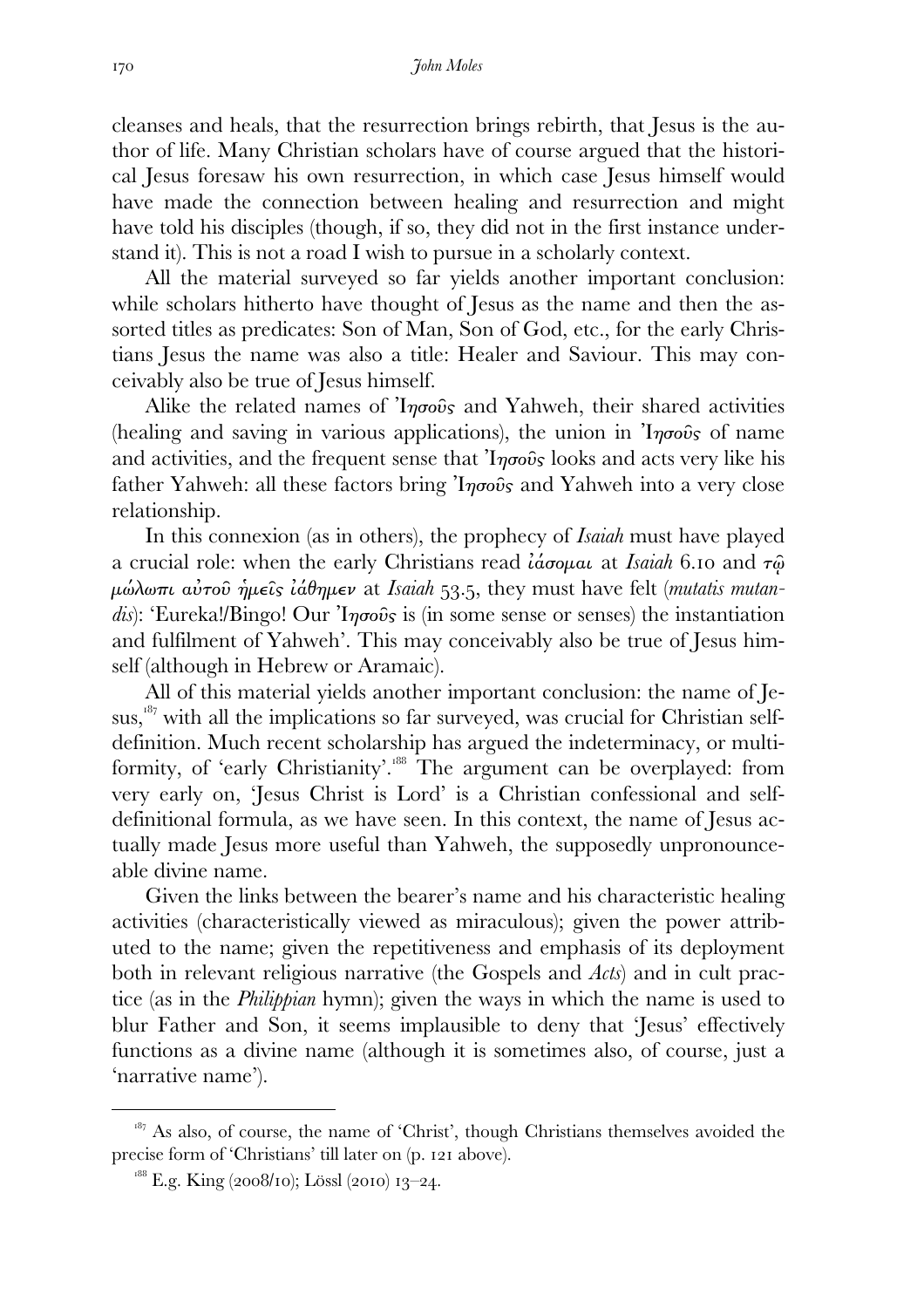But it was even more than a divine name: for the early Christians the name 'Jesus' was a 'transcendental signifier'.<sup>189</sup> The early Christians '*knew*' that  $Inq\sigma\tilde{\nu}$  would 'heal' (and 'save') everything and everyone. They also '*knew*' that the curse of Babel would finally be undone by universal acceptance, and proclamation, of the name of *Inσο*ῦς (cf. *Philippians* 2.9–10). 'Jesus' was the 'name' above all names; 'Jesus' was also the incarnate 'word' of God; 'Jesus' was the *sound* that would resolve all discord. Again, the totalising linguistic unity of 'Jesus' as supreme 'name' and 'Jesus' as *logos* generated a religious energy and intensity quite unavailable through 'Yahweh' or through Greek or Latin words for 'G/god'.

 Consequently, 'Jesus' had irresistible 'healing' power to 'heal' the Jews beyond their historical rejection of him, beyond their rejection of the renewed Jesus movement, beyond their punishment in the Jewish War, beyond all their future rejections of him. Thus the early Christian historiographical theodicy of the Jewish War is both like and distinctively different from the theodicy of Josephus, Jewish historian and (eventual) supporter of Rome.

 All of the above observations are the more paradoxical for the very commonness of 'Jesus' as a male Palestinian Jewish name. This paradox itself requires explanation. The explanation must be that those of his followers who accepted *Jesus*' resurrection (some, of course, did not) found in it decisive validation of his entire *healing* ministry.

 So much for the significances of the pun on the level of meaning. But the phenomenon also illustrates things on the level of praxis.

 Not least is the effect of the sheer repetitiveness of the naming and the associated punning: like Classical education, Jewish and Christian education emphasised the importance of memorising tags as a way of dinning in basic truths. No reader or listener of *Luke-Acts* or of the other Gospels should come away without knowing that  $\eta\sigma\hat{\omega}$  is 'the Healer' and 'the Healer' of everything. Such repetitiveness of naming is also part of religious ritual. But even for the already Christian reader or listener the texts are not only commemorative and ritualistic: at every reading and listening, they challenge the reader to encounter 'Jesus' and accept him (as 'Healer' and 'Saviour') anew. Our texts also illustrate the early Christians' immense linguistic resourcefulness, as, within their overall mission, they energised and invested with deep meaning one of the commonest of Jewish male names and made the name of 'Jesus the healer' into a distillation of all that he represented.

 $1^{89}$  I say 'a', because the name/title 'Chreestos' was too: see Moles (forthcoming).

 $F<sub>190</sub>$  Roughly, that the catastrophes of 70 were God's punishment for revolt against Rome; cf. Mason  $(2005)$  21, 85–86.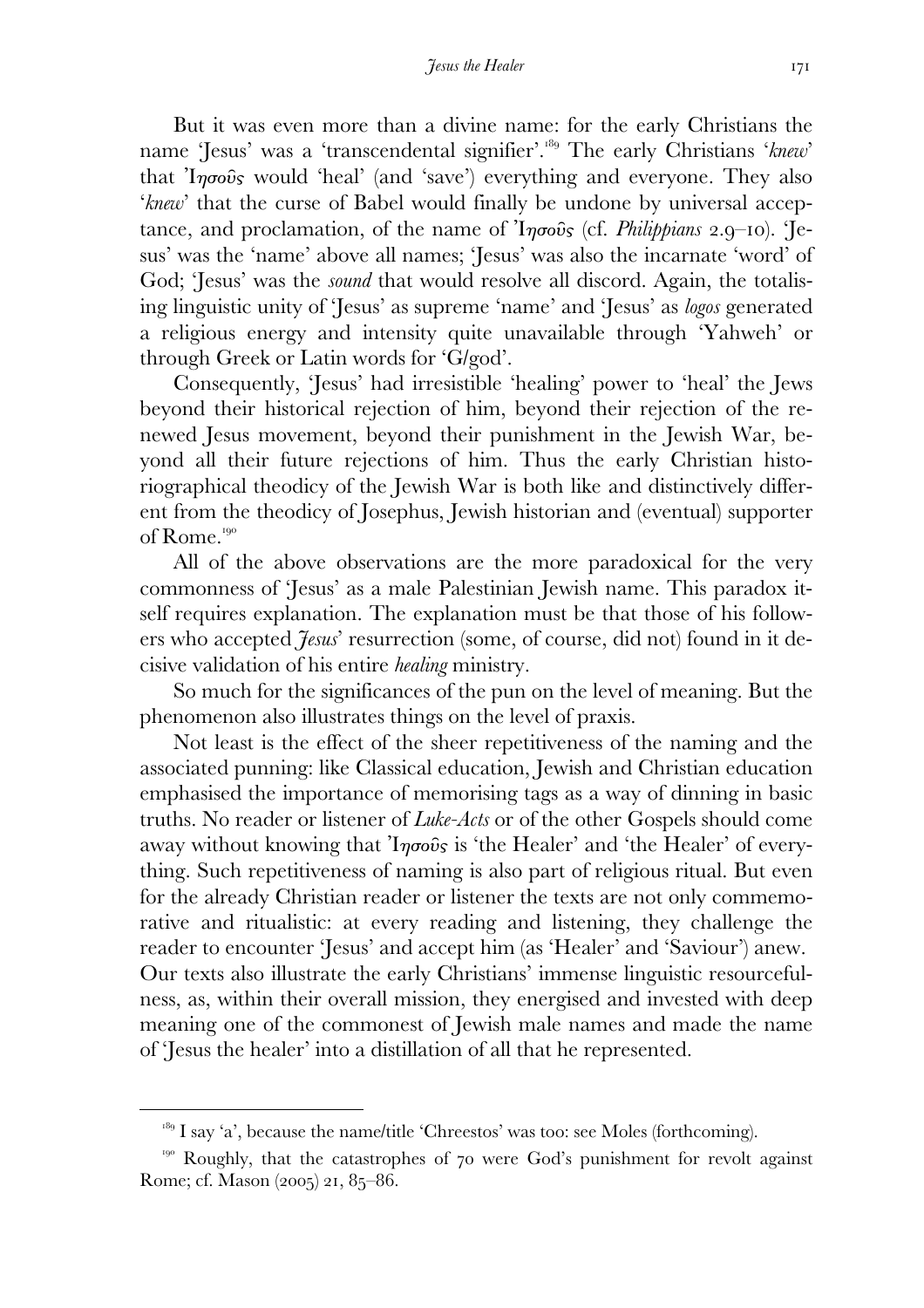And they also illustrate the early Christians' eagerness to engage with, and persuade, the pagan world, including educated pagans. In the specific context which I hypothesised at the beginning of this paper, that of the public, Christian-pagan, partly textual and historiographical debate about the merits of Christianity, how would pagan readers react to the Jesus-healer punning of these texts? They would certainly see it and hear it. They would register its organic and its structural significances, its especial appropriateness to histories of beginnings and its sheer expansiveness and range of application. They would recognise its totalising religious and political claims especially its competitiveness with the healing claims of Rome and the Caesars, especially as articulated in public media and in Greek and Roman historiographical and biographical texts.<sup>191</sup> They could hardly fail to grant all these Christian writers some skill in the deployment of the pun. They might find the insistence of the phenomenon in *Luke* and in parts of *John* a little trying, though they would understand its didactic purpose and its religious significance, but they would find also much to appreciate in its deployment and progressive expansion of range in *Acts*. They could hardly fail to admire Luke's handling of Paul among the philosophers or the end of *Acts.* In none of these Christian writers would they find anything as neat as (say) Herodotus' punning on 'Themistocles' or on 'Socles', as dense and probing as Thucydides' punning in Book I of his History, or as clever and multi-layered as (say) Tacitus' punning in the Cremutius Cordus episode of *Annals* 4.<sup>192</sup> But, overall, they would be impressed—and so should we be, as connoisseurs of ancient historiography in all its richness, flexibility, range and moral demandingness.

*University of Newcastle* JOHN MOLES

<sup>&</sup>lt;sup>191</sup> E.g. Livy, *Praef.* 9; Tac. *Ann.* 1.9.4, 4.17.3; Plut. *Brut.* 55.2; Sen. *Ad Polyb.* 13.1; 14.1. Weinstock (1971) 167-74, 238-9, 317 n.; Cotter (1999) 39-42; Carter (2000) 123-27; 200-204.

 $192}$  See Moles references in n. 42.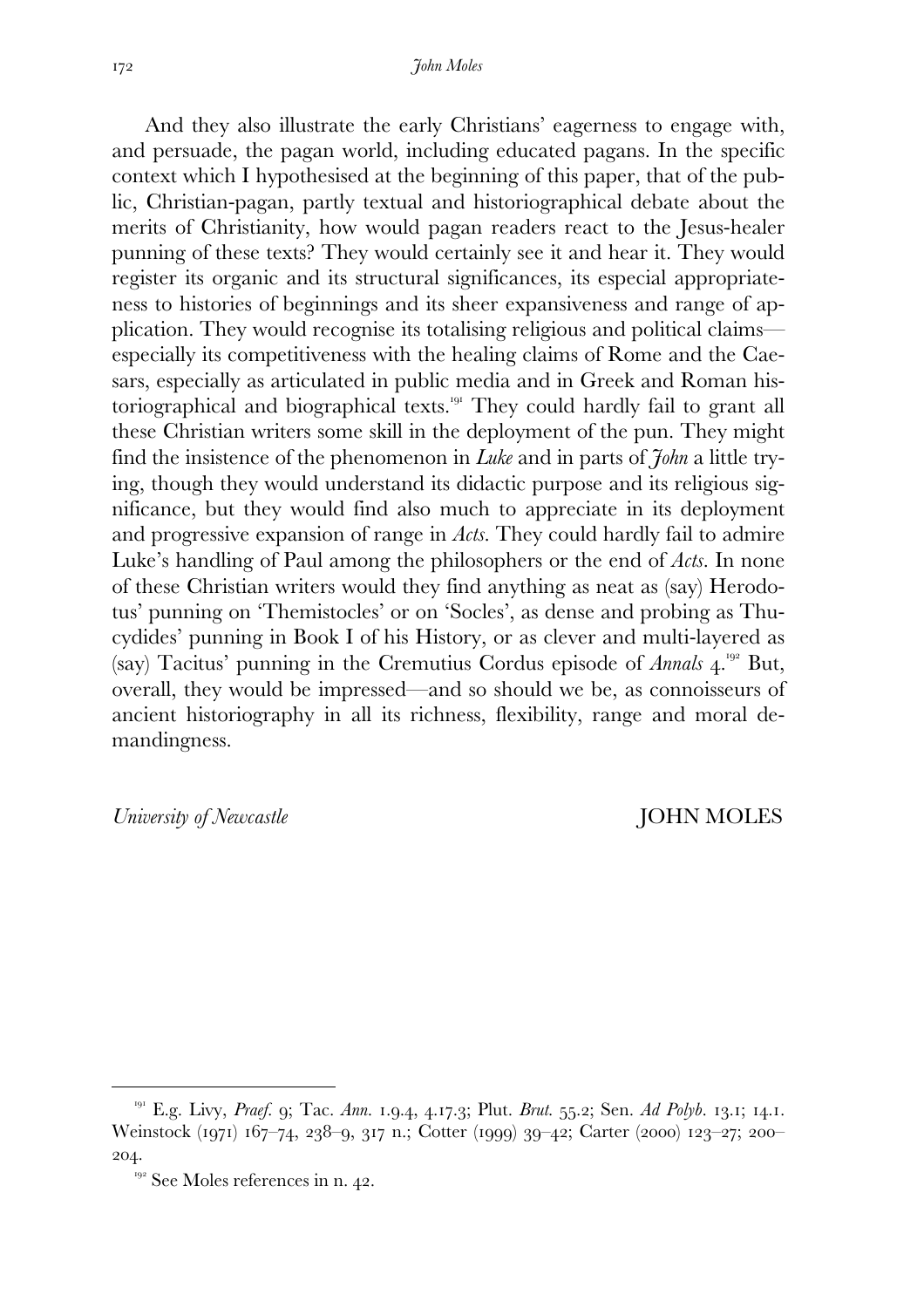## **Appendix 'Jesus' Elsewhere in the New Testament**

At Manchester Gerald Downing asked the inevitable question: what of Paul, who puns on 'Jesus'  $\sim$  'saviour',<sup>193</sup> but not obviously on 'Jesus'  $\sim$  'healer'? That he puns on 'Jesus'  $\sim$  'saviour' (as do other NT letter-writers) weakens—without altogether refuting—any 'genre defence' (that, arguably, such 'healing' punning is likelier in biography/historiography than in epistolography). A radical defence to the question would be that this 'healing' punning is a phenomenon of the last third of the first century and later. But not only would that jettison the bulk of my conclusions (which I would not wish): it also seems itself untenable for reasons there given. So my reply was: that one does not need Paul because one has the earlier  $Q_{\mu}^{\mu}$  and that in this respect, as in others, Paul may be allowed to be different, especially as his energies are so hugely engrossed in exploring the implications of Jesus' 'other name', that of 'Christ'; also, that one could find *some* punning on Ἰησοῦς ~ 'healing' in Paul.

 It must be admitted that, outside the Gospels (and behind them, Q) and *Acts*, active NT punning on 'Jesus' as 'healer' is not so easily demonstrable, but for comparative purposes here is a brief and, I am sure, incomplete survey.

 If my analysis of the Gospels and *Acts* is right, practically any allusion to the 'resurrection' of Jesus will include a punning allusion to the 'healing' of, and by, *Inσοῦς*. That applies to *First Peter 3.21: 'baptism ... now saves* you, not as a putting away of dirt from the flesh but as a request to God for a good conscience, through the resurrection of Jesus Christ'. Here the pun on 'Jesus' as 'saviour' is latent, and there is an allusion to Jesus' 'cleansing' power via his 'resurrection'. Should the reader/listener not also 'hear' 'healing' by Ἰησοῦς 'the Healer'? While some conservative scholars defend the authorship of Jesus' disciple, *First Peter* is best dated towards, or at, the end of the century.<sup>195</sup> A similar pattern appears in Paul himself, in *First Thessalonians* 4.14 (date: early 50s): 'for if we believe that  $\eta\sigma\hat{\omega}$  died and rose again, so also God will bring with him those who have fallen asleep, through the agency of 'I*ησοῦς*'. Again, in *Romans* 5.6–21 (date: 57), when Paul discusses Christ's death on behalf of human beings, 'when we were still *infirm*' ( [medical imagery]), and argues its role in bringing *life out of death*, should we not 'hear' the 'Iησοῦς of the repeated 'Jesus Christ' (15, 17, 21) as 'healer'? In *First John 1.7.5* (end first century/beginning of second) 'the blood of Jesus his

 $193$  N. 46.

 $194$  And possibly early written narratives about Jesus: n. 34.

 $^{195}$  Conservative: Dunn (2009) 1148–57, with adequate bibliography on the other side.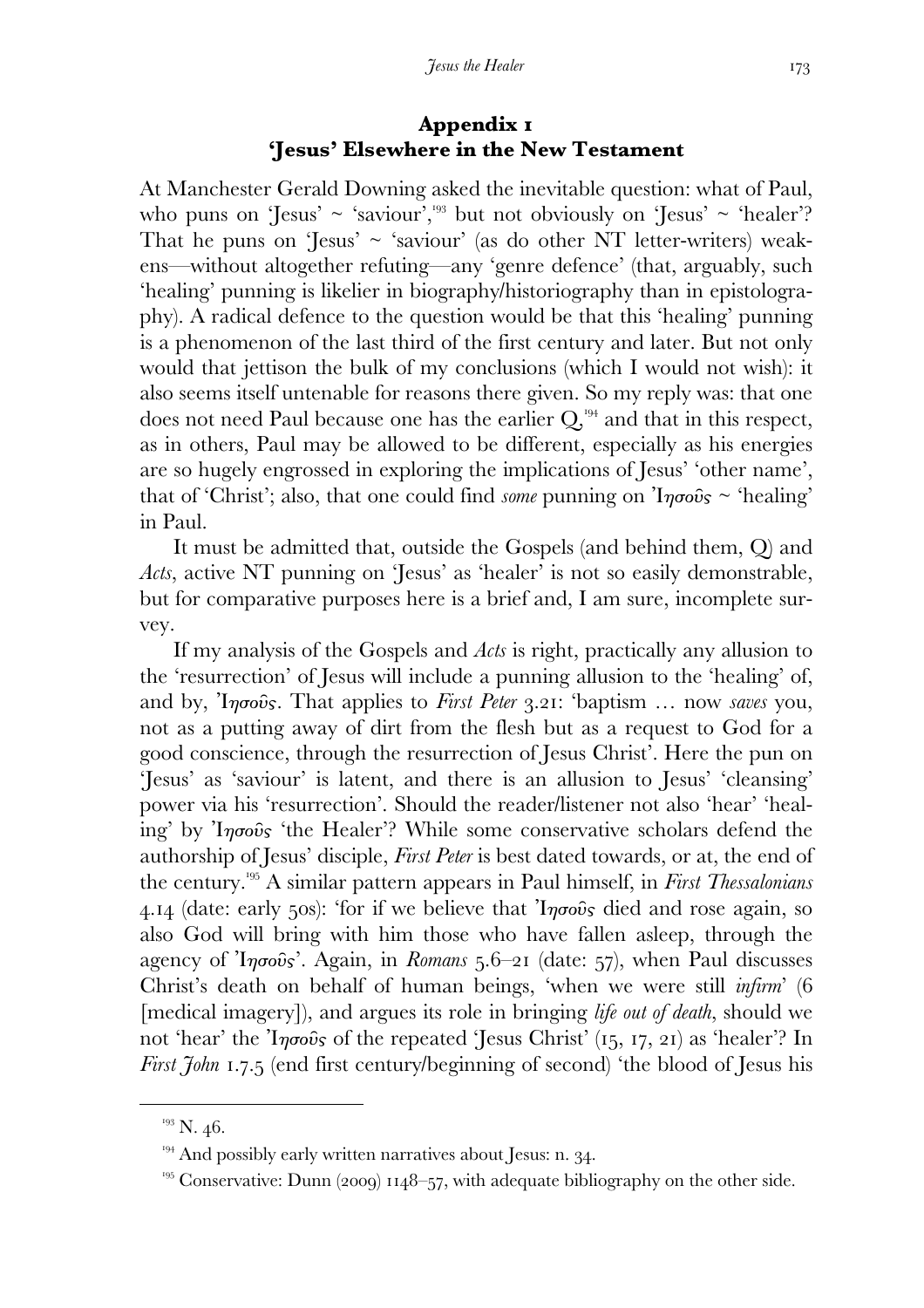[God's] son cleanses us from all sin'. The long disquisition on '*sound* doctrine' in *Titus* 2.1–15 (last third of the first century) climaxes (13) in the naming of 'our saviour Jesus Christ', with (surely) the double etymology of 'Jesus': 'saviour' and 'healer'. In *Hebrews* (post-Paul), 'we see Jesus, for a little while made inferior to the angels, crowned with glory and honour because of the suffering of death, so that he might taste death for every man by the grace of God' (). Is not this 'Jesus' 'healing' death itself?

More generally, since Iησοῦς, to Hellenising Jews and Greek Christians, actually *means* 'healer', the puns I have argued for throughout this paper will *always* be there, whether actively or only just below the surface. The category of 'material where the pun does not occur', which must of course form part of the initial analysis,  $10^{6}$  is finally illusory.

## Appendix 2 **Julian on Jesus**

I discuss two cases.

 The first is from Julian's *Against the Galileans*, preserved in excerpts by Cyril of Alexandria. Reconstruction of the text is not certain, but there was clearly a sustained comparison between Jesus and Asclepius. At 191D–E ' $\mathcal{J}_e$ *sus* has been *named* for little more than three hundred years and during the time he lived he worked nothing worth hearing about, unless any one supposes that *to heal* cripples and blind persons and to exorcise demoniacs in the villages at Bethsaida and Bethany are among the greatest works'. By contrast  $(200A-B)$ , 'Asclepius, having visited earth from the heavens, appeared at Epidaurus in the body of a man … but afterwards he multiplied himself by his visits and reached out his *saving* right hand over all [the earth]…. He is present everywhere on earth and sea… he *raises up* afflicted souls and sick bodies.' Then (235B–238D), 'Asclepius *heals* our bodies, and with his and Apollo's and Hermes the learned's help the Muses train our souls … consider then whether we are not your betters in the art of *healing* derived from Asclepius, whose oracles are everywhere on the earth. … He often *healed* me when I was *ailing*, prescribing *cures*'.

 The etymology of 'Asklepios' is obscure. One modern conjecture is the Hittite *assula(a)* ('well-being') and *piya* 'give'.<sup>197</sup> Whatever the objective truth,

 $196$  P. 132.

<sup>&</sup>lt;sup>197</sup> Szemerényi (1974) 155.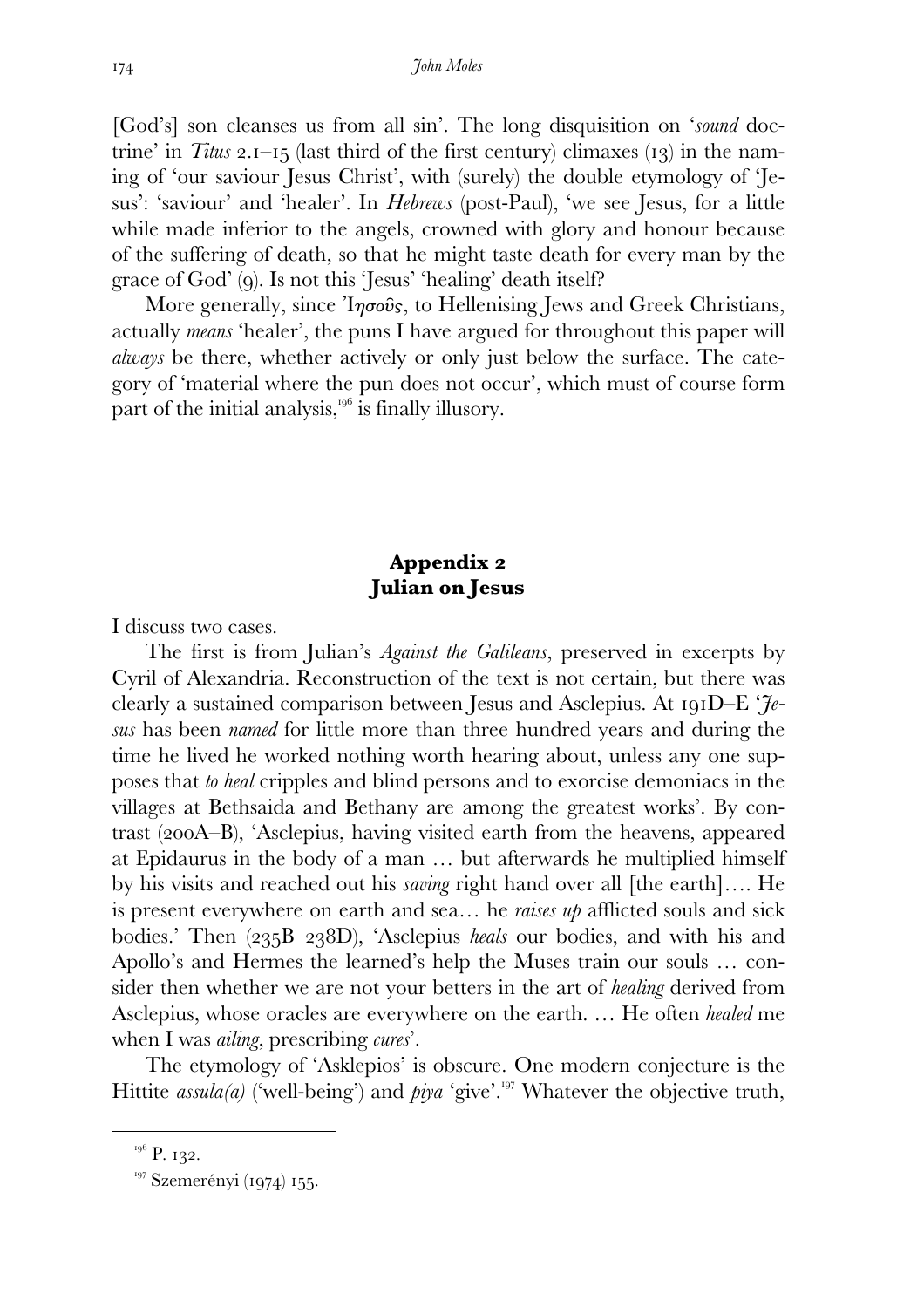it is possible that 'Asklepios' was 'felt' as meaning *something* like this, which would reinforce Julian's statement that 'the art of *healing*' 'derives' from Asclepius and his sustained contrast between 'Asclepius' and Ἰησοῦς. For Julian accepts the Jesus  $\sim$  healer etymology and is prepared to concede that Jesus did perform some healings and exorcisms in villages in Palestine, but he claims that Asclepius is much the greater 'healer', so that the vocabulary he applies to the latter systematically undermines Jesus' claims: see the italicised words and add 'oracles' (because χρηστήρια trumps 'Chreestos').

The second case comes at the end (336A–C) of Julian's *Caesares*, Menippean satire with historiographical elements,<sup>198</sup> hence part of the wider Christian–pagan historiographical debate about the merits of Christianity. When the various emperors are told to choose their guardian god, with whom henceforth to live, Constantine, unable to find the archetype of his life among the gods, runs to Luxury ( $T \rho \nu \phi \eta$ ), who dolls him up and leads him to Profligacy ( $A\sigma\omega\tau(a)$ , where he finds  $I\eta\sigma\omega\hat{\nu}s$  proclaiming to all: 'He that is a seducer, he that is a murderer, he that is sacrilegious and loathsome, let him come with confidence. For, washing him with this water [of baptism], I will show him forth as clean, and, even if he be guilty of those same things a second time, I shall grant him, if he strikes his breast and beats his head, to become clean'. Constantine and his sons gladly join Jesus but are punished by the avenging gods for their atheism, until Zeus gives them a respite for the sake of Claudius and Constantius. As for Julian himself, Hermes has granted him to know his father Mithras, who, if he keeps his commandments, will provide him security in life and good hope in the afterlife.

Here the pun  $\eta \sigma \tilde{\omega} s \sim \tilde{\omega} \omega \mu \omega$  is implicit (~ 'washing', 'clean' x2). So also is the pun on  $\eta\sigma\sigma\hat{\sigma} s \sim$  'saviour', for Jesus' protection of Constantine and his sons is thwarted by the avenging deities; it is Jesus' great rival Mithras who will grant Julian security in life and good hope in the afterlife; and Jesus himself associates with ᾽Ασωτία, Profligacy, the 'inability to save' in a financial or material sense, but also, proleptically, his own 'inability to save' those (such as Constantine) whom he claims to protect: Julian out-puns those notorious Christian punsters.

 Thus the apostate Julian was a maliciously good reader of the first Christian biographers and historians, though by his time the pagans had substantially lost the debate.

<sup>&</sup>lt;sup>198</sup> For historiography within Menippean satire see Damon (2010).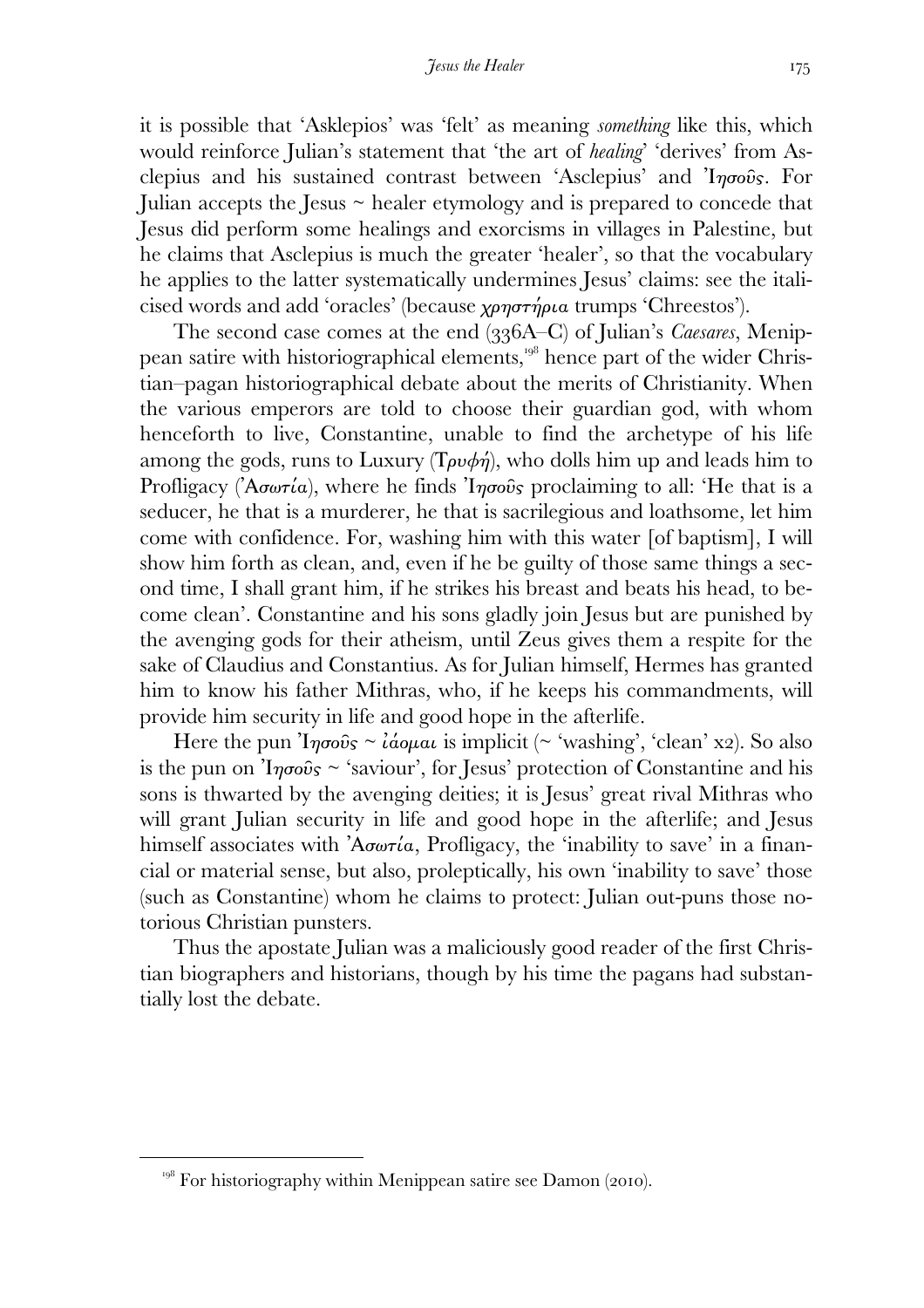## **Bibliography**

- Ahl, F. (1985) Metaformations: Soundplay and Wordplay in Ovid and Other Classical *Poets* (Ithaca).
- Alexander, L. C. A. (2005, pb 2006) *Acts in its Ancient Literary Context* (London).
- Alexander, P. S. (1984) 'Rabbinic Biography and the Biography of Jesus: A Survey of the Evidence', in C. M. Tuckett, ed., *Synoptic Studies: The Ampleforth Conferences of*  $1982$  *and*  $1983$  *(Sheffield)*  $19-50$ .
- Allison, D. (2010) *Constructing Jesus: Memory, Imagination, and History (London)*.
- Attardo, S. (1994) *Linguistic Theories of Humor* (Berlin).
- Barnes, T. D. (1969) 'An Apostle on Trial',  $\tilde{\jmath}$  TS 20: 407–19.
- Barrett, C. K. (1978) The Gospel According to St John: An Introduction with Commen*tary and Notes on the Greek Text* (2nd ed., London).

 $-(2004)$  The Acts of the Apostles  $(2 \text{ vols.}, \text{London/New York}).$ 

Barton, S. C. (2006) The Cambridge Companion to the Gospels (Cambridge).

- Bauckham, R. J. (1998) The Gospels for All Christians: Rethinking the Gospel Audi*ences* (Grand Rapids).
	- —— () *Jesus and the Eyewitnesses: The Gospels as Eyewitness Testimony* (Grand Rapids).
- Bellinger, W. H. Jr. and W. R. Farmer, eds. (1998) *Jesus and the Suffering Servant: Isaiah 53 and Christian Origins* (Harrisburg).
- Booth, J. and R. Maltby, eds. (2006) *What's in a Name? The Significance of Proper Names in Classical Latin Literature* (Swansea).
- Bowersock, G. W. (1994) *Fiction as History: Nero to Julian* (Berkeley/London).
- Braswell, B.K. (1988) *A Commentary on the Fourth Pythian Ode of Pindar* (Berlin).
- Brown, R. E. (1999) An Introduction to the New Testament (New York/London) Toronto/Sydney/Auckland).
- Bruce, F. F. (1951) *The Acts of the Apostles* (London).
- Burridge, R. A. (1992) *What are the Gospels? A Comparison with Graeco-Roman Biography* (Cambridge).
- Cadbury, H. (1922) 'Commentary on the Preface of Luke', in F. J. Foakes Jackson and K. Lake, eds., *The Beginnings of Christianity: Part I The Acts of the*   $A$ *postles* (London)  $489 - 510$ .

Cairns, F. (1979) *Tibullus: A Hellenistic poet at Rome* (Cambridge).

- Carter, W. (2000) Matthew and the Margins: A Sociopolitical and Religious Reading (Maryknoll, NY).
- Casey, M. (1996) Is *John's Gospel True?* (London).
	- —— () *Jesus of Nazareth* (London).
- Childs, B. S. (2004) *The Struggle to Understand Isaiah as Christian Scripture* (Grand Rapids/Cambridge).
- Cohen, N. G. (1984) 'The Names of the Translators in the Letter of Aristeas: A Study in the Dynamics of Cultural Transition', *JSf* 15: 32–64.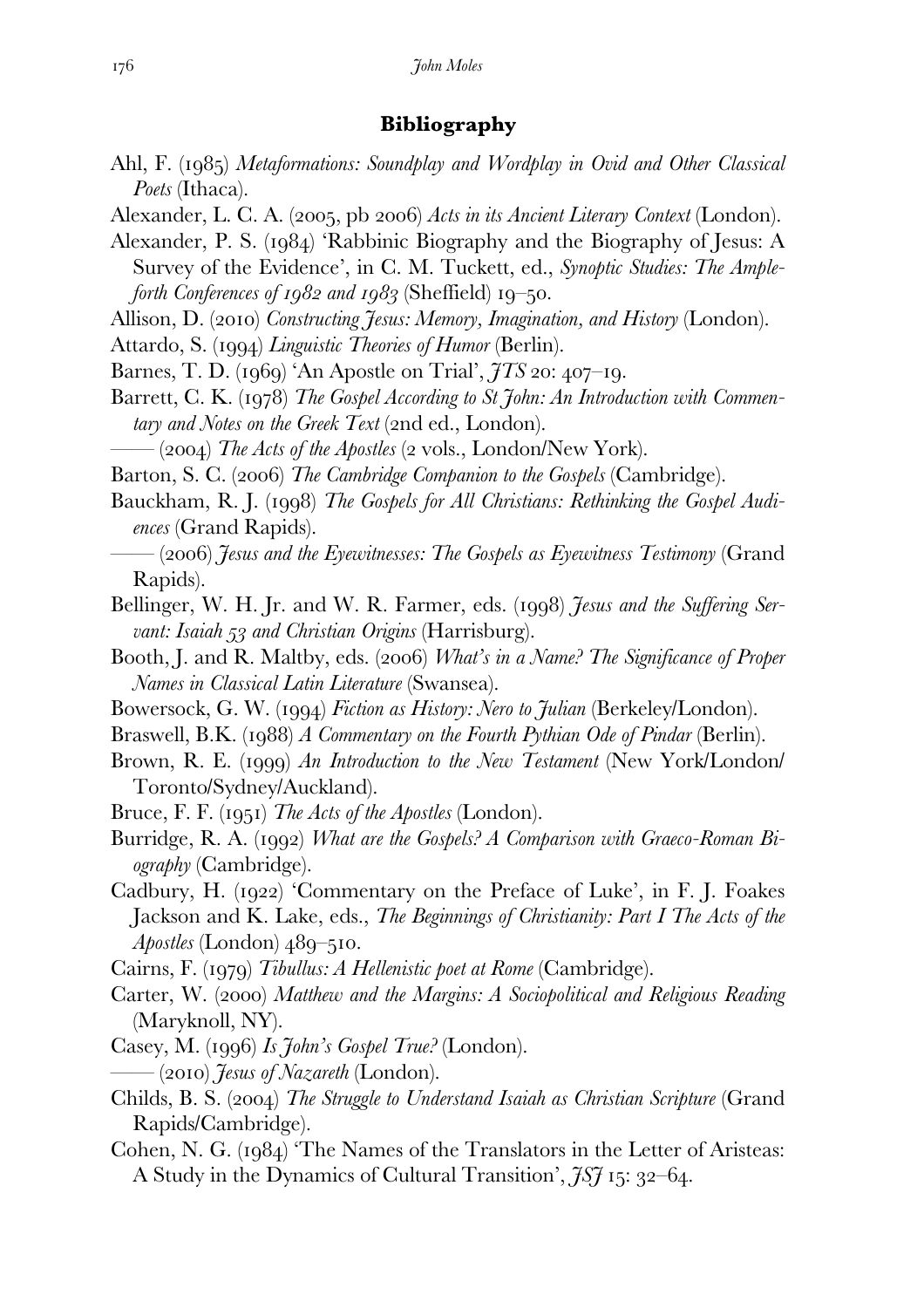Colaclides P. (1973) 'Acts 17,28A and Bacchae 506', *VigChr.* 27: 161–64.

- Collins, A. Y. (2007) *Mark: A Commentary* (Minneapolis).
- Cotter, W. J. (1999) *Miracle in Greco-Roman Antiquity* (London).
- —— () *The Christ of the Miracle Stories: Portrait through Encounter* (Grand Rapids).

Courtney, E. (2001) *A Companion to Petronius* (Oxford).

Crook, J. G. (1993) 'Some Hellenistic Responses to the Gospels and Gospel Traditions',  $\zeta N W 84: 233 - 54$ .

- $-$  (1994) The Protreptic Power of Early Christian Language: from John to Augustine',  $VigChr. 84: 105-34.$
- —— () *The interpretation of the New Testament in Greco-Roman paganism*  (Tübingen).
- —— () *Roman Attitudes Toward the Christians: From Claudius to Hadrian*  (Tübingen).
- Crossley, J. G. (2004) The Date of Mark's Gospel: Insight from the Law in Earliest *Christianity* (London).
- Damon, C. (2010) 'Too close? Historian and poet in the *Apocolocyntosis*,' in Miller and Woodman  $(2010)$  49–70.
- Davies, W. D. and D. C. Allison (1988) *Matthew 1–7* (London/New York). —— (1991) *Matthew 8–18* (London/New York).
- Donaldson, T. L. (2010) *Jews and Anti-Judaism in the New Testament: Decision Points and Divergent Interpretations* (London/Waco).
- Dunn, J. D. G. (2003) *Jesus Remembered* (Grand Rapids/Cambridge).
- —— () *Beginning from Jerusalem* (Grand Rapids/Cambridge).
- —— () *Did the First Christians Worship Jesus?* (Louisville).
- Dupertuis, R. and T. Penner (2012) *Reading Acts in the Second Century* (London).
- Edwards, M. (2006) 'Gospel and Genre: Some Reservations', in McGing and Mossman  $(2006)$  51–62.
- Elliott, J. (2009) 'Ennius' "Cunctator" and the History of a Gerund in the Roman Historiographical Tradition', *CQ* 59: 532–42.
- Evans, C. A. (1989) To See and Not Perceive: Isaiah 6.9–10 in Early Jewish and *Christian Interpretation* (Sheffield).
- Eve, E. (2008) 'Spit in Your Eye: The Blind Man of Bethsaida and the Blind Man of Alexandria', *NTS* 54: 1–17.
- —— () *The Healer from Nazareth: Jesus' Miracles in Historical Context* (London).
- France, R. T. (2007) *The Gospel of Matthew* (Grand Rapids/Cambridge).
- Frickenschmidt, D. (1997) *Evangelium als Biographie. Die vier Evangelien im Rahmen antiker Erzählkunst* (Tübingen).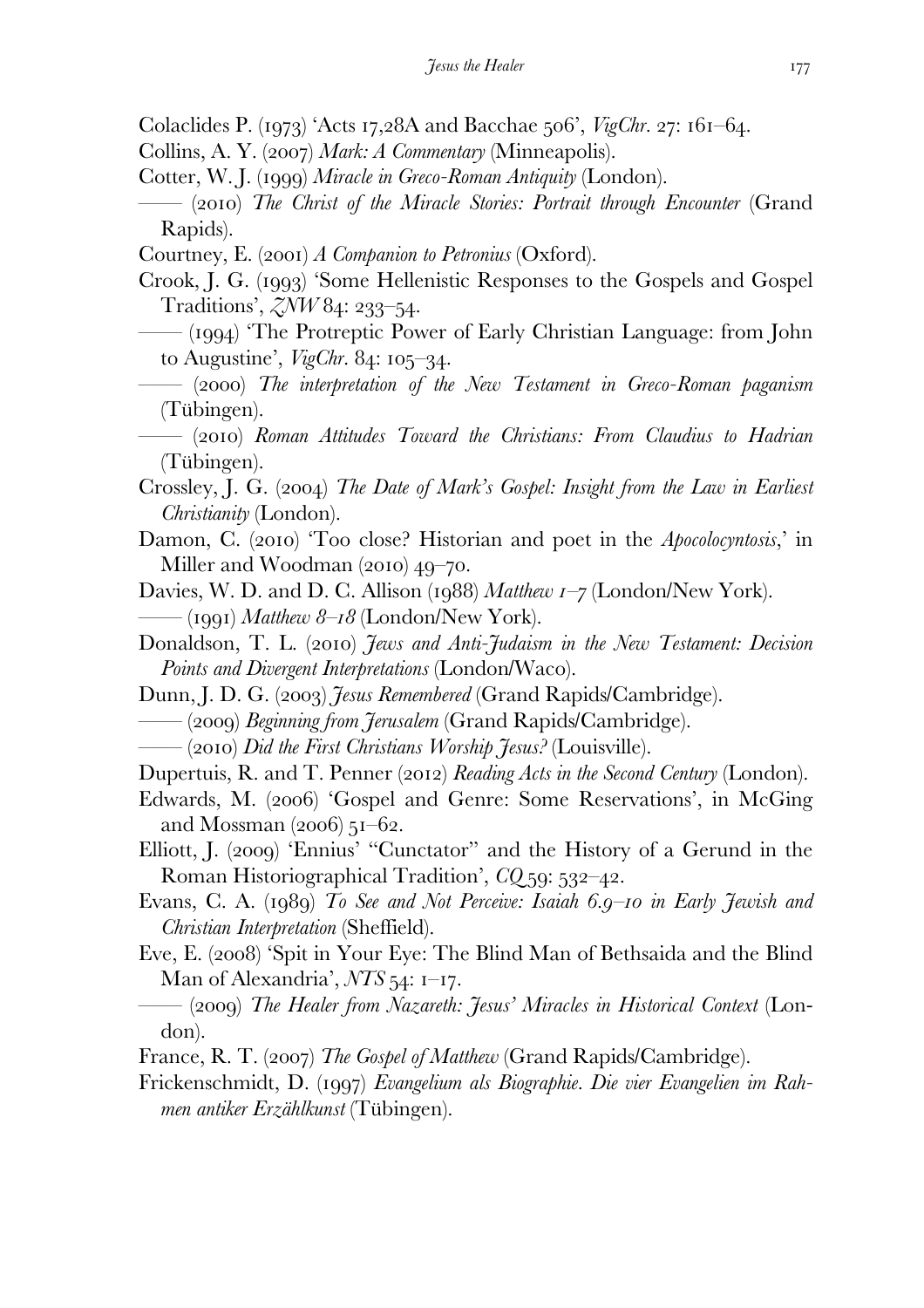- Gregory, A. (2006) 'The Third Gospel? The Relationship of John and Luke Reconsidered', in J. Lierman, ed., *Challenging Perspectives on the Gospel of John*  $(Tübingen)$  100–134.
- Gregory, A. F. and K. R. Rowe, eds. (2010) *Rethinking the Unity and Reception of Luke and Acts* (Columbia, SC).
- Hartman, L. (1997) *This the Name of the Lord Jesus': Baptism in the Early Church* (Edinburgh).
- Heitmüller, W. (1903) *Im Namen Jesu'. Eine sprach- und religionsgeschichtliche Untersuchung zum Neuen Testament, speziell zur altchristlichen Taufe* (Göttingen).
- Henderson, J. (2007) The Medieval World of Isidore of Seville: Truth from Words (Cambridge).
- Hinds, S. (2006) 'Venus, Varro and the *vates*: towards the limits of etymologizing interpretation',  $Dictynna$   $3: 2-21$ .
- Hommel, H. (1955) 'Neue Forschungen zur Areopagrede Acta 17', *ZNW* 46:  $145 - 78.$
- —— (1957) 'Platonisches bei Lukas. Zu Acta 18,28a (Leben–Bewegung– Sein),  $\frac{2}{\sqrt{W}}$  48: 193–200.
- Humphreys, C.J. (2011) *The Mystery of the Last Supper: Reconstructing the Final Days of Jesus* (Cambridge).
- Irwin, E.  $(2007)$  "What's in a name?" and exploring the comparable: onomastics, ethnography, and *kratos* in Thrace,  $(5.1 - 2$  and  $3 - 10)$ , in E. Irwin and E. Greenwood, eds., *Reading Herodotus: A Study of the Logoi in Book 5 of Herodotus'* Histories (Cambridge)  $4I-87$ .
- Karrer, M. (1991) *Der Gesalbte: Die Grundlagen des Christustitels* (Göttingen). —— () *Jesus Christus im Neuen Testament* (Göttingen).
- —— (2000) "Und ich werde sie heilen". Das Verstockungsmotiv aus Jes 6, of. in Apg 28, 26f.', in M. Karrer, W. Kraus and O. Merk, eds., *Kirche und Volk Gottes. Festschrift*  $\ldots$  7. Roloff (Neukirchen-Vlun) 255–71.
- Keener, C. S., *The Historical Jesus of the Gospels* (Grand Rapids, Michigan/ Cambridge 2009).
- King, K. L.  $(2008/10)$  'Which Early Christianity?', in S. A. Harvey and D. G. Hunter, eds., *The Oxford Handbook of Early Christian Studies* (Oxford) 66–84.
- König, J. (2006) 'The Cynic and Christian Lives of Lucian's *Peregrinus*', in McGing and Mossman  $(2006)$  227–54.
- Kooten, G. H. van (2006) The Revelation of the Name YHWH to Moses: Perspec*tives from Judaism, the Pagan Graeco-Roman World, and Early Christianity* (Leiden).
- Kraus, C. S., ed. (1999) The Limits of Historiography: Genre and Narrative in Ancient *Historical Texts* (Leiden/Boston/Köln).
	- ——, J. Marincola and C. Pelling, eds., *Ancient Historiography and Its Contexts: Studies in Honour of A. J. Woodman* (Oxford).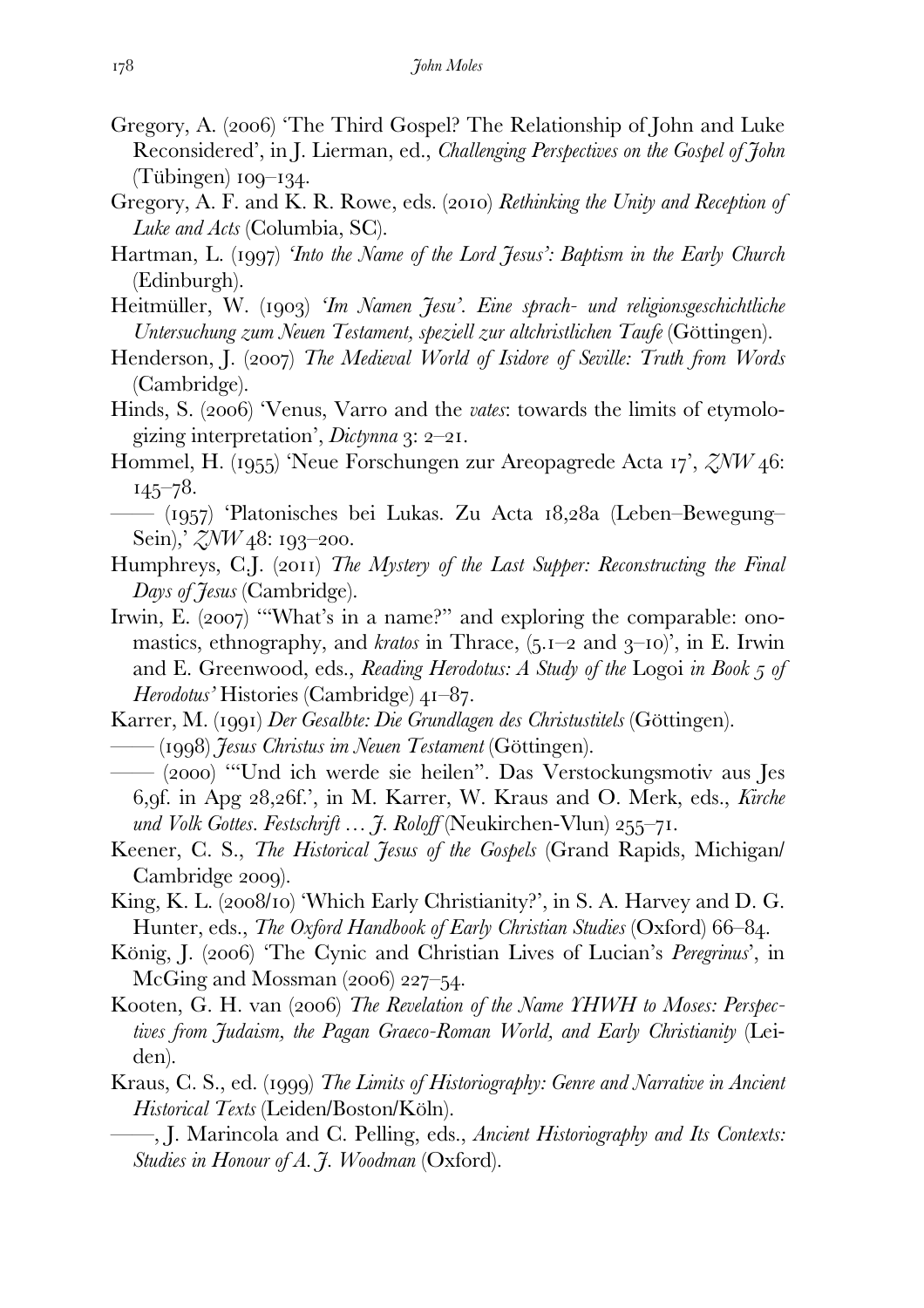- Lake, K. (1933) 'Note XX. "Your Own Poets"', in K. Lake and H. J. Canbury, eds., *The Beginnings of Christianity. Part I: The Acts of the Apostles* (New York)  $246 - 51$ .
- Lampe, G. W. H.,  $(q84)$  'A.D.  $70$  in Christian Reflection', in E. Bammel and C. F. D. Moule, eds., *Jesus and the Politics of His Day* (Cambridge) 153–71.
- Lane Fox, R. (1986) *Pagans and Christians* (London and New York).
- Lang, M. (2008) *Die Kunst des christlichen Lebens: Rezeptionsästhetische Studien zum lukanischen Paulusbild*. (Leipzig).
- Lateiner, D. (2005) 'Signifying names and other ominous accidental utterances in classical historiography', *GRBS* 45: 35–57.
- Lössl, J. (2010) *The Early Church: History and Memory* (London/New York).
- MacDonald, D. R. (2000) The Homeric Epics and the Gospel of Mark (New Haven).
- —— () *Does the New Testament Imitate Homer? Four Cases from the Acts of the Apostles* (New Haven).
- McGing, B. (2006) 'Philo's adaptation of the Bible in his *Life of Moses*', in McGing and Mossman  $(2006)$  117–140.
- and J. Mossman, eds. (2006) *The Limits of Ancient Biography* (Swansea).
- Mackie, C.J. (2001) 'The Earliest Jason. What's in a Name?',  $G\mathcal{B}R$  48: 1–17.

Maltby, R. (1991) *A Lexicon of Ancient Latin Etymologies* (Leeds).

- —— (1993) 'The Limits of Etymologising', *Aevum Antiquum* 6: 257–75.
- $-(2003)$  The role of etymologies in Servius and Donatus', in C. Nifadopoulos, ed., *Etymologia: Studies in Ancient Etymology (Proceedings of the Cambridge Conference on Ancient Etymology 25–27 September 2000* (Münster) 103–18.
- Marincola, J. (2005) 'Concluding Narratives: Looking to the End in Classical  $Historiography$ ,  $PLLS$   $12: 285-320$ .
- ——, ed. () *A Companion to Greek and Roman Historiography* (Oxford).
- Mason, S. (2005) *Josephus and the New Testament Second Edition* (Peabody).
- Metzger, B. M. and M. D. Coogan, eds. (1993) The Oxford Companion to the Bi*ble* (New York/Oxford).
- Michalopoulos, A. (2001) *Ancient Etymologies in Ovid's Metamorphoses: A Commented Lexicon* (Leeds).
- Miller, J. F. and A. J. Woodman, eds. (2010) *Latin Historiography and Poetry: Generic Interactions* (Leiden).
- Mitchell, S. (1993) 'The cult of Theos Hypsistos between pagans, Jews, and Christians', in Athanassiadi, P. and M. Frede, eds., *Pagan Monotheism in Late Antiquity* (Oxford)  $8I-I48$ .
	- $-(2010)$  Further thoughts on the cult of Theos Hypsistos', in S. Mitchell, S. and P. Van Nuffelen, eds., *One God: Pagan Monotheism in the Roman Empire*  $(Cambridge)$  167–208.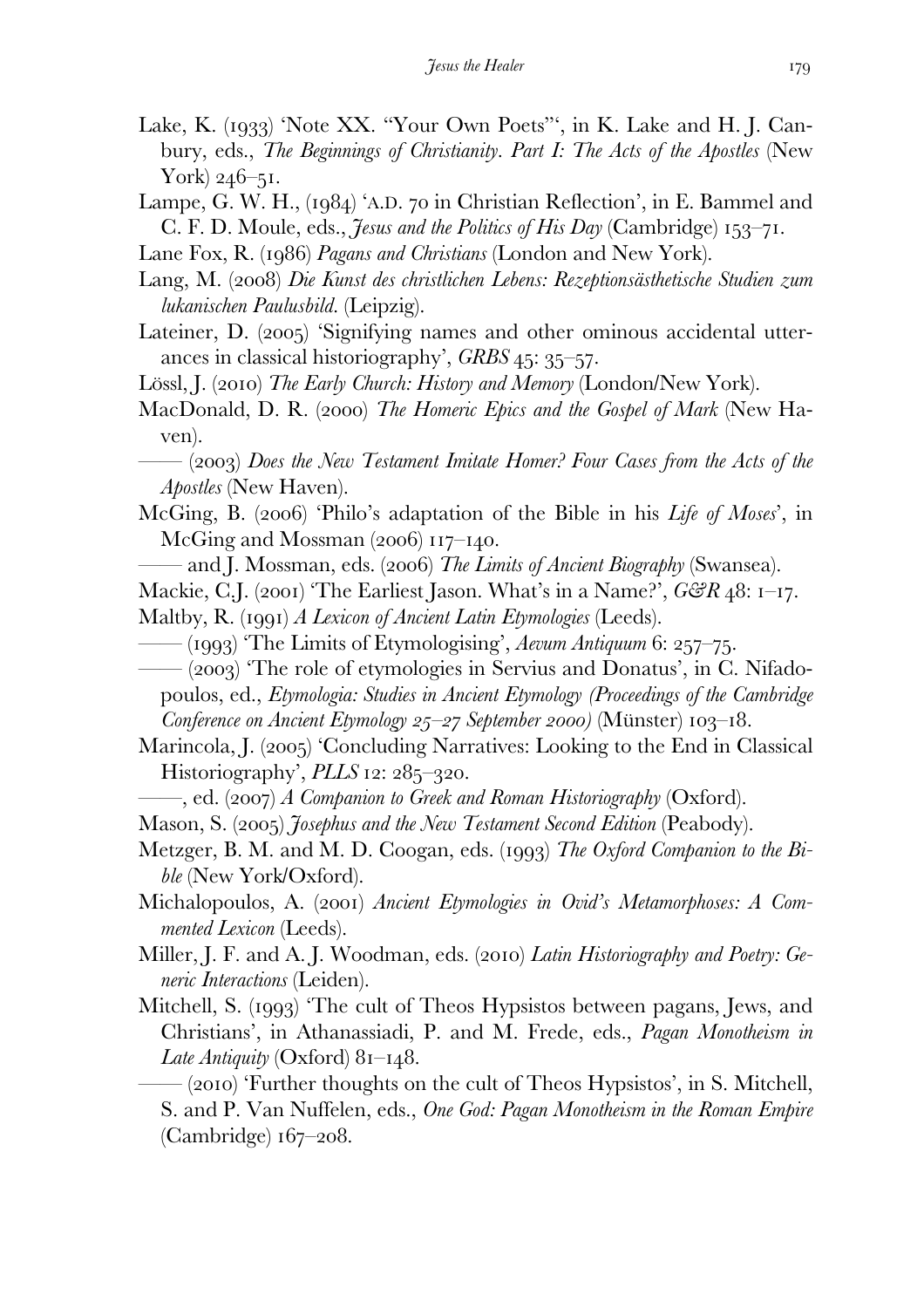- Moles, J. L. (1995) 'Dio Chrysostom, Greece and Rome', in D. Innes, H. Hine and C. Pelling, eds., *Ethics and Rhetoric: Classical Essays for Donald Russell on his Seventy-Fifth Birthday* (Oxford)  $177 - 92$ .
	- (1998) 'Cry Freedom: Tacitus *Annals* 4.32–35', *Histos* 2 (1998) 95–184.
	- $-(2002)$  'Herodotus and Athens', in E. J. Bakker, I. J. F. de Jong and H. van Wees, eds., *Brill's Companion to Herodotus* (Leiden/Boston/Köln) 33–52.
	- (2006a) 'Cynic influence upon first-century Judaism and early Christianity?', in McGing and Mossman  $(2006) 89 - 116$ .
	- —— (b) 'Jesus and Dionysus in *The Acts of the Apostles* and Early Christianity' *Hermathena*  $180:65-104$ .
	- (2007a) Philosophy and Ethics', in S. Harrison, ed., *The Cambridge Companion to Horace* (Cambridge)  $165-80$ .
	- (2007b) "Saving" Greece from the 'ignominy' of tyranny? The "famous and "wonderful" speech of Socles  $(5.92)$ ", in Irwin and Greenwood  $(2007)$  245–68.

—— () 'Narrative and Speech Problems in Thucydides Book I', in Kraus, Marincola and Pelling  $(2010)$  15–39.

- (2011) 'Luke's Preface: The Greek Decree, Classical Historiography and Christian Redefinitions' *NTS* 57: 1-22.
- —— () 'Time and Space Travel in Luke-Acts', in R. Dupertuis and T. Penner, eds., *Reading Acts in the Second Century* (London).
- (forthcoming) "Chreestos" and "Chreestianee": the onomastic battles of the first century'.
- Moyise, S. and M. J. J. Menken, eds. (2005) Isaiah in the New Testament (London/New York).
- Nestle, Eberhard, Erwin Nestle, Barbara Aland and Kurt Aland (2001) *Greek–English New Testament* (Stuttgart).
- O'Hara, J. J. (1996) *True Names: Vergil and the Alexandrian Tradition of Etymological Wordplay* (Ann Arbor).
- Page, T. E. (1918) *The Acts of the Apostles* (London).
- Parsons, M. and R. Pervo (1993) *Rethinking the Unity of Luke and Acts* (Minneapolis).
- Paschalis, M. (1997) *Virgil's* Aeneid: *Semantic Relations and Proper Names* (Oxford).
- Pelling, C. B. R. (1990) 'Truth and Fiction in Plutarch's *Lives*', in D. A. Russell, ed., *Antonine Literature* (Oxford) 19–52; repr. in id., *Plutarch and History: Eighteen Studies* (London/Swansea 2002) 143–70.
- Penner, T. (2011) '*Res Gestae Divi Christi*: Miracles, Early Christian Heroes, and the Discourse of Power in *Acts*,' in D. F. Watson, ed., *The Role of Miracle Discourse in the Argumentation of the New Testament* (Leiden).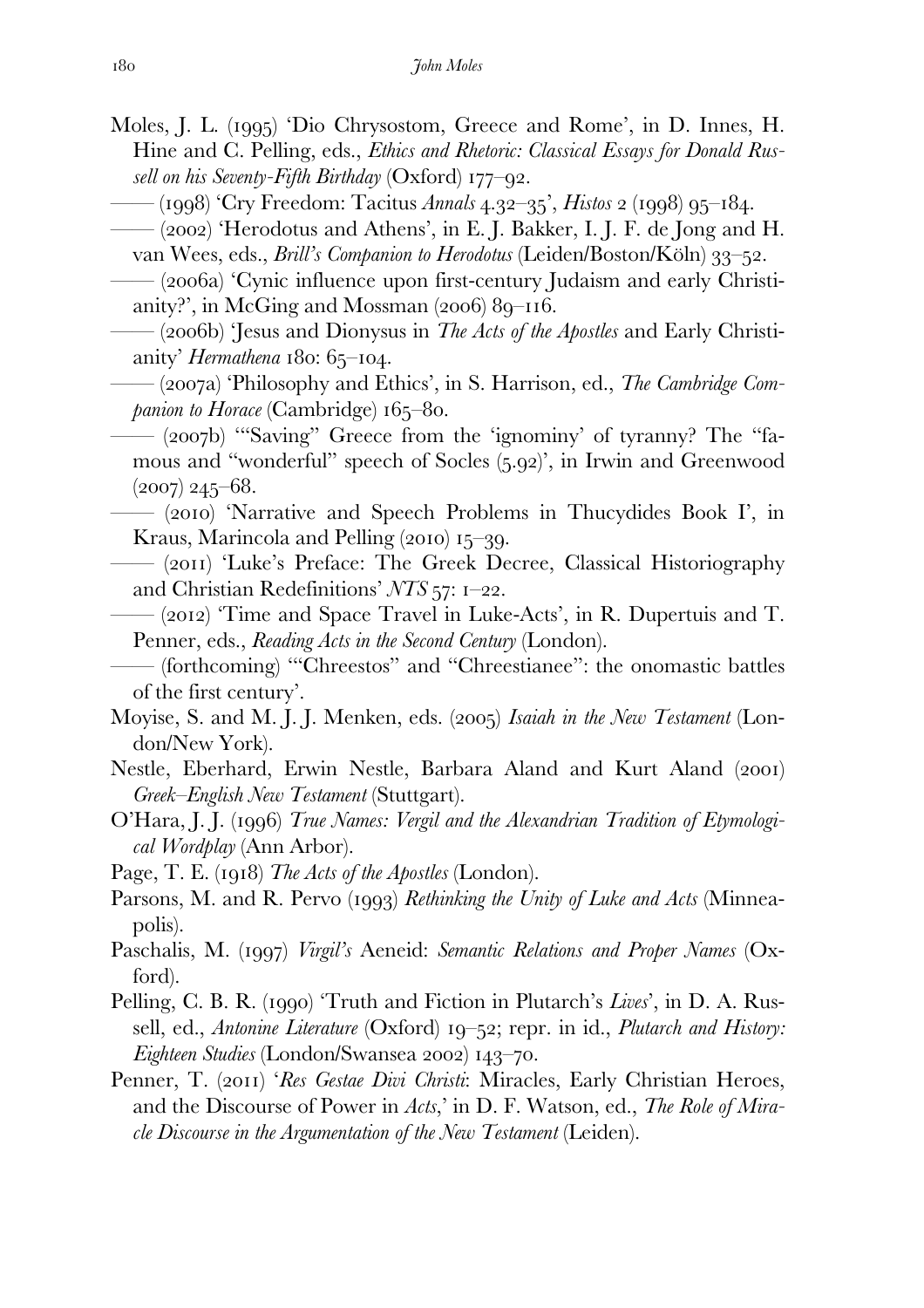- Peraki-Kyriakidou, H. (2002). 'Aspects of Ancient Etymologizing', *CQ* 52:  $478 - 93.$
- Perrin, N. (2010) *Jesus the Temple* (London/Grand Rapids).
- Pervo, R. (1987) *Profit with Delight: The Literary Genre of the Acts of the Apostles.* (Philadelphia).
- Popkes, E. E. (2009) 'Die letzten Worte des lukanischen Paulus: Zur Bedeutung von Act  $28,25-28$  für das Paulusbild der Apostelgeschichte', in J. Frey, C. K. Rothschild and J. Schröter, eds., *Die Apostelgeschichte im Kontext antiker und frühchristlicher Historiographie* (Berlin/New York) 605–25.
- Ramelli, I. (1996) 'Petronio e i Cristiani: allusion al vangelo di Marco nel Satyiricon?', *Aevum* 70: 75–80
- Renn, S. D. (2005) *Expository Dictionary of Bible Words: Word Studies for Key English Bible Words based on the Hebrew and Greek texts* (Peabody).
- Rowe, C. K. (2010) 'The Grammar of Life: the Areopagus Speech and Pagan Tradition', *NTS* 57: 31–50.
- Ryken, L., J. C. Wilhoit, and T. Longman, eds. (1998) *Dictionary of Biblical Imagery*. (Downers Grove, Illinois).
- Sandnes, K. O. (1993) 'Paul and Socrates: The Aim of Paul's Areopagus Speech', *JSNT* 50: 13–26.
- Sim, D. C. (2011) 'Matthew's Use of Mark: Did Matthew Intend to Supplement or to Replace his Primary Source?' *NTS* 57: 176–92. Simonetti, M. (2001), *Ancient Christian Commentary on Scripture: New Testament I: Matthew 1–13* (Downers Grove, Illinois).
- Snyder, J. M. (1980) *Puns and Poetry in Lucretius'* De Rerum Natura. (Amsterdam).
- Swain, S. (1996) *Hellenism and Empire: Language, Classicism, and Power in the Greek World, AD*  $50-250$  (Oxford).
- Szemerényi, O. (1974) 'The Origins of the Greek Lexicon: Ex Oriente Lux',  $\tilde{\mathcal{J}}$ *HS* 94: 144–57.
- Talbert, C. H. (1974) *Literary Patterns, Theological Themes, and the Genre of Luke-Acts* (Missoula).
- Taylor, J. E. (2003) *Jewish Women Philosophers of First-Century Alexandria: Philo's 'Therapeutae' Reconsidered* (Oxford).
- Telford, W. R. (1999) *The Theology of the Gospel of Mark* (Cambridge).
- Theissen, G. (2010) Jesus and his Followers as Healers: Symbolic Healing', in W. S. Sax, J. Quack and J. Weinhold, eds., *The Problem of Ritual Efficacy*,  $(Oxford)$  45–65.
- —— and A. Merz () *The Historical Jesus*: *A Comprehensive Guide*, Eng. tr. J. Bowden (London).
- Troiani, L. (2011) 'Storia antica e storia classica: il caso dell'oriente Grecoromano', *Histos* 5:  $107 - 16$ .